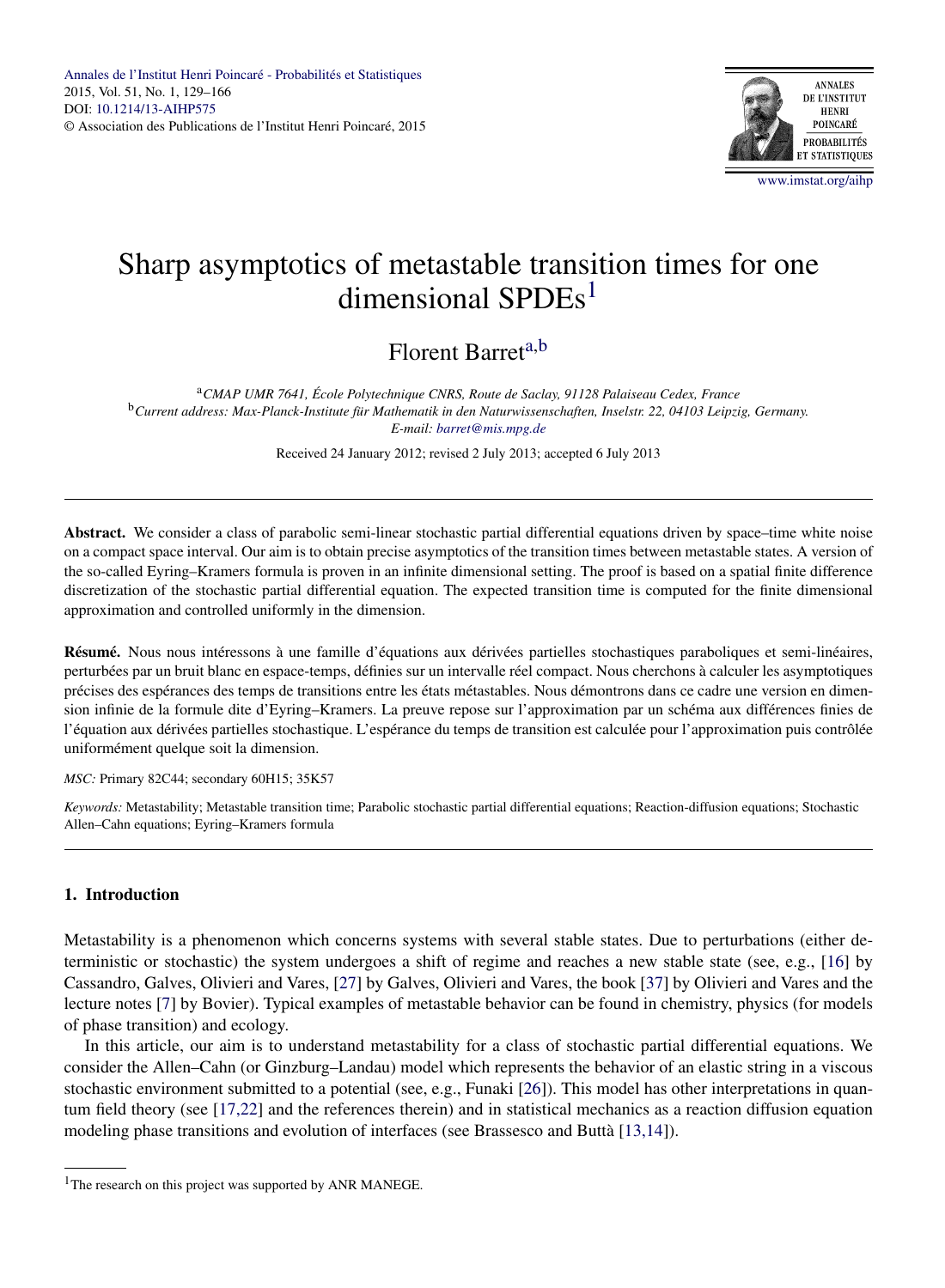<span id="page-1-0"></span>More precisely, we deal with the following equation, for  $(x, t) \in [0, 1] \times \mathbb{R}^+$ 

$$
\partial_t u(x,t) = \gamma \partial_{xx} u(x,t) - V'(u(x,t)) + \sqrt{2\varepsilon} W,
$$
\n(1.1)

where  $\gamma > 0$ . *W* is a space–time white noise on  $[0, 1] \times \mathbb{R}^+$  in the sense of Walsh [\[39\]](#page-37-0) and  $\varepsilon > 0$  is the intensity of the noise. *V* is a smooth real valued function on  $\mathbb R$  called a local potential. We consider two boundary conditions: Dirichlet boundary conditions (for all  $t \in \mathbb{R}^+$ ,  $u(0, t) = u(1, t) = 0$ ) and Neumann boundary conditions  $(\partial_x u(0, t))$  $∂<sub>x</sub>u(1, t) = 0$ ). The initial condition is given by a continuous function *u*<sub>0</sub> which satisfies the given boundary conditions. Existence and uniqueness of a Hölder-continuous solution in the mild sense have been proved by Gyöngy and Pardoux in [\[30\]](#page-37-0).

Faris and Jona-Lasinio in [\[22\]](#page-36-0) were among the first ones to analyze Eq. (1.1) for a double well potential

$$
V(x) = \frac{x^4}{4} - \frac{x^2}{2}.\tag{1.2}
$$

In this case, *V* has only two minima which are +1 and −1. One expects that the model (1.1) has several stable states and that a metastable behavior occurs. The authors introduced a functional potential *S* and interpreted (1.1) as the stochastic perturbation of an infinite dimensional gradient system:

$$
\partial_t u = -\frac{\delta S}{\delta \phi} + \sqrt{2\varepsilon} W,\tag{1.3}
$$

where for  $\phi$  a differentiable function,

$$
S(\phi) = \int_0^1 \frac{\gamma}{2} |\phi'(x)|^2 + V(\phi(x)) dx.
$$
 (1.4)

*S* represents the free energy.  $\frac{\delta S}{\delta \phi}$  is the Fréchet derivative of *S*, i.e., the infinite dimensional gradient of *S*.

For more general functions *V* (real valued  $C^3$  functions), we can define a similar potential *S* as in (1.4) which determines a potential landscape. Under the stochastic perturbation, this potential landscape is explored by the process *u* defined in (1.1). While the system without noise (i.e.,  $\varepsilon = 0$ ) has several stable fixed points (which are the minima of *S*), for  $\varepsilon > 0$  transitions between these fixed points will occur at a suitable timescale. The transition paths go through the lowest saddle points. Thus, minima and saddle points of *S* have a key role to understand metastability but it is often a hard task, given a potential *V* (and thus *S*), to completely compute and comprehend the geometrical structure of the energy landscape. However, some elegant methods exist (see, e.g., [\[23,40\]](#page-36-0)).

The model (1.3) is an infinite dimensional generalization of the finite dimensional systems investigated by Freidlin and Wentzell [\[25\]](#page-36-0) and by Bovier, Eckhoff, Gayrard and Klein in [\[10,11\]](#page-36-0). Moreover, we will see that (1.1) is rigorously the limit of a gradient finite dimensional system (via a spatial finite difference approximation).

Our aim is to derive precise asymptotics of the expected transition time, i.e., the time needed, starting from a minimum  $\phi_0$  of *S*, to hit a set of lower minima. We define the hitting time  $\tau_{\varepsilon}(B)$  by  $\tau_{\varepsilon}(B) = \inf\{t > 0, u(t) \in B\}$ where *B* is a disjoint union of small ball around some minima of *S* lower than  $\phi_0$ . We prove that the expected time,  $\mathbb{E}_{\phi_0}[\tau_{\varepsilon}(B)]$ , has a very distinctive form known as the Arrhenius equation (Theorem [2.6\)](#page-8-0). This expectation reads

$$
\mathbb{E}_{\phi_0}[\tau_{\varepsilon}(B)] = A e^{E/\varepsilon} \left( 1 + \mathcal{O}(\sqrt{\varepsilon} |\ln(\varepsilon)|^{3/2}) \right) \quad (\varepsilon \to 0), \tag{1.5}
$$

where *E* is the activation energy and *A* is the prefactor. *E* was computed by Faris and Jona-Lasinio for the double well potential (1.2) using a large deviation approach (Theorem 1.1 [\[22\]](#page-36-0)). *E* is exactly the minimum height of potential that a pathway has to overcome to reach *B* starting from  $\phi_0$ . The prefactor *A* is a constant (for our set of hypotheses) and depends only on the local geometry of the potential *S* near the minimum  $\phi_0$  and near the passes (or saddle points) from  $\phi_0$  to the set *B*. The order  $O(\sqrt{\varepsilon}|\ln(\varepsilon)|^{3/2})$  of the error term comes directly from the local approximation of the potential *S* by its quadratic part.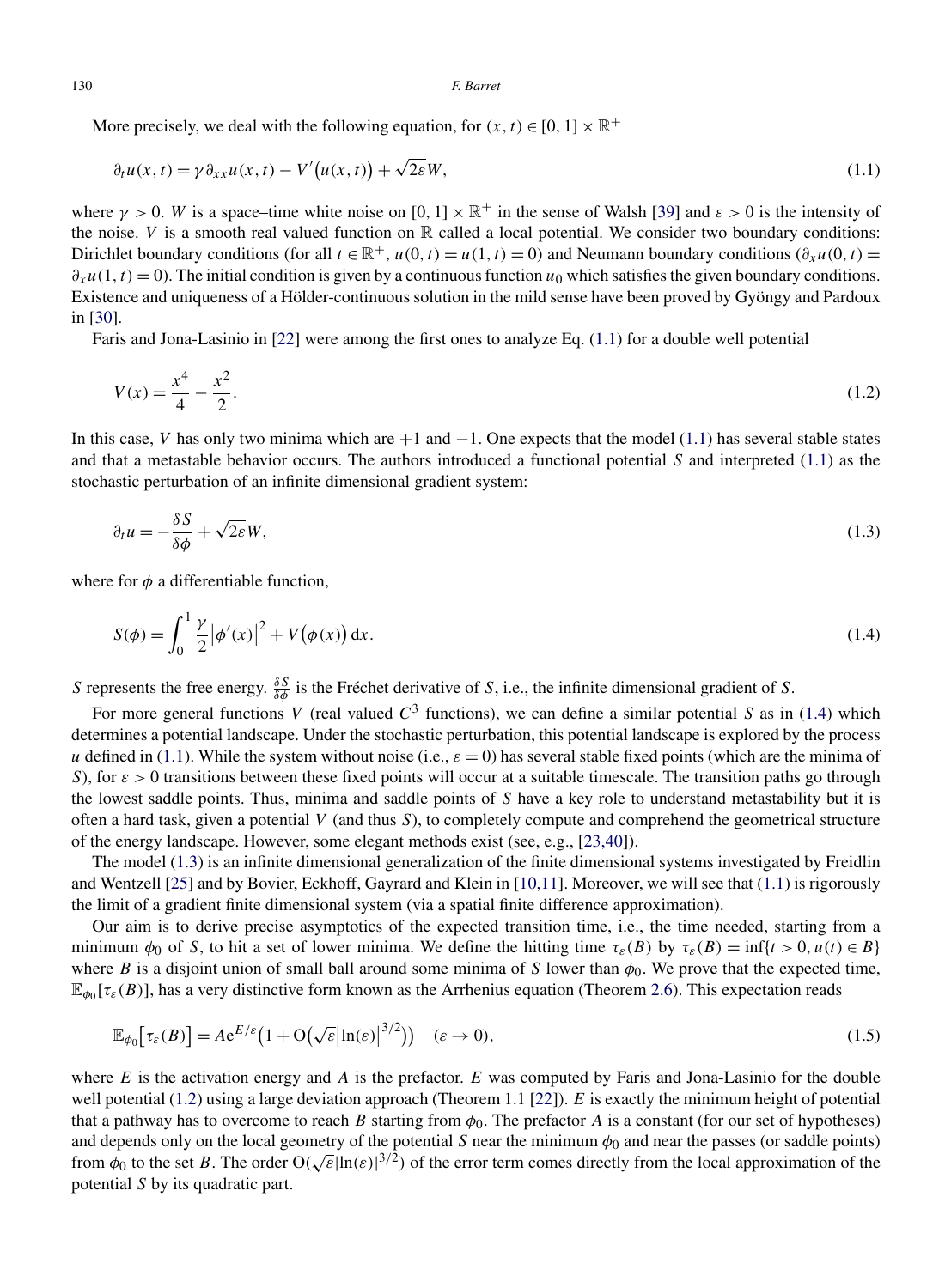For the double well potential [\(1.2\)](#page-1-0) with Dirichlet boundary conditions, Faris and Jona-Lasinio proved that *S* has only two global minima, denoted *m* and −*m* (which away from the boundary, correspond roughly to the constant functions 1 and  $-1$  resp.). For some *γ*, this model has a unique saddle point  $\sigma = 0$  (the constant function 0). We deduce from Theorem [2.6](#page-8-0) that  $\mathbb{E}_{-m}[\tau_{\varepsilon}(B^+)]$ , for a small ball  $B^+$  in the suitable norm around *m*, takes the form [\(1.5\)](#page-1-0) with  $E = S(\sigma) - S(-m)$  and

$$
A = \frac{2\pi}{|\lambda^-(\sigma)|} \sqrt{\prod_{k=1}^{+\infty} \frac{|\lambda_k(\sigma)|}{|\lambda_k(-m)|}},
$$
\n(1.6)

where  $(\lambda_k(\phi))_{k\geq 1}$  are the eigenvalues of the second Fréchet derivative of the potential *S* at a point  $\phi$  and  $\lambda^-(\sigma)$  is the unique negative eigenvalue at the saddle point  $\sigma$ . Using asymptotic expansion of the eigenvalues, we prove that the infinite product converges. This quantity is similar to the ratio of the determinants of the Hessian matrices obtained in the finite dimensional case (see [\[10\]](#page-36-0)). We also mention the fact that this infinite product has a nice expression in terms of solutions of linear differential equations (see, e.g., Levit and Smilansky [\[33\]](#page-37-0)).

Kramers in [\[32\]](#page-37-0) investigated the case of a one dimensional diffusion as a model for chemical reactions and expresses rates instead of expectations. Previous computations leading to similar rates were made by Eyring in [\[21\]](#page-36-0). Their formula is known as the Eyring–Kramers formula. It takes the form [\(1.5\)](#page-1-0) with the prefactor given by a formula similar to (1.6) but with a single factor in the product (there is only one eigenvalue).

Similar Eyring–Kramers formulas exist through a wide range of reversible Markovian models from Markov chains, stochastic differential equations. For finite dimensional diffusions, Freidlin and Wentzell in [\[25\]](#page-36-0), proving that these systems obey a large deviation principle, obtained the activation energy in terms of the rate function. In recent years, the potential theory approach initiated by Bovier, Eckhoff, Gayrard and Klein in [\[10,11\]](#page-36-0) allowed to give very precise results and led to a proof of the Eyring–Kramers formula for gradient drift diffusions in finite dimension. Moreover, the potential approach was originated from Markov chains (see [\[7–9\]](#page-36-0)) and have been refined to obtain metastable transition times for specific models (see, e.g., [\[6,12\]](#page-36-0)).

Formula (1.6) is then the extension of the Eyring–Kramers formula to a class of one-dimensional SPDEs [\(1.1\)](#page-1-0). Maier and Stein in [\[34\]](#page-37-0) obtained heuristically this formula and Vanden-Eijnden and Westdickenberg in [\[38\]](#page-37-0) conducted similar computations.

Specifically, the system [\(1.1\)](#page-1-0) and its metastable behavior have been studied for at least thirty years using mainly large deviation principle and comparison estimates between the deterministic process ([\(1.1\)](#page-1-0) with  $\varepsilon = 0$ ) and the stochastic process defined by [\(1.1\)](#page-1-0). Cassandro, Olivieri, Picco [\[17\]](#page-36-0) obtained asymptotics similar to those obtained by Faris and Jona-Lasinio [\[22\]](#page-36-0) when the size of the space interval is not fixed and goes to infinity as *ε* goes to 0 sufficiently slowly. These results first prove the existence of a suitable exponential timescale in which the process undergoes a transition.

In the same case as [\(1.2\)](#page-1-0), Martinelli, Olivieri and Scoppola [\[35\]](#page-37-0) obtained the asymptotic exponentiality of the transition times (Theorem 4.1 [\[35\]](#page-37-0)). Also, Brassesco [\[13\]](#page-36-0) proved that the trajectories of this system exhibit characteristics of a metastable behavior: the escape from the basin of attraction of the minimum −*m* occurs through the lowest saddle points (Theorem 2.1 [\[13\]](#page-36-0)) and the process starting from −*m* spends most of its time before the transition near −*m* (Theorem 2.2 [\[13\]](#page-36-0)).

In this paper, we consider a local potential *V* (satisfying Assumptions [2.1](#page-3-0) and [2.4\)](#page-5-0) and we rigorously prove an infinite dimensional version of the Eyring–Kramers formula. Our method relies on a spatial finite difference approximation of Eq. [\(1.1\)](#page-1-0) introduced by Berglund, Fernandez and Gentz in [\[4,5\]](#page-36-0) as a model of coupled particles submitted to a potential. The computation of the expected transition time for the approximated system gives us the prefactor, the activation energy and some error terms. We need to control the behavior of these error terms as the step of discretization goes to 0 (or equivalently as the dimension *N* of the approximated system goes to  $+\infty$ ). To this aim, we adapt results from [\[3\]](#page-36-0) by Bovier, Méléard and the author.

As proved by Funaki [\[26\]](#page-37-0) and Gyöngy [\[29\]](#page-37-0), the solution of the approximated system converges to the solution of the SPDE. By combining different results from SPDE theory, large deviation theory (from Chenal and Millet [\[18\]](#page-36-0)) and Sturm–Liouville theory we are able to take the limit of the finite dimensional model in order to retrieve the SPDE [\(1.1\)](#page-1-0). We also need to adapt estimates on the loss of the memory of the initial condition (from Martinelli, Scoppola and Sbano [\[35,36\]](#page-37-0)) uniformly in the dimension.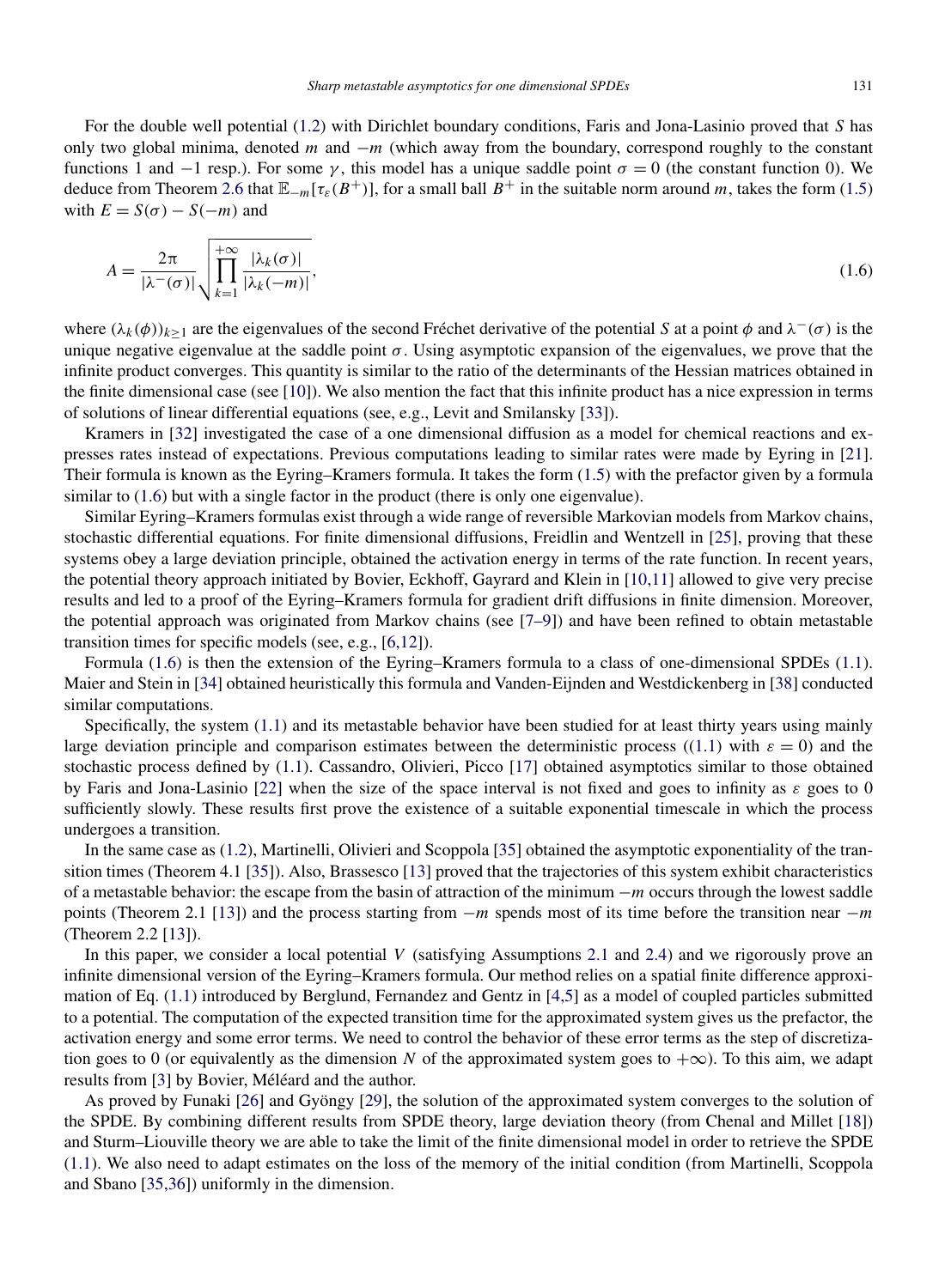<span id="page-3-0"></span>The use of spatial finite difference approximation is quite natural since we consider our SPDEs in the sense of Walsh [\[39\]](#page-37-0), limited to the case of space–time white noise. Other approximations could be possible, notably the Galerkin approximation should lead to similar results for a different class of SPDEs in the framework of Da Prato and Zabczyk (see the book [\[20\]](#page-36-0)).

The article is organized as follows. In Section 2, we present the equation, the assumptions, the main theorem (Theorem [2.6\)](#page-8-0) and a sketch of its proof. Then in Section [3,](#page-13-0) we adapt the convergence of the approximations and prove convergence of the approximated transition times. In Section [4,](#page-18-0) we state large deviations estimates by Chenal and Millet [\[18\]](#page-36-0), contraction results by Martinelli, Olivieri, Scoppola and Sbano [\[35,36\]](#page-37-0) and prove a uniform control in the initial condition uniformly in the dimension. In Section [5,](#page-21-0) we recall results about eigenvalues and eigenvectors of Sturm–Liouville problems and prove the convergence of the prefactor. In the last section, we compute the expected transition times uniformly in the dimension.

We will use the following notations henceforth. For a functional space C, equipped with a norm  $\|\cdot\|_C$ , we denote by  $\mathcal{C}_{bc}$  the closed subspace in the C topology of the functions in C satisfying the suitable boundary conditions (Dirichlet or Neumann). For  $f \in L^{\infty}([0, 1] \times [0, T])$  we set the norm of this space  $||f||_{\infty}$ , *T* or simply  $||f||_{\infty}$  when  $T = +\infty$ .

# **2. Results**

# 2.1. *The equation*

The assumptions are of two kinds: some on the local potential *V* , others on the functional potential *S*. We first start with the hypotheses on *V* .

*Assumption 2.1. We suppose that*:

- *V is*  $C^3$  *on*  $\mathbb{R}$ .
- *V is convex at infinity: there exist*  $R, c > 0$  *such that for*  $|u| > R$

$$
V''(u) > c > 0. \tag{2.1}
$$

• *V grows at infinity at most polynomially*: *there exist p,C >* 0 *such that*

$$
V(u) < C\left(1 + |u|^p\right). \tag{2.2}
$$

These hypotheses are made to avoid complications for the definition of the solution *u* of [\(1.1\)](#page-1-0) and to allow the computations of the derivatives of *S*. Note that Eq. (2.1) implies in particular that the drift −*V* satisfies a one sided linear growth condition: there exists  $C > 0$  such that for all  $u \in \mathbb{R}$ 

$$
-uV'(u) < C\left(1 + u^2\right). \tag{2.3}
$$

Let  $(\Omega, \mathcal{F}, \mathbb{P})$  be a probability space on which we define a space–time white noise *W* as defined in [\[39\]](#page-37-0) equipped with a filtration  $(F_t)_{t\geq 0}$  with the usual properties. The integrable processes for the white noise are the predictable measurable processes in  $L^2(\Omega \times \mathbb{R}_+ \times [0,1])$ . We denote by  $g_t(x, y)$  the density of the semi-group generated by  $\gamma \partial_{xx}$  on [0, 1] with the suitable boundary conditions.

Let us recall that a random field  $u$  is a mild solution of  $(1.1)$  if

- (1) *u* is almost surely continuous on  $[0, 1] \times \mathbb{R}^+$  and predictable
- (2) for all  $(x, t) \in [0, 1] \times \mathbb{R}^+$

$$
u(x,t) = \int_0^1 g_t(x, y)u_0(y) dy - \int_0^t \int_0^1 g_{t-s}(x, y)V'(u(y, s)) dy ds
$$
  
+  $\sqrt{2\varepsilon} \int_0^t \int_0^1 g_{t-s}(x, y)W(dy, ds).$  (2.4)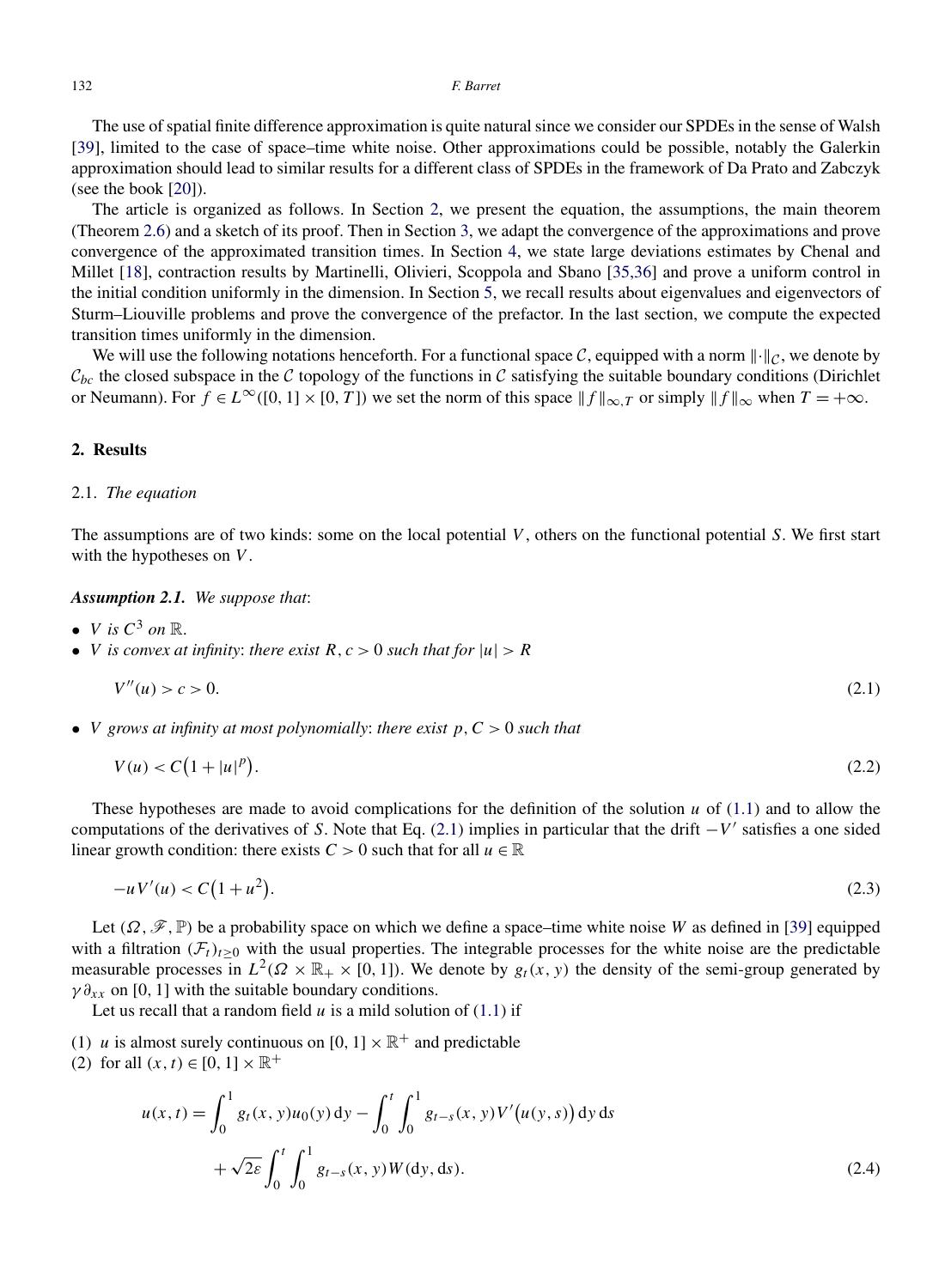<span id="page-4-0"></span>We state from [\[30\]](#page-37-0) the following result on the existence, uniqueness and regularity of the solution (valid under the one sided linear growth condition [\(2.3\)](#page-3-0)) for Dirichlet and Neumann boundary conditions.

**Proposition 2.2** ([\[30\]](#page-37-0)). For every initial condition  $u_0 \in C_{bc}([0, 1])$ , the stochastic partial differential Eq. [\(1.1\)](#page-1-0) has a *unique mild solution. Moreover for all*  $T > 0$  *and*  $p \ge 1$ ,

$$
\mathbb{E}\Big[\sup_{[0,T]\times[0,1]} |u(x,t)|^p\Big] \le C(T,p). \tag{2.5}
$$

The random field *u* is essentially  $\frac{1}{2}$ -Hölder in space and  $\frac{1}{4}$ -Hölder in time.

The proof of Proposition 2.2 is standard and uses mainly estimates on the density  $g_t(x, y)$ . The estimate (2.5) is straightforward if the drift is globally Lipschitz and bounded. For our case, it holds via a localization argument and the use of a comparison theorem from [\[30\]](#page-37-0). Details can be found in the Ph.D. thesis of the author [\[2\]](#page-36-0) (Lemma A.3.9).

*Remark 1. The definition of the stochastic convolution* (*the last expression of the right-hand side of* [\(2.4\)](#page-3-0)) *requires the density of the semi-group to be in*  $L^2([0,1] \times [0,T])$  *for every*  $T > 0$ . *Unfortunately, that is only true in dimension one*. *For higher dimensions*, *the stochastic convolution does not define a classical function but a distribution in a Sobolev space of negative index* [\[39\]](#page-37-0).

# 2.2. *Stationary points*

As for the finite dimensional case, the minima and saddle points of *S* play a crucial role. To this end, we first specify what is the "gradient" (or the Fréchet derivative) of the functional *S*. Let us recall that *S* is defined, for  $\phi \in H_{bc}^1$ , by

$$
S(\phi) = \int_0^1 \frac{\gamma}{2} |\phi'(x)|^2 + V(\phi(x)) dx.
$$
 (2.6)

For  $\phi$ , *h* in  $C_{bc}^2([0, 1])$  we have a Taylor expansion of *S* at the second order in *h* 

$$
S(\phi + h) = S(\phi) + D_{\phi}S(h) + \frac{1}{2}D_{\phi}^{2}S(h, h) + O\big(\|h\|_{C^{2}}^{2}\big),\tag{2.7}
$$

where  $||h||_{C^2} = ||h||_{\infty} + ||h'||_{\infty} + ||h''||_{\infty}$ . By integration by parts we compute the differentials  $D_{\phi}S$  and  $D_{\phi}^2S$ . The first order differential is a linear functional which takes the form

$$
D_{\phi}S(h) = \int_0^1 \left[ -\gamma \phi''(x) + V'(\phi(x)) \right] h(x) \, \mathrm{d}x. \tag{2.8}
$$

The Fréchet derivative is  $\frac{\delta S}{\delta \phi} = -\gamma \phi''(x) + V'(\phi(x))$ . The second order derivative (the Hessian operator) takes the form

$$
D_{\phi}^{2} S(h, h) = \int_{0}^{1} h(x) \left[ -\gamma h''(x) + V''(\phi(x))h(x) \right] dx.
$$
 (2.9)

We denote by  $\mathcal{H}_{\phi}S$  the Hessian operator at  $\phi$ :

$$
\mathcal{H}_{\phi} Sh(x) = -\gamma h''(x) + V''(\phi(x))h(x). \tag{2.10}
$$

The Hessian operator is a Sturm–Liouville operator.

We say that  $\phi$  is a *stationary point* of *S* if  $\phi$  is solution of the non-linear differential equation

$$
\frac{\delta S}{\delta \phi} = -\gamma \phi'' + V'(\phi) = 0. \tag{2.11}
$$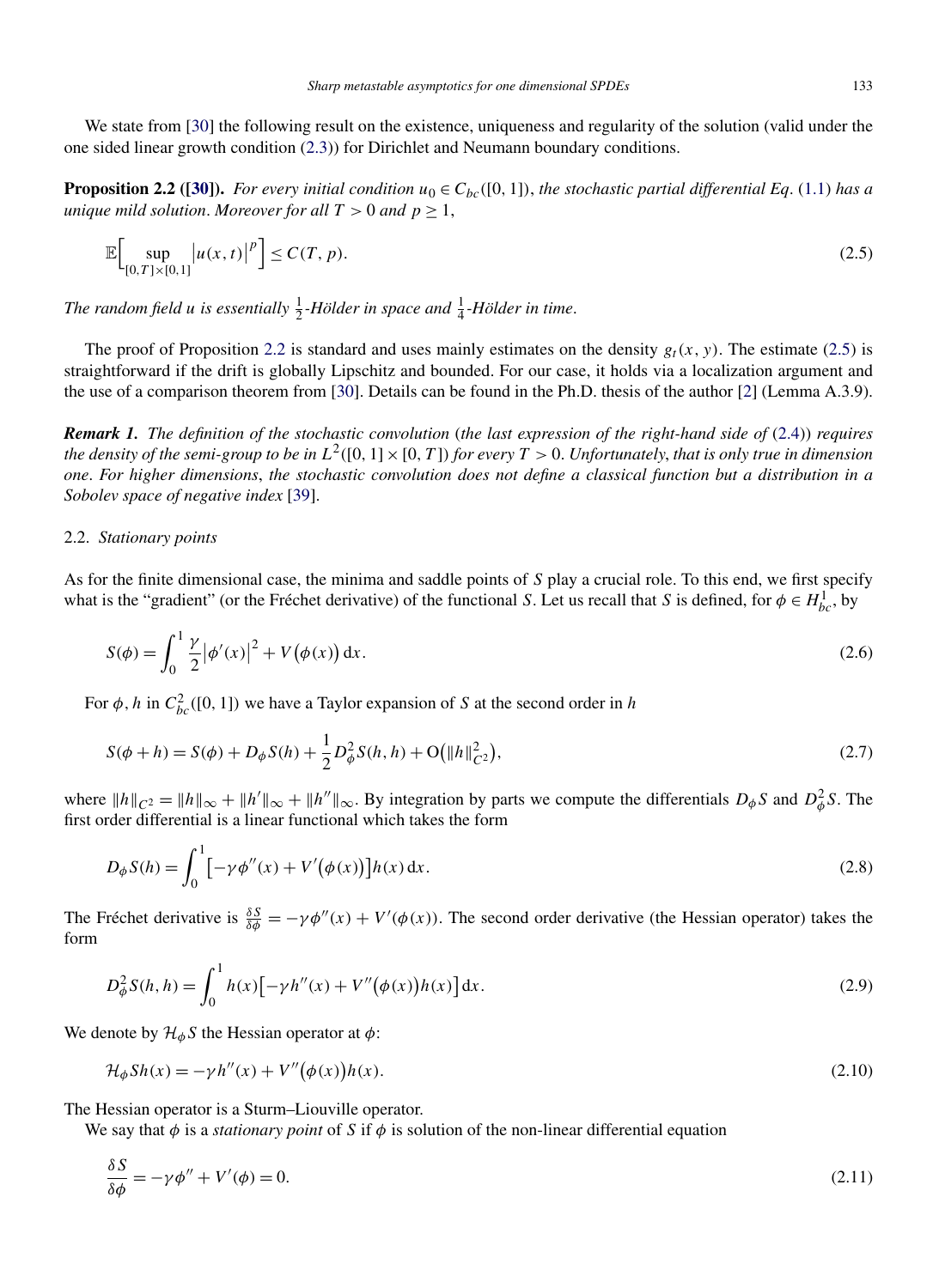Let us now fix two points  $\phi$ ,  $\psi \in C_{bc}([0, 1])$  and define some quantities.

$$
\Gamma(\phi \to \psi) = \left\{ f, f(0) = \phi, f(1) = \psi, f \in C([0, 1], C_{bc}([0, 1]) \right\}
$$
\n(2.12)

is the set of continuous paths from  $\phi$  to  $\psi$ . For  $f \in \Gamma(\phi \to \psi)$ ,  $\hat{f}$  denotes the set of maxima of the path  $f$ ,

$$
\widehat{f} = \Big\{ f(t_0), t_0 \in \underset{t \in [0,1]}{\text{arg max}} S(f(t)) \Big\}.
$$
\n(2.13)

The saddle points are passes from a valley to another one. The definition uses this idea.

*Definition 2.3 (Saddles). For any*  $\phi, \psi \in C_{bc}([0, 1])$ , we define  $\hat{S}(\phi, \psi)$ , the minimum height needed to go from  $\phi$  to *ψ*

$$
\widehat{S}(\phi, \psi) = \widehat{S}(\psi, \phi) = \inf \{ S(x), x \in \widehat{f}, f \in \Gamma(\phi \to \psi) \}.
$$
\n(2.14)

*For a finite subset* A *of*  $C_{bc}([0,1])$ , we also define  $\widehat{S}(\phi, A) = \min_{\psi \in A} \widehat{S}(\phi, \psi)$ . It is the minimum height attained to *reach a point in* A *from φ*.

*For*  $\phi$ ,  $\psi$  *such that*  $\widehat{S}(\phi, \psi) < \infty$ , we denote  $\mathcal{S}(\phi, \psi)$  the set of admissible saddles: the points which realize the *maximum along a minimal pathway*

$$
\mathscr{S}(\phi,\psi) = \left\{ \sigma \in C_{bc}([0,1]), S(\sigma) = \widehat{S}(\phi,\psi), \exists f \in \Gamma(\phi \to \psi), \sigma \in \widehat{f} \right\}. \tag{2.15}
$$

*Accordingly, for a finite subset A of*  $C_{bc}([0, 1])$ *, we define*  $\mathcal{S}(\phi, \mathcal{A})$ 

$$
\mathscr{S}(\phi,\mathcal{A}) = \left\{ \sigma \in C_{bc}([0,1]), S(\sigma) = \widehat{S}(\phi,\mathcal{A}), \exists \psi \in \mathcal{A}, \exists f \in \Gamma(\phi \to \psi), \sigma \in \widehat{f} \right\}.
$$
 (2.16)

The set of admissible saddle points is very important to compute the prefactor of the mean transition times. Near these points the process spends the most crucial time as it passes from a basin of attraction to another one.

We now present the assumptions on *S*.

# *Assumption 2.4. We suppose that*:

- *S has a finite number of minima and saddle points*.
- *All the minima and saddle points of S are non-degenerate* (*i*.*e*., *hyperbolic*): *at each point*, *the Hessian operator has non-zero eigenvalues*.

Assumption 2.4 is structural. The finite number of stationary points provides a simple generalization of the case where there is only one saddle point. It also implies that the stationary points are isolated, e.g., we do not consider the case of periodic stable orbits. The non-degeneracy condition is necessary in order to approximate locally at the minima and saddle points the potential by its quadratic part. If this is not the case the prefactor in  $(1.5)$  is not a constant but should have a dependence in  $\epsilon$ .

Connections between Assumptions [2.1](#page-3-0) and 2.4 are not straightforward. Proving that a given potential *S* satisfies Assumption 2.4 is not easy, a precise analysis is often needed. Moreover if we want to investigate the dependence of the potential *S* on the parameter *γ* , bifurcations can occur and the landscape do not satisfy Assumption 2.4 for some critical values of *γ* . See Berglund, Fernandez and Gentz [\[4,5\]](#page-36-0) for the finite and infinite dimensional cases for the double well potential. However, results exist (see [\[1\]](#page-36-0) and references therein) on the generality of Assumption 2.4.

In addition, under Assumptions 2.4 and [2.1,](#page-3-0) the deterministic dynamical system (i.e., [\(1.1\)](#page-1-0) without the white noise) satisfies a Morse–Smale structure (see [\[15,23\]](#page-36-0) and the references therein). This means that the attractor of the dynamical system consists of equilibria and heteroclinic orbits connecting these equilibria. Methods were developed by Fiedler and Rocha in [\[23\]](#page-36-0), by Wolfrum in [\[40\]](#page-37-0) to compute the global attractor of the deterministic system.

*Remark 2.*  $H^1$  *is the convenient functional space for the process since*  $S(\phi) < +\infty$  *if and only if*  $\phi$  *is in*  $H^1([0,1])$ . *In fact from the upper bound* [\(2.2\)](#page-3-0) *and lower bound* [\(2.1\)](#page-3-0) *on V we get*

$$
C_1(\|\phi\|_{H^1}^2 - 1) \le S(\phi) \le C_1'(\|\phi\|_{H^1}^2 + \|\phi\|_{H^1}^p + 1). \tag{2.17}
$$

<span id="page-5-0"></span>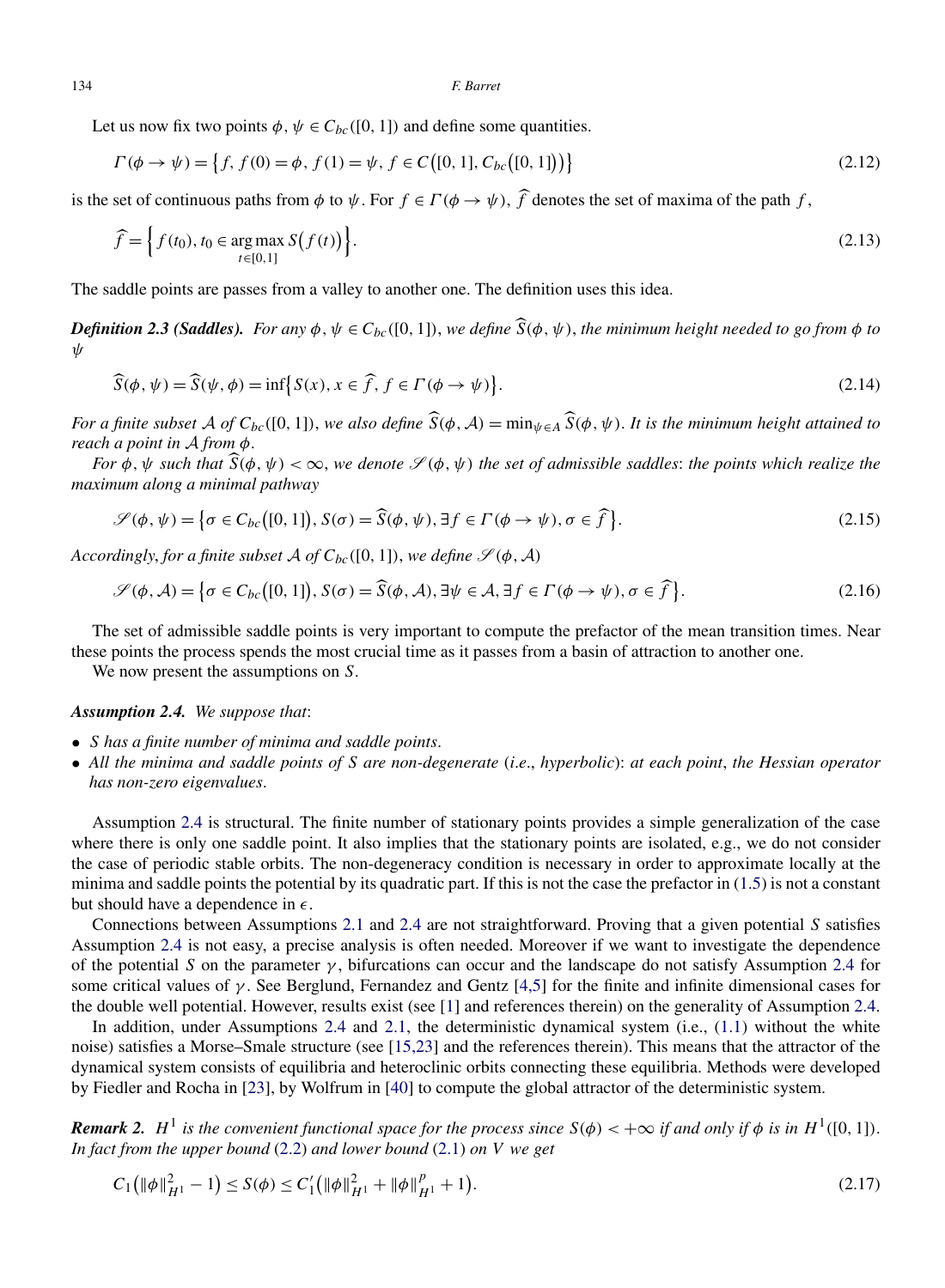<span id="page-6-0"></span>*Each function in*  $H^1([0, 1])$  *is continuous and even*  $\alpha$ -Hölder continuous (for  $0 < \alpha < \frac{1}{2}$ ).

For each  $\phi \in C([0, 1])$ , we define the quantity  $Det(\mathcal{H}_{\phi}S)$ :

• for Dirichlet boundary conditions, let *f* be the solution on [0*,* 1] of

$$
\mathcal{H}_{\phi} S f = 0, \qquad f(0) = 1, \qquad f'(0) = 0,
$$
\n(2.18)

then  $Det(\mathcal{H}_{\phi}S) = f(1)$ ,

• for Neumann boundary conditions, let *f* be the solution on [0*,* 1] of

$$
\mathcal{H}_{\phi} S f = 0, \qquad f(0) = 0, \qquad f'(0) = 1, \tag{2.19}
$$

then  $Det(\mathcal{H}_{\phi}S) = f'(1)$ .

Let us recall that, as a regular Sturm–Liouville operator, H*φS* has a countable number of eigenvalues, all of them real. We denote by  $(\lambda_k(\phi))_{k\geq 1}$  the sequence of these eigenvalues in the increasing order. The definition of Det $(\mathcal{H}_{\phi}S)$ is justified by the following lemma.

**Lemma 2.5** ([\[33\]](#page-37-0)). For any  $\phi$  and  $\psi$  with non-degenerate Hessian operator, the infinite product  $\prod_{k=1}^{\infty} \frac{\lambda_k(\phi)}{\lambda_k(\psi)}$  is con*vergent and we have*

$$
\prod_{k=1}^{\infty} \frac{\lambda_k(\phi)}{\lambda_k(\psi)} = \frac{\text{Det}(\mathcal{H}_{\phi} S)}{\text{Det}(\mathcal{H}_{\psi} S)}.
$$
\n(2.20)

This lemma relates the infinite product of the ratio of eigenvalues to a ratio of terminal values of solutions. We find an elementary proof in [\[33\]](#page-37-0) by Levit and Smilansky which relies on two different expressions of the Green function associated to the problem  $\mathcal{H}_{\phi} S f = 0$  satisfying the boundary conditions. In fact, the Green function could either be expressed using the spectral decomposition of  $\mathcal{H}_{\phi}S$  or expressed as a linear combination of two well-chosen fundamental solutions (of the second order linear differential equation).

# 2.3. *Main results*

Before stating the main result, we describe the set of minima and saddle points. In fact, the prefactor depends greatly on the geometry of a graph connecting the minima to each other through the saddle points (so-called the 1-skeleton connection graph by Fiedler and Rocha in [\[24\]](#page-36-0)). We define this graph and express the prefactor partly as an equivalent conductance on this graph.

We denote by  $M$  the set of minima of *S*. Since by Assumption [2.4,](#page-5-0) there is a finite number of stationary points, we order the minima by increasing energy. We denote by  $\phi_1, \phi_2, \ldots, \phi_m, m = |\mathcal{M}|$ , the different minima indexed by increasing energy

$$
S(\phi_1) \le S(\phi_2) \le \dots \le S(\phi_m). \tag{2.21}
$$

We denote by  $M_l$ , the subset of minima  $M_l = {\phi_1, \phi_2, ..., \phi_l}$  for  $1 \le l \le m$ .

Recall that from the Freidlin–Wentzell theory (see [\[25\]](#page-36-0), Theorem 3.1, Chapter 4 and Theorem 5.3, Chapter 6), since the systems considered are gradient with additive noise, the quasi-potential defined by Freidlin–Wentzell is the potential. The variation of the rate function takes a very simple form and depends on the variation of the potential *S* (and the noise parameter  $\varepsilon$ ). This is only due to the simple form of the rate function for the large deviation of the infinite dimensional process (see Chenal and Millet [\[18\]](#page-36-0), and Section [4\)](#page-18-0).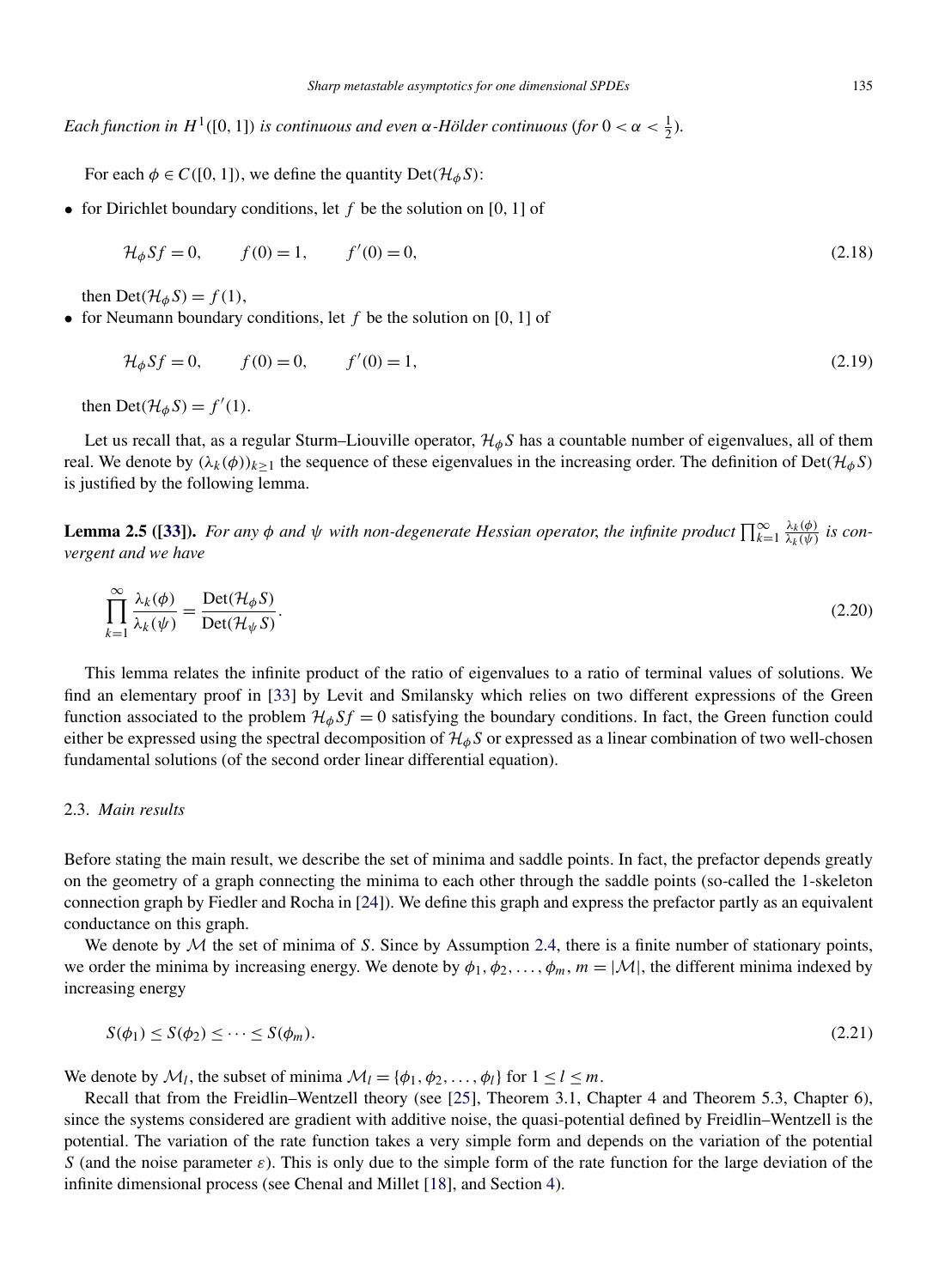<span id="page-7-0"></span>We consider the transitions from a minimum  $\phi_{l_0}$  to  $\mathcal{M}_l$  for  $l < l_0$ . These are the only visible metastable transitions. We will see from large deviations estimates, that to go from a minimum  $\phi$  to another  $\psi$ , it requires a time of order  $\exp\left(\frac{\hat{S}(\phi, \psi) - S(\phi)}{(\phi, \psi) - S(\phi)}\right]$ . The time required to make the reverse transition is also of order  $\exp\left(\frac{\hat{S}(\psi, \phi) - S(\psi)}{(\phi, \psi) - S(\phi)}\right)$ . Therefore if  $S(\psi) > S(\phi)$ , we get

$$
\widehat{S}(\phi, \psi) - S(\phi) > \widehat{S}(\psi, \phi) - S(\psi) \tag{2.22}
$$

and the time required to go from  $\phi$  to  $\psi$  is much larger than for the reverse transition. So we cannot see the reverse transitions since there are absorbed by the direct ones. If some minima have the same potential, we can suitably order them to consider a transition from one minimum to another one at a same height.

Note that the simple rates we obtain come from two important considerations: the system we investigate is gradient (the rate function for the large deviation and then the quasi-potential is expressed as a variation of the potential *S*), and we consider only the "relevant" transitions that allow this simple expression of the transition rates (i.e., the ordering of the minima and the hitting set  $\mathcal{M}_l$  containing any minima below a fixed level). This last ordering prevents any trajectories to get stuck at an intermediate minimum at a potential below our targets because we do not allow such traps. We stop the process when it reaches (the neighborhood of) a minimum below a defined potential. This could also be seen in Freidlin and Wentzell [\[25\]](#page-36-0) when we apply Theorem 5.3 of Chapter 6 to our carefully chosen transitions.

Let us now construct the weighted graph of paths from  $\phi_{l_0}$  to  $\mathcal{M}_l$ . We denote  $\hat{S} = \hat{S}(\phi_{l_0}, \mathcal{M}_l)$  the common potential of the saddles (Definition [2.3\)](#page-5-0). For two minima  $\phi_i$ ,  $\phi_j$  in M, we define the following equivalence relation: we say that  $\phi_i$  and  $\phi_j$  are equivalent if  $\hat{S} > \hat{S}(\phi_i, \phi_j)$  (note that  $\hat{S}$  is symmetric by Definition [2.3](#page-5-0) thus our relation is symmetric).  $\phi_i$  and  $\phi_j$  are equivalent if there is a pathway from one to the other which stays below the value  $\hat{S}$ . Then the vertices of the graph are the equivalence classes  $(K_i)$  of M. Note that, by definition,  $\phi_{l_0}$  and  $\mathcal{M}_l$  are in different equivalence classes.

The saddle points in  $\mathscr{S}(\phi_{l_0}, M_l)$  are the edges. We connect an edge  $\hat{\sigma}$  between two vertices *K*, *J* if the saddle  $\hat{\sigma}$ is a pass between the valleys of *K* and *J*: there exists  $\phi \in K$ ,  $\psi \in J$  and  $f \in \Gamma(\phi \to \psi)$  such that *f* has a unique element and  $\hat{f} = \hat{\sigma}$ . Note that by connecting the different paths, the definition of the edges does not depend on the specific minima considered in an equivalence class. Let us remark also that by definition, the cla specific minima considered in an equivalence class. Let us remark also that by definition, the class of  $\phi_{l_0}$  is connected to at least one class containing a point of  $\mathcal{M}_l$  but the graph can have disconnected components.

Existence of this graph is ensured by Assumption [2.4](#page-5-0) (see [\[24\]](#page-36-0) and references therein).

Each saddle point in  $\mathcal{S}(\phi_{l_0}, \mathcal{M}_l)$  has a unique negative eigenvalue from the Morse–Smale property and the hyperbolicity of the stationary points. The weight associated to an edge  $\hat{\sigma}$  is defined as

$$
w(\widehat{\sigma}) = \frac{|\lambda^-(\widehat{\sigma})|}{\sqrt{|\text{Det }\mathcal{H}_{\widehat{\sigma}}\mathcal{S}|}},\tag{2.23}
$$

where  $\lambda^{-}(\hat{\sigma})$  is the unique negative eigenvalue of  $\mathcal{H}_{\hat{\sigma}} S$ .

 $K^+(\hat{\sigma})$  and  $K^-(\hat{\sigma})$  denote the two equivalence classes connected by a given edge  $\hat{\sigma}$  (which could be identical). For a real valued vector *a* indexed by the equivalence classes, we consider the following quadratic form

$$
Q(a) = \sum_{\widehat{\sigma} \in \mathscr{S}(\phi_{l_0}, \mathcal{M}_l)} w(\widehat{\sigma}) \big( a(K^+(\widehat{\sigma})) - a(K^-(\widehat{\sigma})) \big)^2.
$$
 (2.24)

Let us distinguish  $K_0$  the class containing  $\phi_{l_0}$ . We define  $C^*(\phi_{l_0}, M_l)$  the equivalent conductance of the graph between the classes containing  $\phi_{l_0}$  and  $\mathcal{M}_l$  as

$$
\mathcal{C}^*(\phi_{l_0}, \mathcal{M}_l) = \inf \{ \mathcal{Q}(a), a(K_0) = 1, a(J) = 0, \text{ for all } J \text{ such that } J \cap \mathcal{M}_l \neq \emptyset \}. \tag{2.25}
$$

*Remark 3. This conductance is an approximation of the capacity between neighborhoods of φl*<sup>0</sup> *and* M*l*. *In some sense*, *we replace the continuous landscape defined by S by a graph containing the relevant geometric structure of the landscape*. *Note that the disconnected components from K*<sup>0</sup> *of the graph* (*if there exist*) *do not play any role in the Eq*. (2.25) *since we only impose the condition that a must be* 0 *on some of their vertices or no condition is imposed*. *On both cases, the minimum is* 0 *and attained for*  $a = 0$  *on the disconnected components from*  $K_0$ .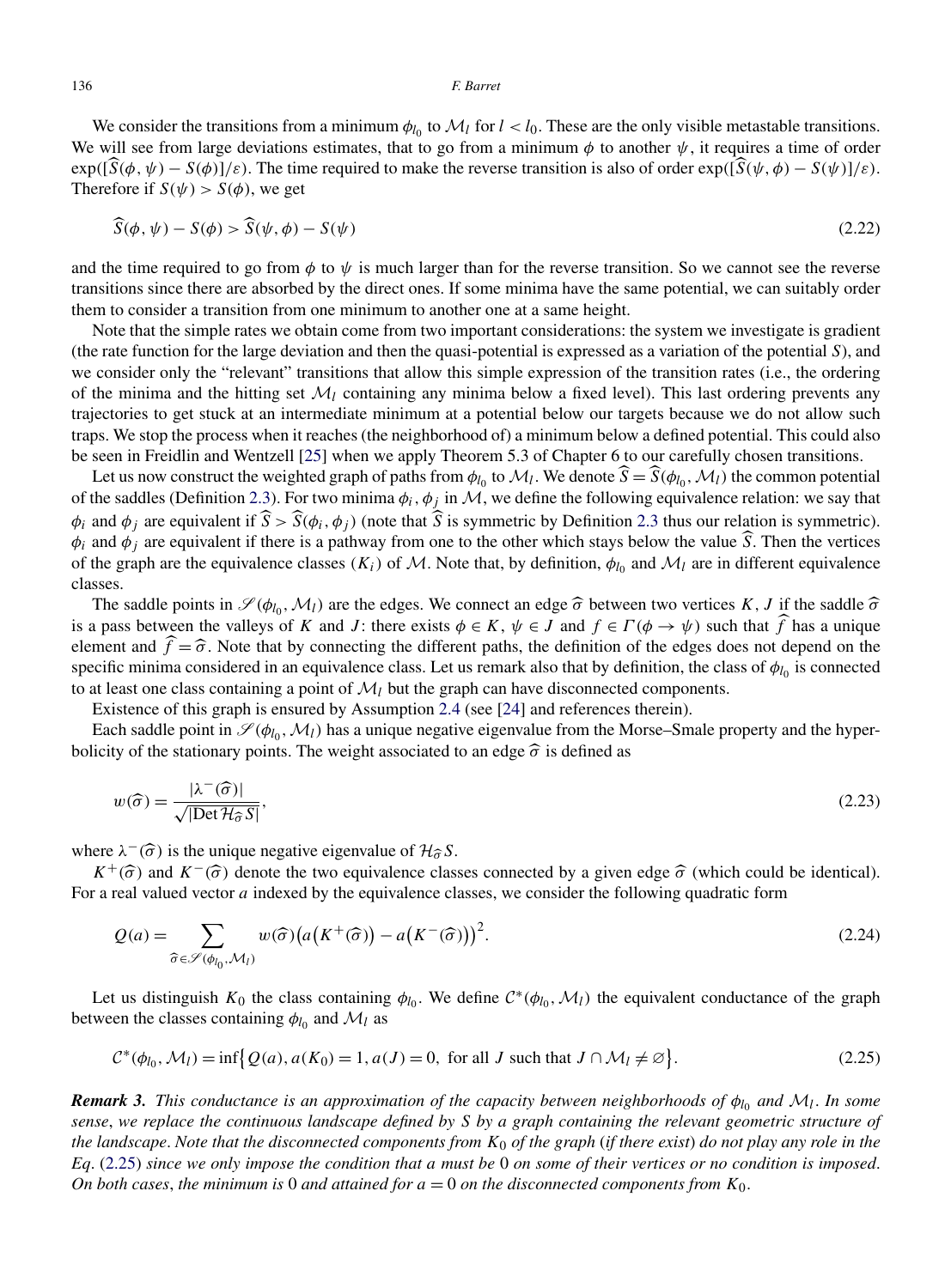<span id="page-8-0"></span>Let us denote by  $\mathcal{B}_{\rho}(\phi)$ , for  $\phi \in H^1_{bc}[0, 1]$ , the ball of center  $\phi$  and radius  $\rho$  in  $H^1_{bc}$ 

$$
\mathcal{B}_{\rho}(\phi) = \left\{ \sigma \in H_{bc}^{1}, \|\sigma - \phi\|_{L^{2}} \le \rho, \|\sigma\|_{H^{1}} < A_{1} \right\},\tag{2.26}
$$

where  $A_1$  is a sufficiently large constant. We also define  $B_\rho(\mathcal{M}_l) = \bigcup_{\phi \in \mathcal{M}_l} B_\rho(\phi)$ . We choose this kind of neighborhood because in the following we need to control the norm in the uniform norm and in the *α*-Hölder norm (for  $\alpha < \frac{1}{2}$ ).

We now state our main result describing the dependence in *ε* of the mean of the hitting time of a union of balls around the points of  $\mathcal{M}_l$  starting from  $\phi_{l_0}$ .

**Theorem 2.6.** *Under the Assumptions* [2.1,](#page-3-0) [2.4,](#page-5-0) *for any minimum*  $\phi_{l_0}$ , *and a set of minima*  $M_l$  *with*  $l_0 > l$ , *there exists*  $\rho_0$  *such that for any*  $\rho_0 > \rho > 0$ 

$$
\mathbb{E}_{\phi_{l_0}}\big[\tau_{\varepsilon}\big(\mathcal{B}_{\rho}(\mathcal{M}_l)\big)\big]=\frac{2\pi e^{(\widetilde{S}(\phi_{l_0},\mathcal{M}_l)-S(\phi_{l_0}))/\varepsilon}}{C^*(\phi_{l_0},\mathcal{M}_l)\sqrt{\mathrm{Det}\,\mathcal{H}_{\phi_{l_0}}S}}\big(1+\Psi(\varepsilon)\big),\tag{2.27}
$$

*where the error term satisfies*  $\Psi(\varepsilon) = O(\sqrt{\varepsilon}|\ln(\varepsilon)|^{3/2})$ .

For the simple case where we have only three stationary points, two minima and one saddle we have the following corollary.

**Corollary 2.7.** Let  $\phi^+$  and  $\phi^-$  be the two minima with  $S(\phi^-) \geq S(\phi^+)$  and  $\hat{\sigma}$  the unique saddle point. There exists  $\rho_0$  *such that for any*  $\rho_0 > \rho > 0$ 

$$
\mathbb{E}_{\phi^{-}}[\tau_{\varepsilon}(\mathcal{B}_{\rho}(\phi^{+}))]=\frac{2\pi}{|\lambda^{-}(\widehat{\sigma})|}\sqrt{\frac{|\text{Det}\mathcal{H}_{\widehat{\sigma}}S|}{\text{Det}\mathcal{H}_{\phi^{-}}S}}e^{(S(\widehat{\sigma})-S(\phi^{-}))/\varepsilon}\big(1+\Psi(\varepsilon)\big),\tag{2.28}
$$

*where the error term is*  $\Psi(\varepsilon) = O(\sqrt{\varepsilon}|\ln(\varepsilon)|^{3/2})$ .

*Remark 4. The double well potential*  $(1.2)$   $(V(x) = \frac{x^4}{4} - \frac{x^2}{2})$  *with Neumann boundary conditions and for*  $\gamma > 1/\pi^2$ *satisfies the hypotheses of the Corollary* 2.7. *In fact*, *the stationary points are the functions φ defined on* [0*,* 1] *such that*  $\phi'(0) = \phi'(1) = 0$  *and which are solutions of* 

$$
\gamma \phi''(x) - \phi^3(x) + \phi(x) = 0, \quad \forall x \in [0, 1].
$$
\n(2.29)

*Then, the three constant solutions* ( $\phi(x) = 1$ ,  $\phi(x) = -1$  *or*  $\phi(x) = 0$ ) *are stationary points. There are the only stationary points. To prove this, let us define*  $\phi_\alpha$  *for*  $\alpha \in \mathbb{R}$ *, the unique solution of the differential Eq.* (2.29) *such that*  $\phi'_\alpha(0) = 0$  *and*  $\phi_\alpha(0) = \alpha$ .  $\phi_\alpha$  *is a stationary point if and only if*  $\phi'_\alpha(1) = 0$ . By symmetry, we can restrict our study to  $\alpha > 0$ . *By multiplying* (2.29) *by*  $\phi'_\alpha$  *and by integration we obtain, for all*  $x \in [0, 1]$ 

$$
\frac{\gamma}{2} [\phi_{\alpha}'(x)]^2 - V(\phi_{\alpha}(x)) = V(\alpha). \tag{2.30}
$$

*Therefore, the trajectory*  $(\phi_{\alpha}(x), \phi_{\alpha}'(x))_{x \geq 0}$  *describes the level set*  $\{(y, z), \frac{\gamma z^2}{2} - V(y) = V(\alpha)\}$  *in*  $\mathbb{R}^2$ . *Using this, we obtain that for*  $\alpha > 1$ ,  $\phi'_\alpha$  *is decreasing and thus*  $\phi'_\alpha(1)$  *can not be zero. For*  $\alpha \in ]0,1[$ ,  $\phi'_\alpha(x)=0$  *has a unique positive minimal solution x(α)*. *This first positive solution can be expressed as*

$$
x(\alpha) = \sqrt{2\gamma}\alpha \int_0^1 \frac{du}{\sqrt{V(\alpha u) - V(\alpha)}}
$$
\n(2.31)

$$
=2\sqrt{2\gamma}\int_0^1\frac{\mathrm{d}u}{\sqrt{(1-u^2)(2-\alpha^2(1+u^2))}}.\tag{2.32}
$$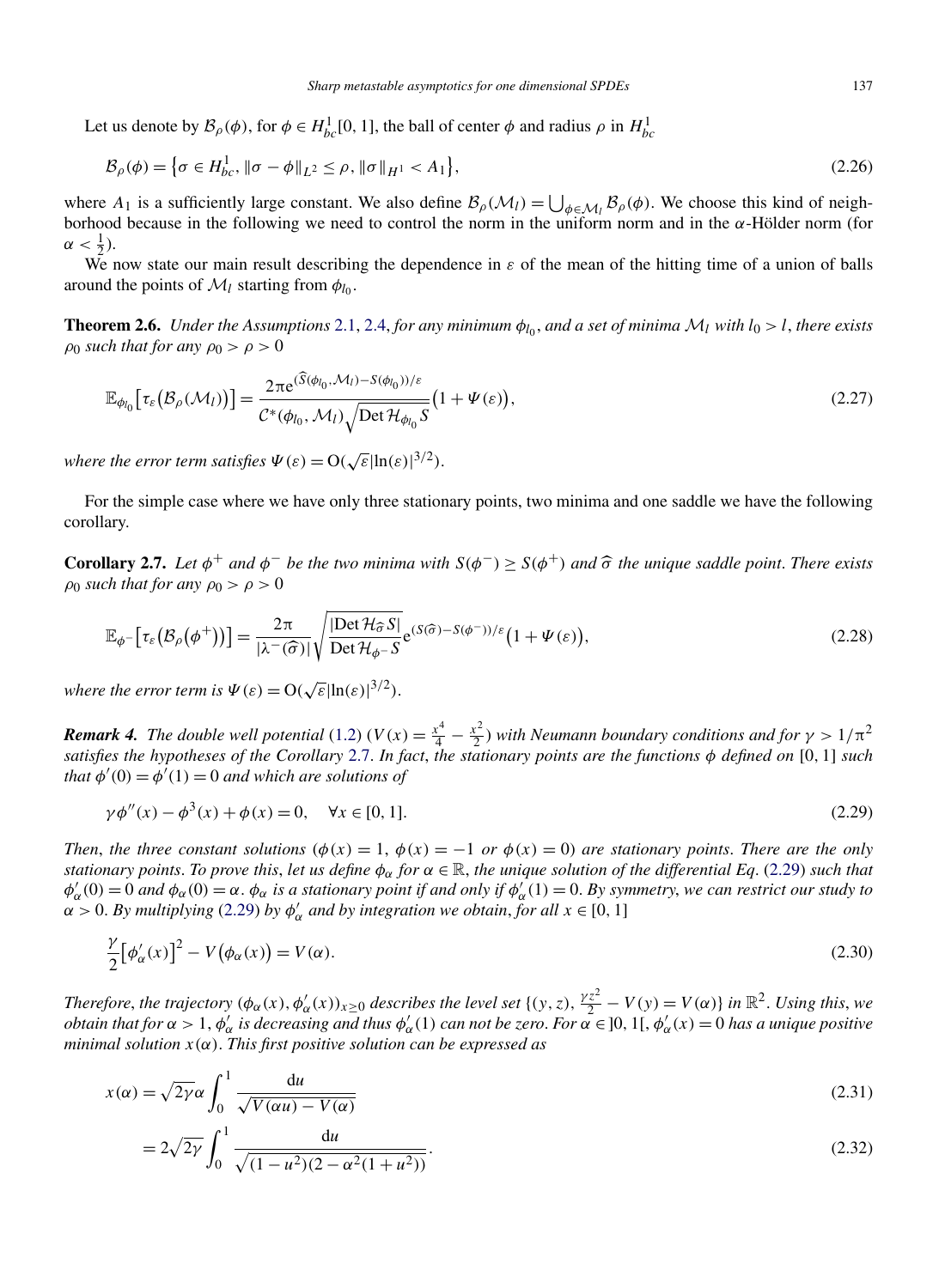<span id="page-9-0"></span>*A simple computation shows that*  $x(\alpha)$  *is increasing for*  $\alpha \in ]0,1[$  *and that*  $x(0^+) = \lim_{\alpha \to 0} x(\alpha) = \sqrt{\gamma} \pi$ . We have  $\phi'_\alpha(1) = 0$  *if and only if there exists an integer*  $k > 0$  *such that*  $kx(\alpha) = 1$ . Therefore, *if*  $x(\alpha) > 1$ ,  $\phi_\alpha$  *is not a stationary* point. At last, for  $\gamma > 1/\pi^2$ , since  $x(\alpha)$  is increasing, we get that  $x(\alpha) \ge x(0^+) > 1$  for all  $\alpha \in ]0,1[$ , which proves *that the only possible stationary points are the three constant solutions*.

# 2.4. *Example*

Let us briefly present, for an illustration, the case of a 3-well potential *V* (see Fig. 1).

Computing the stationary points of *S* from *V* is not straightforward. However several articles give some method to obtain them at least geometrically. We refer the reader to [\[1,15,23,40\]](#page-36-0).

For the fictional *V* given, for sufficiently small *γ >* 0, we can have the situation described by Fig. 2 for Neummann boundary conditions.

In the case of Fig. 2 the "complete" graph (where we draw all the saddles and minima and their heteroclinic



Fig. 1. 3 well potential *V* .



Fig. 2. Example of saddle points (dotted lines), and minima (solid lines), the dashed lines represent the others constant stationary points and are saddle points with 2 or more negative eigenvalues.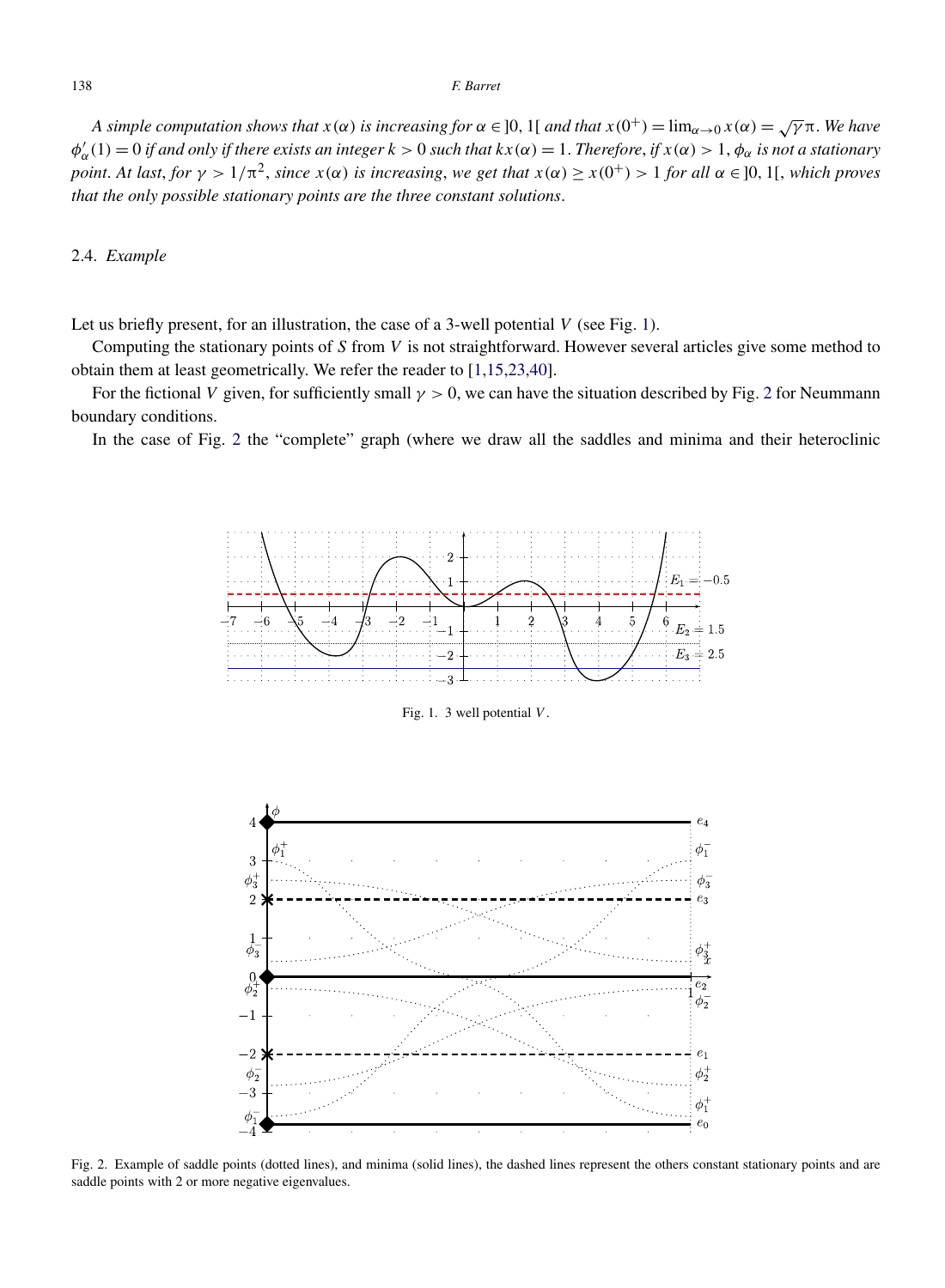<span id="page-10-0"></span>connections) is given by:



In order to apply the Eyring–Kramers formula given by Theorem [2.6,](#page-8-0) one has to determine which are the saddle points of minimum potential *S*, as well as the ordering of the minima. For the minima, from Fig. [1,](#page-9-0) we see that

$$
S(e_2) = 0 > S(e_0) = -2 > S(e_4) = -3.
$$
\n(2.34)

The value of the potential at the saddle could be more difficult to compute. Let us suppose that we want to compute the transition time from  $e_0$  to (a small ball, defined by [\(2.26\)](#page-8-0), around)  $e_4$ . We make the assumption that  $S(\phi_1^+)$  $S(\phi_2^+) = S(\phi_3^+)$ . Remark that due to the symmetry  $(x \mapsto 1 - x)$ , we have  $S(\phi_i^+) = S(\phi_i^-)$  for  $i = 1, 2, 3$ . In this case the graph constructed in order to apply Theorem [2.6](#page-8-0) takes the form:



The capacity can be simply evaluated as the equivalent conductance between  $e_0$  and  $e_4$  where the individual conductances (or weights *w*) at the saddles are given by Eq. [\(2.23\)](#page-7-0). Due to the symmetry, the conductances are the same for  $\phi_i^+$  and  $\phi_i^-$  for  $i = 2, 3$ . Therefore we obtain:

$$
C^*(e_0, e_4) = \left(\frac{1}{2w(\phi_2^+)} + \frac{1}{2w(\phi_3^+)}\right)^{-1} = 2\left(\frac{\sqrt{|\text{Det }\mathcal{H}_{\phi_2^+}S|}}{|\lambda^-(\phi_2^+)|} + \frac{\sqrt{|\text{Det }\mathcal{H}_{\phi_3^+}S|}}{|\lambda^-(\phi_3^+)|}\right)^{-1}.
$$
\n(2.36)

The expected transition time is

$$
\mathbb{E}_{e_0}\big[\tau_{\varepsilon}\big(\mathcal{B}_{\rho}(e_4)\big)\big] = \frac{2\pi e^{(S(\phi_2^+) - S(e_0))/\varepsilon}}{\mathcal{C}^*(e_0, e_4)\sqrt{\mathrm{Det}\,\mathcal{H}_{e_0}S}}\big(1 + \mathrm{O}\big(\sqrt{\varepsilon}\big|\ln(\varepsilon)\big|^{3/2}\big)\big). \tag{2.37}
$$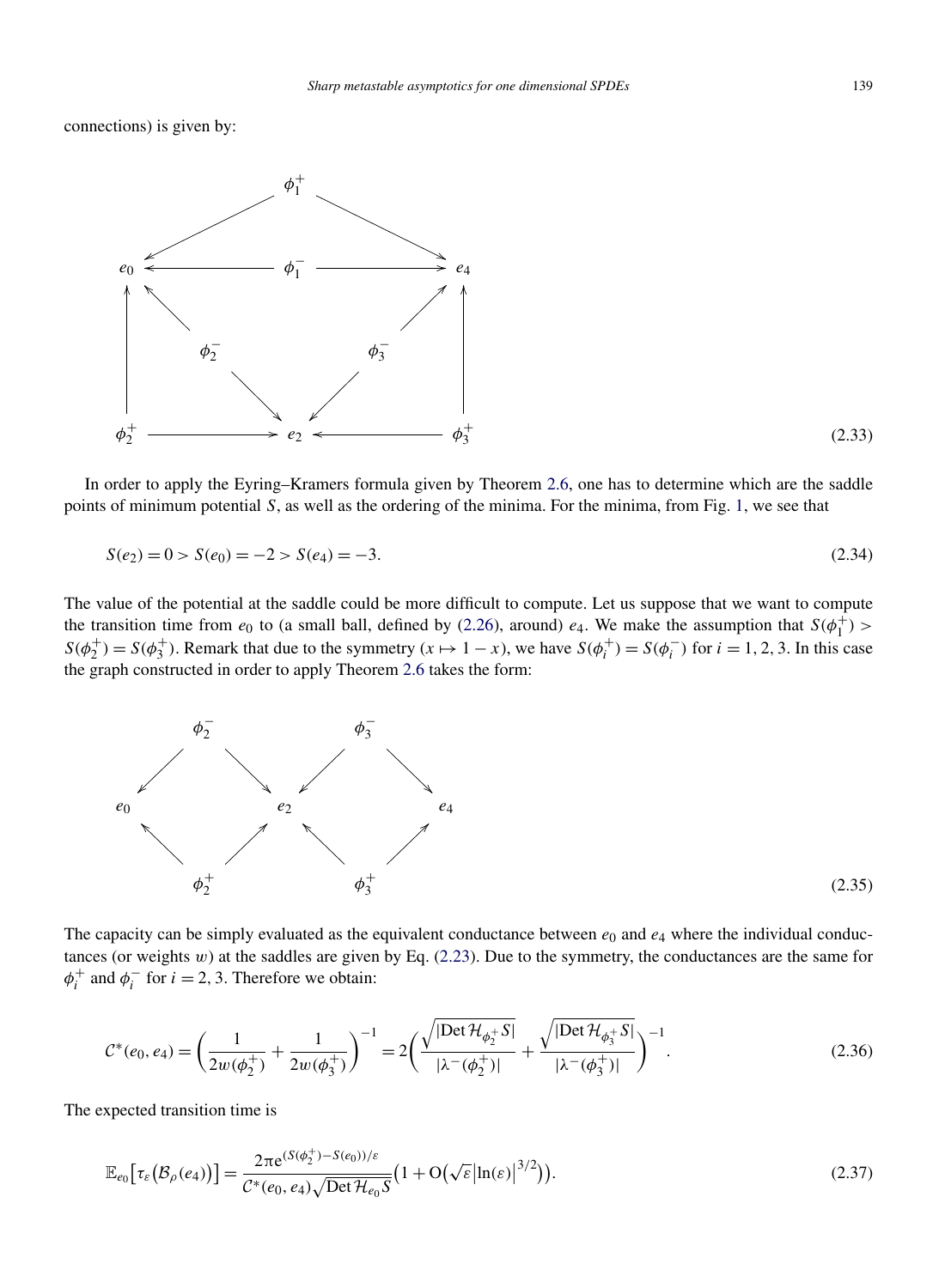<span id="page-11-0"></span>If we suppose now that  $S(\phi_1^+) > S(\phi_2^+) > S(\phi_3^+)$ , then  $\widehat{S}(e_0, e_4) = S(\phi_2^+)$  and we have a graph with two vertices, since  $e_2$  and  $e_4$  are in the same equivalence class. The corresponding graph is simply



Therefore we obtain:

$$
C^*(e_0, e_4) = 2w(\phi_2^+) = \frac{2|\lambda^-(\phi_2^+)|}{\sqrt{|\text{Det}\,\mathcal{H}_{\phi_2^+}S|}}.\tag{2.39}
$$

The transition time is given by Eq. [\(2.37\)](#page-10-0) with  $C^*(e_0, e_4)$  defined by (2.39).

# 2.5. *Sketch of proof of Theorem* [2.6](#page-8-0)

We first introduce the discretization we consider. The finite dimensional approximation of the SPDE is constructed as in the work of Funaki [\[26\]](#page-37-0) and the work of Gyöngy [\[29\]](#page-37-0). The approximation is defined via a spatial finite difference approximation of Eq. [\(1.1\)](#page-1-0).

We denote by  $S_N$  the discretized potential, for  $y \in \mathbb{R}^{N+2}$ 

$$
S_N(y) = h_N \sum_{i=0}^N \frac{\gamma}{2h_N^2} (y_{i+1} - y_i)^2 + V(y_i),
$$
\n(2.40)

where  $h_N > 0$  is the step of discretization. We set  $X_0^i = u_0(x_i)$  where  $u_0 \in C_{bc}([0, 1])$  is the initial condition and the  $x_i$  are the discretization points on [0, 1]. Let us denote by  $x_{i-1/2}$  the middle point of [ $x_{i-1}, x_i$ ]. We construct an *N*-dimensional Brownian motion *B* from the white noise *W*. Doing so we will be able to prove the convergence of  $u^N$  to *u* in  $L^p$  and almost surely. Thus we define, for  $1 \le i \le N$ 

$$
B_t^i = \frac{1}{\sqrt{h_N}} W\big( [x_{i-1/2}, x_{i+1/2}] \times [0, t] \big).
$$
 (2.41)

The properties of the white noise imply that  $(B<sup>i</sup>)$  are independent Brownian motions.

The *N*-dimensional process  $(X_t)_t$  is the solution of

$$
dX_t^i = -\frac{1}{h_N} \nabla S_N(X_t)^i dt + \sqrt{\frac{2\varepsilon}{h_N}} dB_t^i \quad \text{for } i = 1, \dots, N. \tag{2.42}
$$

 $X^0$  and  $X^{N+1}$  are defined by the boundary conditions

• for Dirichlet boundary conditions:

$$
X_t^0 = X_t^{N+1} = 0, \quad \forall t \ge 0,
$$
\n(2.43)

• for Neumann boundary conditions:

$$
X_t^0 = X_t^1 \text{ and } X_t^{N+1} = X_t^N, \quad \forall t \ge 0. \tag{2.44}
$$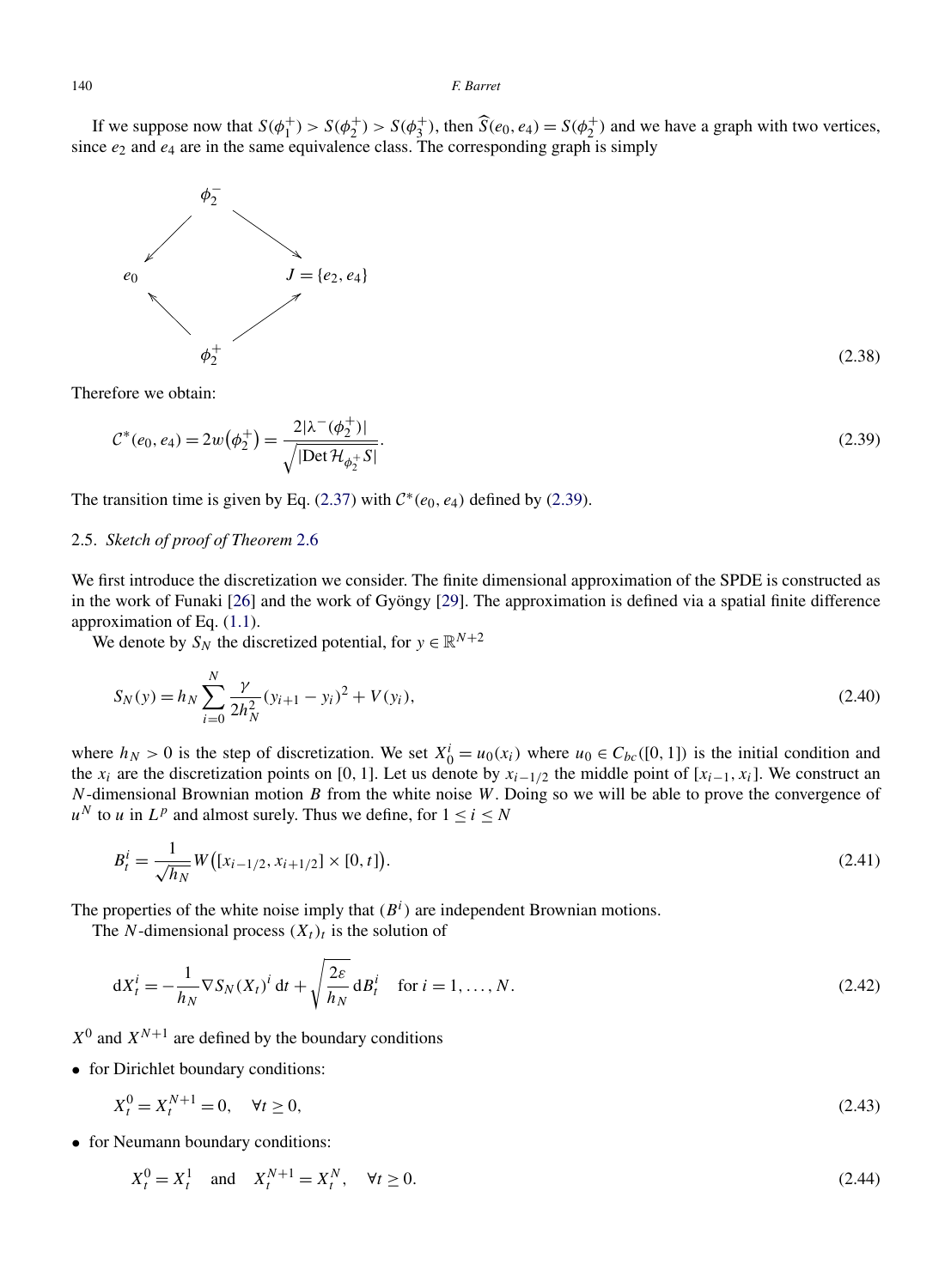<span id="page-12-0"></span>The discretized system  $u^N$  is the linear interpolation between the points  $(x_i, X^i)$ . To simplify, it is easier to adapt the parameters to the boundary conditions.

• For Dirichlet boundary conditions, we choose

$$
h_N = \frac{1}{N+1}, \qquad x_i = \frac{i}{N+1}, \quad \forall 0 \le i \le N+1.
$$
\n(2.45)

• For Neumann boundary conditions, we choose

$$
h_N = \frac{1}{N}, \qquad x_i = \frac{i}{N} - \frac{1}{2N}, \quad \forall 0 \le i \le N + 1.
$$
\n(2.46)

We set  $\tau_e^N(B)$  the hitting time of a set *B* for the discretized system

$$
\tau_{\varepsilon}^{N}(B) = \inf \{ t > 0, u^{N}(N^{-1}t) \in B \}.
$$
\n(2.47)

We decompose the proof of Theorem [2.6](#page-8-0) in several steps:

(1) for a given  $\varepsilon$  and a sequence of initial conditions  $\phi_{l_0}^N$ , each being a minimum of  $S^N$ , converging to  $\phi_{l_0}$  (see Proposition [5.6\)](#page-25-0), we prove that the expectation of  $\tau_e^N(\mathcal{B}_\rho(\mathcal{M}_l))$  converges to the expectation of the hitting time for the SPDE:

$$
\lim_{N \to \infty} \mathbb{E}_{\phi_{l_0}^N} \big[ \tau_{\varepsilon}^N \big( \mathcal{B}_{\rho}(\mathcal{M}_l) \big) \big] = \mathbb{E}_{\phi_{l_0}} \big[ \tau_{\varepsilon} \big( \mathcal{B}_{\rho}(\mathcal{M}_l) \big) \big]. \tag{2.48}
$$

To this aim, we use the convergence of  $u^N$  to the solution *u*. This is done in Section [3.](#page-13-0)

(2) For a fixed *N*, we compute the asymptotics of the transition time uniformly on the dimension. We get a prefactor  $a_N(\varepsilon)$  such that

$$
\left| \frac{1}{a_N(\varepsilon)} \mathbb{E}_{\phi_{i_0}^N} \left[ \tau_{\varepsilon}^N \big( \mathcal{B}_{\rho}(\mathcal{M}_l) \big) \right] - 1 \right| = \psi(\varepsilon, N) < \Psi(\varepsilon) = O\big(\sqrt{\varepsilon} \big| \ln(\varepsilon) \big|^{3/2}\big),\tag{2.49}
$$

where the error term  $\Psi(\varepsilon)$  does not depend on *N*. This step is the main estimate and is detailed below.

(3) The limit  $N \to \infty$  of  $a_N(\varepsilon)$  gives us the correct asymptotics for the transition time in the infinite dimensional case:

$$
a(\varepsilon) = \lim_{N \to \infty} a_N(\varepsilon). \tag{2.50}
$$

This is done in Section [5.](#page-21-0)

The estimate (2.49) is proved in two steps.

(i) First we start from a probability measure (the equilibrium probability:  $v^N$ ) on the boundary of a chosen neighborhood of the minimum  $\phi_{l_0}^N$ , which allows us to do the computation of  $a_N(\varepsilon)$ :

$$
\frac{1}{a_N(\varepsilon)} \mathbb{E}_{\nu^N} \left[ \tau_{\varepsilon} \big( \mathcal{B}_{\rho} (\mathcal{M}_0) \big) \right] - 1 \right| = \psi_1(\varepsilon, N) < \Psi_1(\varepsilon) = O\big( \sqrt{\varepsilon} \big| \ln(\varepsilon) \big|^{3/2} \big). \tag{2.51}
$$

This is done in Section [6.](#page-27-0)

 $\overline{\phantom{a}}$  $\overline{\phantom{a}}$  $\overline{\phantom{a}}$  $\overline{a}$ 

(ii) Then we have to control the error made by starting on the boundary of the minimum and not precisely at the minimum:

$$
\frac{1}{a_N(\varepsilon)} \Big| \mathbb{E}_{\nu^N} \big[ \tau_{\varepsilon} \big( \mathcal{B}_{\rho} (\mathcal{M}_0) \big) \Big] - \mathbb{E}_{\phi_{l_0}^N} \big[ \tau_{\varepsilon}^N \big( \mathcal{B}_{\rho} (\mathcal{M}_0) \big) \big] \Big| = \psi_2(\varepsilon, N) < \Psi_2(\varepsilon) \tag{2.52}
$$

with  $\Psi_2(\varepsilon) = O(\sqrt{\varepsilon}|\ln(\varepsilon)|^{3/2})$ . This result comes from the loss of memory of the initial condition adapted from Martinelli in [\[35\]](#page-37-0). This is exposed in Section [4.](#page-18-0)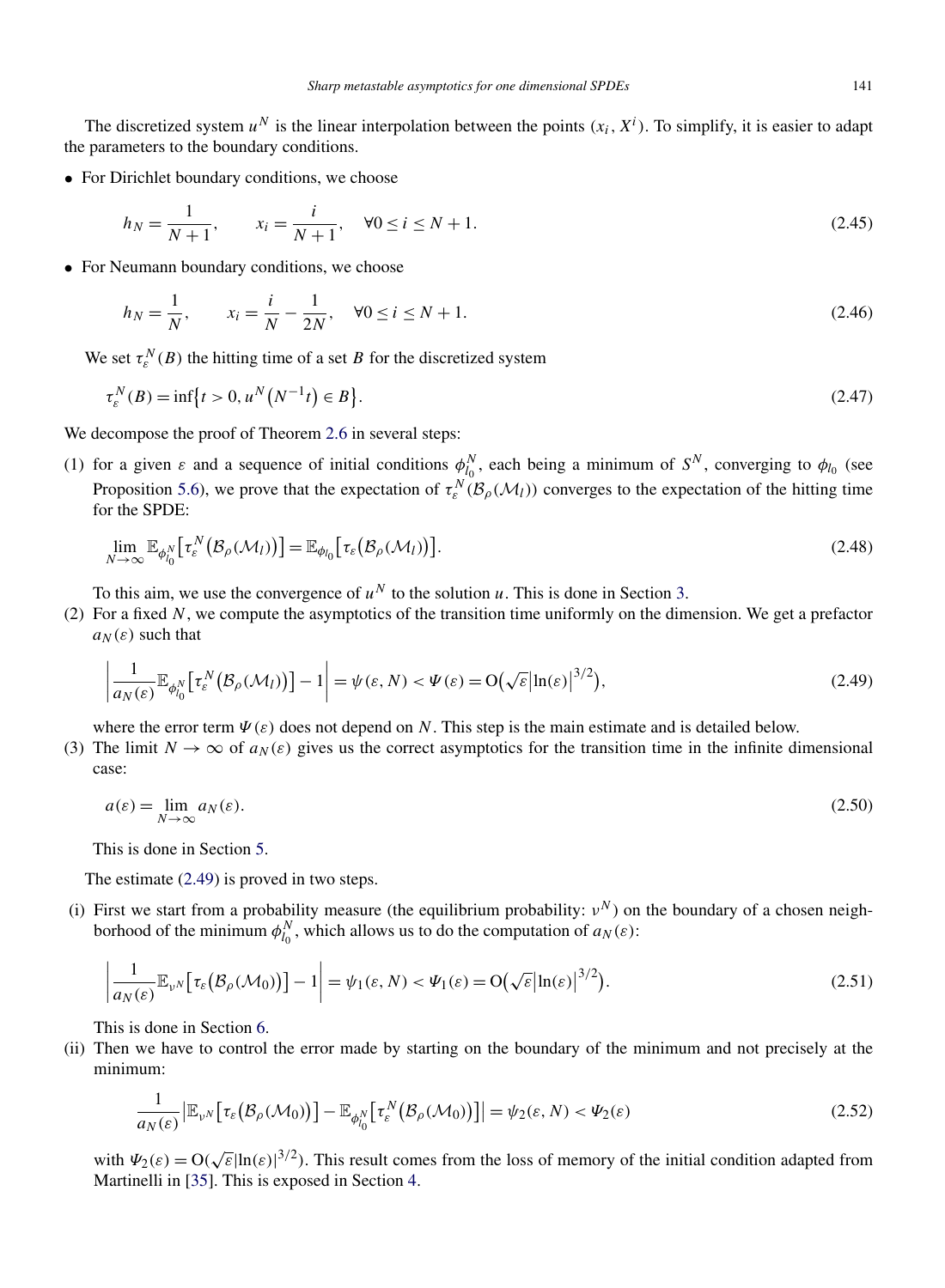# <span id="page-13-0"></span>**3. Discretization**

In this section, we present the convergence of the discretization  $u^N$  to the solution of the SPDE and prove the convergence of the hitting times.

# 3.1. *Finite dimensional model*

We write the discretized system  $u^N$  in a mild form. We define a function  $\kappa_N$ , with  $|x|$  the integer part of x,

$$
\kappa_N(x) = \frac{\lfloor (N+1)x + 1/2 \rfloor}{N+1}, \quad \text{for Dirichlet boundary conditions,}
$$
\n
$$
\kappa_N(x) = \frac{\lfloor Nx \rfloor + 1}{N} - \frac{1}{2N}, \quad \text{for Neumann boundary conditions.}
$$
\n(3.2)

We define  $g<sup>N</sup>$  the semi-group associated with the discretized Laplacian. The discretized Laplacian is an *N*-dimensional matrix, denoted by  $\Delta_d^N$  for Dirichlet boundary conditions and by  $\Delta_n^N$  for Neumann boundary conditions:

$$
\Delta_d^N = \frac{1}{h_N^2} \begin{pmatrix} -2 & 1 & 0 & \dots & 0 \\ 1 & -2 & \ddots & \ddots & \vdots \\ 0 & \ddots & \ddots & \ddots & 0 \\ \vdots & \ddots & \ddots & \ddots & 1 \\ 0 & \dots & 0 & 1 & -2 \end{pmatrix}, \qquad \Delta_n^N = \frac{1}{h_N^2} \begin{pmatrix} -1 & 1 & 0 & \dots & 0 \\ 1 & -2 & \ddots & \ddots & \vdots \\ 0 & \ddots & \ddots & \ddots & 0 \\ \vdots & \ddots & \ddots & \ddots & 1 \\ 0 & \dots & 0 & 1 & -1 \end{pmatrix}.
$$
 (3.3)

We consider the matrix  $p^N(t) = h_N^{-1} e^{t\gamma \Delta^N}$ . Therefore  $p^N(t)_{i,j}$  is the solution of

$$
\begin{cases} \frac{\mathrm{d}}{\mathrm{d}t} p^N(t)_{i,j} = \left(\gamma \Delta^N p^N(t)\right)_{i,j}, \\ p^N(0)_{i,j} = \frac{1}{h_N} \delta_{ij}. \end{cases} \tag{3.4}
$$

The semi-group  $g^N$  is the linear interpolation of  $p^N(t)$  on [0, 1] × [0, 1] along the discretization points.

Let us now prove the convergence of  $u^N$  to the solution of Eq. [\(1.1\)](#page-1-0).

**Theorem 3.1.** *For all initial condition*  $u_0 \in C_{bc}^3([0,1])$ ,  $T > 0$ , and  $p \ge 1$ , we get the convergence

$$
u^N \xrightarrow[N \to \infty]{} u \quad on \, [0,1] \times [0,T] \tag{3.5}
$$

*in the following senses*:

- *in L*<sup>*p*</sup>(Ω, C([0, 1] × [0, *T*])), *i.e.*,  $\mathbb{E}[\Vert u^N u \Vert_{\infty, T}^p]^{1/p} \xrightarrow[N \to \infty]{} 0,$
- *almost surely in*  $C([0, 1] \times [0, T])$ , *i.e.*, *for every*  $\eta \in ]0, \frac{1}{2}[$ , *there exists*  $\Xi$  *a random variable almost surely finite such that*

$$
\|u^N - u\|_{\infty, T} \le \frac{\varXi}{N^{\eta}}.\tag{3.6}
$$

*Remark 5. Let us denote*

$$
||u||_{q,T} = \sup_{t \in [0,T]} \left[ \int_0^1 \left| u(x,t) \right|^q dx \right]^{1/q} = \sup_{t \in [0,T]} ||u(t)||_{L^q}.
$$
\n(3.7)

*We have*  $||u||_{q,T} \le ||u||_{\infty,T}$ . As a consequence we get convergence in Theorem 3.1 in the L<sup>q</sup> norm instead of the *uniform norm*.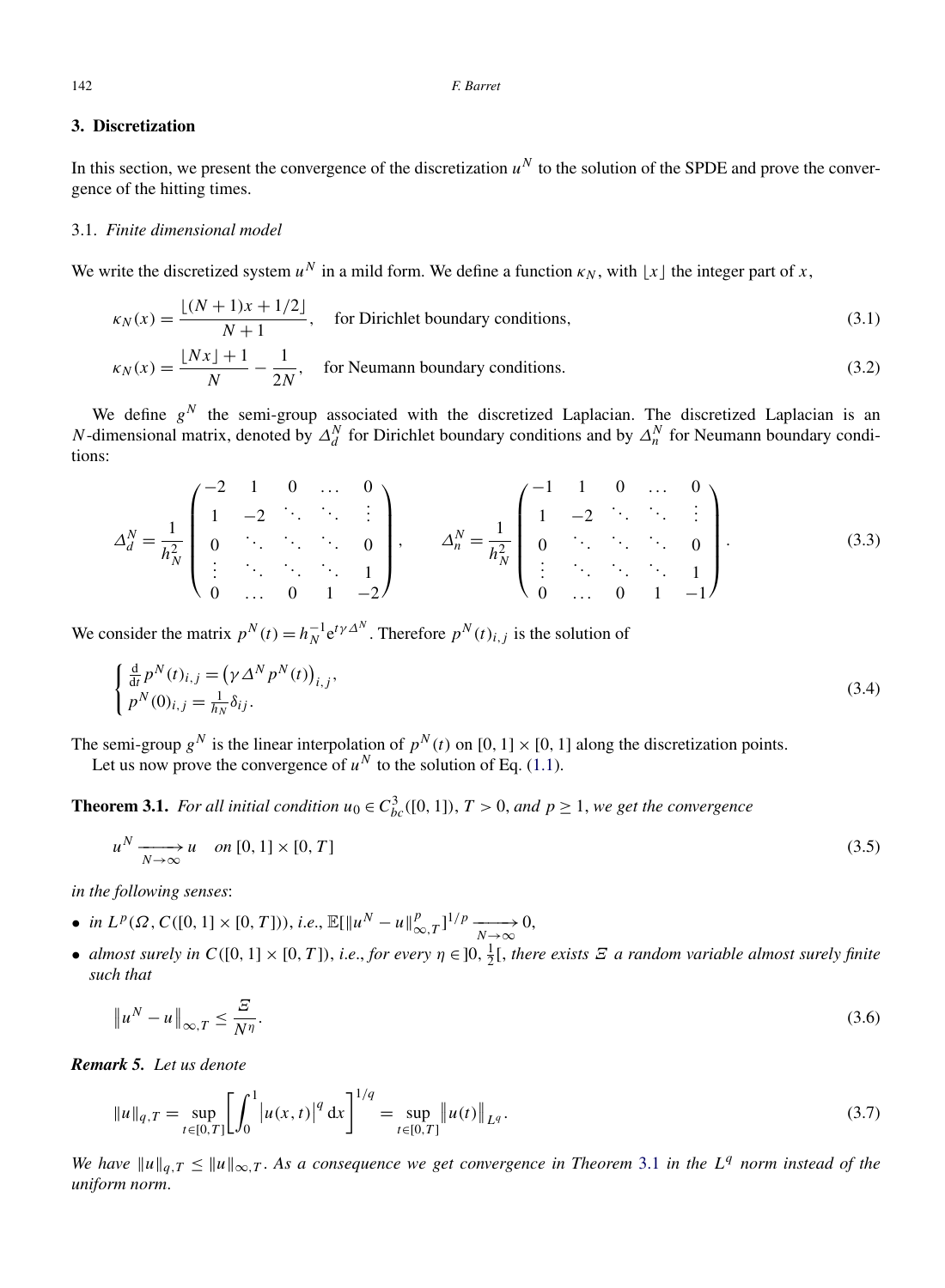<span id="page-14-0"></span>The convergence of the finite discretization was proved in [\[29\]](#page-37-0) if *V* is globally Lipschitz. We proved that the result holds in the case that  $V'$  satisfies [\(2.3\)](#page-3-0) via a localization argument. The idea, notably used by Funaki in [\[26\]](#page-37-0), is to rewrite the finite dimensional system  $u^N$  in a "mild for" and prove the convergence of this finite dimensional mild form to the infinite dimensional mild form [\(2.4\)](#page-3-0).

**Lemma 3.2.** *For every*  $u_0 \in C_{bc}([0, 1])$  *and*  $N > 0$ , the function  $u^N$  defined on  $[0, 1] \times \mathbb{R}^+$  satisfies the equation

$$
u^{N}(x,t) = \int_{0}^{1} g_{t}^{N}(x,\kappa_{N}(y))u_{0}(\kappa_{N}(y)) dy - \int_{0}^{t} \int_{0}^{1} g_{t-s}^{N}(x,\kappa_{N}(y))V'(u^{N}(\kappa_{N}(y),s)) dy ds + \sqrt{2\varepsilon} \int_{0}^{t} \int_{0}^{1} g_{t-s}^{N}(x,\kappa_{N}(y))W(dy,ds).
$$
 (3.8)

*For all*  $p \geq 1$  *and*  $T > 0$ *, we have* 

$$
\sup_{N} \mathbb{E} \Big[ \sup_{[0,T] \times [0,1]} |u^{N}(x,t)|^{p} \Big] \le C(T,p). \tag{3.9}
$$

**Proof.** This lemma is just a reformulation of the system of stochastic differential equations. We use the variation of the constant to integrate the linear part and then interpolate linearly the system to obtain a mild formulation of the function  $u^N$  (see [\[26,29\]](#page-37-0)). To obtain the uniform moment bound, we proceed classically using a truncation procedure. We define  $u_R^N$  solution of Eq. (3.8) in which we have replaced the function *V'* by  $b_R$  defined, for  $R > 0$  by

$$
b_R(u) = V'(u) \mathbb{1}_{[-R,R]} + V'(R) \mathbb{1}_{[R,+\infty[} + V'(-R) \mathbb{1}_{]-\infty,-R[}.
$$
\n(3.10)

*bR* is continuous, bounded and globally Lipschitz. Firstly, using the uniform estimates of the semi-group and the boundedness of  $b_R$ , we prove that for all *T*, all  $p > 1$ , there exists  $C(p, T, R)$  independent of *N* such that

$$
\sup_{[0,1]\times[0,T]} \mathbb{E}[|u_R^N(x,t)|^p] \le C(p,T,R) < +\infty.
$$
\n(3.11)

Secondly, there exists  $C(p, T, R)$  independent of N, such that

$$
\sup_{N} \mathbb{E} \Big[ \sup_{[0,1] \times [0,T]} |u_R^N(x,t)|^p \Big] \le C(p,T,R) < +\infty.
$$
\n(3.12)

We use regularity of the solution (Kolmogorov's theorem) to prove (3.12). Thirdly, we use a comparison theorem from Geiss and Manthey ([\[28\]](#page-37-0), Theorem 1.2) to obtain uniform bounds on  $u^N$  from bounds on  $u^N_{R_0}$  where  $R_0$  is fixed and sufficiently large. We proceed by using two additional processes  $u_R^{N,+}$  (resp.  $u_R^{N,-}$ ) solutions of Eq. (3.8) in which we have replaced the function *V'* by  $b_R^+$  (resp.  $b_R^-$ ) defined, for  $R > 0$  by

$$
b_R^+(u) = V'(u) \mathbb{1}_{[-R, +\infty[} + V'(-R) \mathbb{1}_{]-\infty, -R[},
$$
\n(3.13)

$$
b_R^-(u) = V'(u)\mathbb{1}_{]-\infty,R]} + V'(R)\mathbb{1}_{]R,+\infty[}.
$$
\n(3.14)

We have the following comparison:  $b_R^+(u) \ge b_R(u) \ge b_R^-(u)$ . Using the comparison Theorem 2.1 from [\[28\]](#page-37-0) and taking care of the fact that the actual drift coefficients have a minus sign, we obtain that for all  $(x, t) \in [0, 1] \times [0, T]$ 

$$
u_R^{N,+}(x,t) \le u_R^N(x,t) \le u_R^{N,-}(x,t). \tag{3.15}
$$

Using Assumption [2.1](#page-3-0) we have that, for some  $R_0 > 0$  sufficiently large  $|b_{R_0}^+(u)| < A(1 + |u|^q \mathbb{1}_{u>0})$  where  $A, q > 0$ are some constants. Therefore, from Eq. (3.12) and (3.15) we get

$$
\sup_{N} \mathbb{E} \Big[ \sup_{[0,1] \times [0,T]} \Big| b_{R_0}^+(u_{R_0}^{N,+}(x,t)) \Big|^p \Big] \le 2^p A^p \big( 1 + C(pq,T,R_0) \big) < +\infty. \tag{3.16}
$$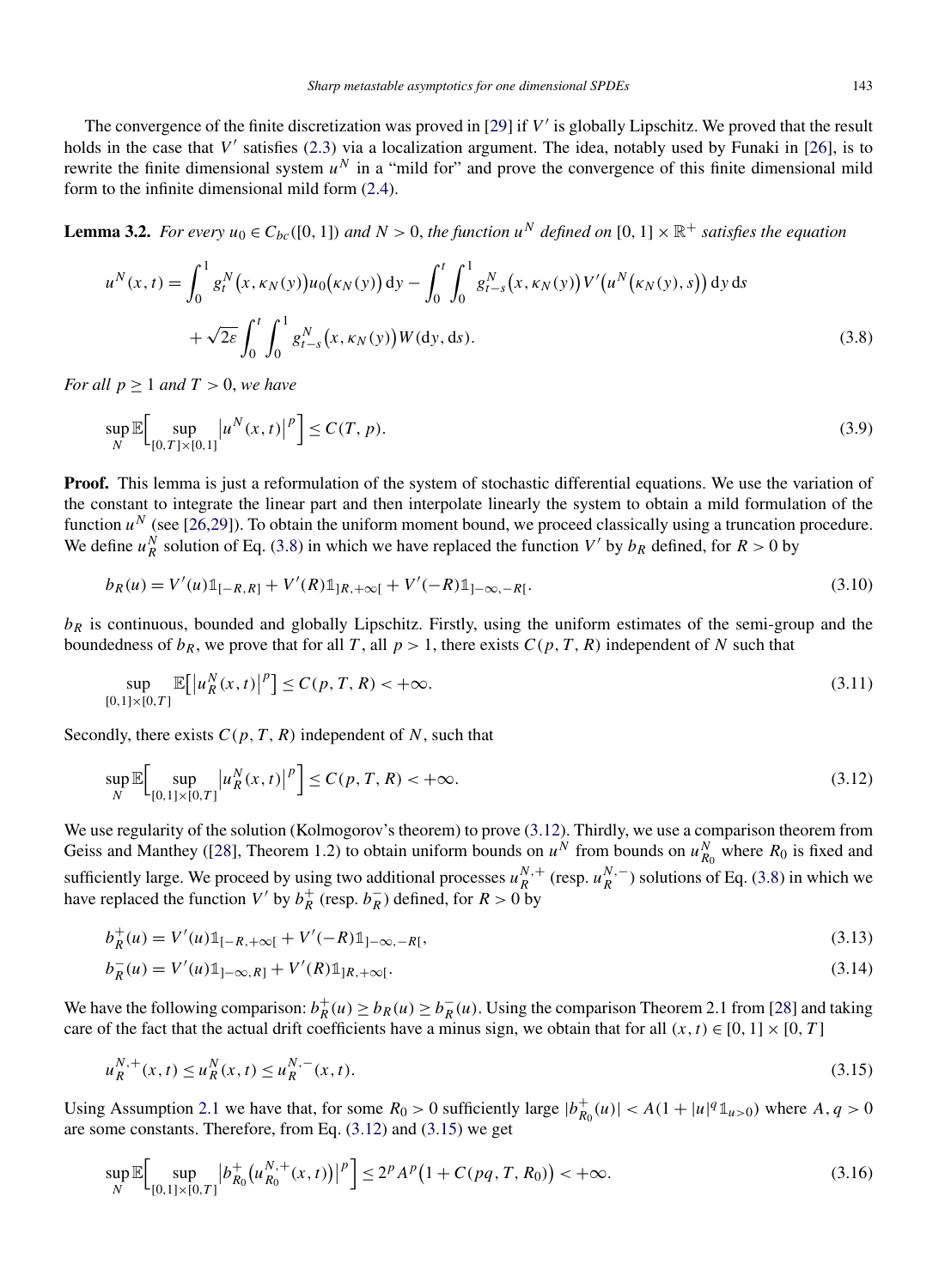<span id="page-15-0"></span>This equation allows us to prove the equivalent of Eq. [\(3.12\)](#page-14-0) for  $u_{R_0}^{N,+}$ .

The same argument can be applied to obtain Eq. [\(3.12\)](#page-14-0) for  $u_{R_0}^{N,-}$  (here we have to use the fact that  $|b_{R_0}^-(u)| <$  $A(1+|u|^q \mathbb{1}_{u<0})).$ 

At last, using the comparison theorem for  $b_{R_0}^+(u) \ge V'(u) \ge b_{R_0}^-(u)$ , we obtain that for all  $(x, t) \in [0, 1] \times [0, T]$ 

$$
|u^N(x,t)| \le |u_{R_0}^{N,-}(x,t)| + |u_{R_0}^{N,+}(x,t)|. \tag{3.17}
$$

We conclude by using the bounds obtained on  $u_{R_0}^{N,-}$  and  $u_{R_0}^{N,+}$  to get Eq. [\(3.9\)](#page-14-0).  $\Box$ 

Let us recall that  $u_R^N$  is the solution of Eq. [\(3.8\)](#page-14-0) in which we have replaced the function  $V'$  by  $b_R$  defined by Eq. [\(3.10\)](#page-14-0). Similarly  $u_R$  is the solution of Eq. [\(2.4\)](#page-3-0) with  $b_R$  instead of  $V'$ .

**Proposition 3.3 (Propositions 2.3.4 and 2.3.5 from [\[2\]](#page-36-0)).** *For all*  $R > 0$ ,  $T > 0$ , and  $0 < \eta < \frac{1}{2}$  and  $u_0$  in  $C_{bc}^3[0, 1]$ , *there exists a random variable ξR almost surely finite such that*

$$
\|u_R^N - u_R\|_{\infty, T} \le \frac{\xi_R}{N^{\eta}}.\tag{3.18}
$$

*For*  $p > 24$ *, there exists*  $C > 0$ *, such that* 

$$
\mathbb{E}[\|u_R^N - u_R\|_{\infty,T}^p] \le \frac{C}{N^{1/2 - 4/p}}.\tag{3.19}
$$

The proof is quite technical but follows the same method as in the proof of Theorem 3.1 in [\[29\]](#page-37-0) since  $b_R$  is bounded, continuous and globally Lipschitz. We refer to the author's thesis ([\[2\]](#page-36-0)) in which the details are carefully stated. Let us remark that in particular, by a simple convexity argument, we obtain that  $\mathbb{E}[\|u_R^N - u_R\|_{\infty,T}^p]$  converges to 0 for all  $p \geq 1$ .

**Proof of Theorem [3.1.](#page-13-0)** Let  $R > 0$ , we define the stopping times

$$
\tau_R = \inf \{ t, \|u_R(t)\|_{\infty} > R \} = \inf \{ t, \exists x \in [0, 1], |u_R(x, t)| > R \},\tag{3.20}
$$

$$
\tau_R^N = \inf \{ t, \|u_R^N(t)\|_{\infty} > R \} = \inf \{ t, \exists x \in [0, 1], |u_R^N(x, t)| > R \}.
$$
\n(3.21)

Let us choose  $0 < \delta < 1$ . For  $R > 1$ , we define

$$
\Omega_R = \left\{ \tau_{R-\delta} > T \text{ and } \liminf_{N \to \infty} \tau_R^N > T \right\}.
$$
\n(3.22)

First we show that  $\mathbb{P}[\Omega_R] \longrightarrow 1$ . Let  $M > 0$ . For  $\omega \in \{\xi_R < M\} \cap \{\tau_{R-\delta} \geq T\}$ , by Proposition 3.3, for *N* sufficiently large,

$$
\|u_R^N\|_{\infty,T}(\omega) < \|u_R\|_{\infty,T}(\omega) + \delta < R \tag{3.23}
$$

which means that  $\liminf_{N\to\infty} \tau_R^N(\omega) \geq T$ . Then by taking the complement relatively to  $\{\xi_R < M\}$  we get

$$
\mathbb{P}\Big[\liminf_{N\to\infty}\tau_N^N
$$

By definition of the time  $\tau_{R-\delta}$ , we have by the Markov inequality for *p* > 1 and from Eq. [\(2.5\)](#page-4-0)

$$
\mathbb{P}\Big[\liminf_{N\to\infty}\tau_N^N < T;\xi_R < M\Big] \le \mathbb{P}[\tau_{R-\delta} \le T] \le \mathbb{P}\big[\|u\|_{\infty,T} \ge R - \delta\big] \le \frac{\mathbb{E}[\|u\|_{\infty,T}^p]}{(R-\delta)^p}.\tag{3.25}
$$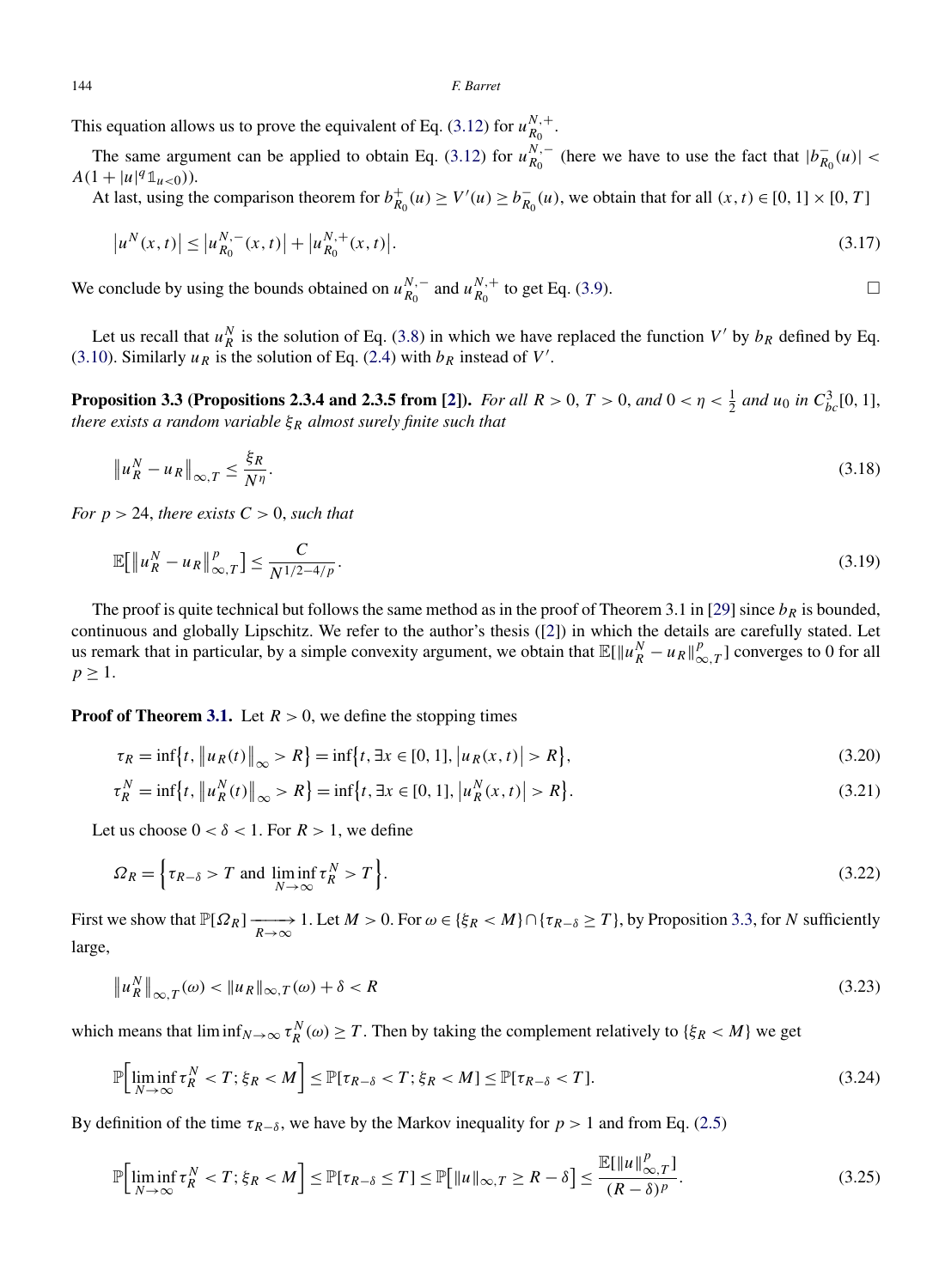Finally we get

$$
\mathbb{P}[\Omega_R^c] = \mathbb{P}[\tau_{R-\delta} \le T \text{ or } \liminf_{N \to \infty} \tau_R^N \le T]
$$
\n
$$
\le \mathbb{P}[\tau_{R-\delta} \le T] + \mathbb{P}[\liminf_{N \to \infty} \tau_R^N < T; \xi_R < M] + \mathbb{P}[\xi_R \ge M]
$$
\n
$$
\le \frac{2 \mathbb{E}[\|u\|_{\infty,T}^p]}{(R-\delta)^p} + \mathbb{P}[\xi_R \ge M]. \tag{3.26}
$$

Since  $\xi_R$  is finite almost surely, we take first the limit  $M \to +\infty$  then  $R \to +\infty$ .

Let us define  $\widetilde{\Omega}_R = \Omega_R \cap {\{\xi_R < \infty\}}$ . Since  $\tau_R$  and  $\tau_R^N$  are increasing in  $R \in \mathbb{N}$ , the sets  $\Omega_R$  are also increasing  $R$ . Then we have in *R*. Then we have

$$
\mathbb{P}\left[\bigcup_{R>1}^{\infty} \widetilde{\Omega}_R\right] = \mathbb{P}\left[\bigcup_{R \in \mathbb{N}} \Omega_R\right] = \lim_{R \to \infty} \mathbb{P}[\Omega_R] = 1. \tag{3.27}
$$

Let  $\omega \in \widetilde{\Omega}_R$ . By definition of  $\tau^N$ , there exists  $N_0(\omega)$  such that for all  $N \ge N_0(\omega)$ ,  $\tau^N_R(\omega) > T$  and  $\tau_{R-\delta}(\omega) > T$ . By using Proposition [3.3,](#page-15-0) for all  $N \geq N_0(\omega)$ ,

$$
\|u^N - u\|_{\infty,T}(\omega) = \|u^N - u_R\|_{\infty,T}(\omega) \le \xi_R(\omega)N^{-\eta}.
$$
\n(3.28)

We define  $\xi_R'(\omega)$  by

$$
\xi_R'(\omega) = \sup_{N \le N_0(\omega)} N^{\eta} \left\| u_R^N - u_R \right\|_{\infty, T}(\omega) + \xi_R(\omega). \tag{3.29}
$$

 $\xi_R'(\omega)$  is finite on  $\widetilde{Q}_R$  and is such that  $||u^N - u||_{\infty,T} \leq \xi_R' N^{-\eta}$ . Let us define the random variable *Ξ* by

$$
E(\omega) = \xi'_R(\omega) \quad \text{on } \widetilde{\Omega}_R \setminus \widetilde{\Omega}_{R-1} \text{ for } R \ge 2,
$$
  

$$
E(\omega) = \xi'_1(\omega) \quad \text{on } \widetilde{\Omega}_1.
$$
 (3.30)

Then on  $\bigcup_{R\geq 1} \widetilde{\Omega}_R$ , set of probability 1,  $\mathcal{F}$  is almost surely finite and  $||u^N - u||_{\infty,T} \leq \mathcal{F}N^{-\eta}$  which finishes the proof of the almost sure convergence.

To conclude, we show that  $\mathbb{E}[\Vert u^N - u \Vert_{\infty,T}^p]$  converges to 0. Since  $\Vert u^N \Vert_{\infty,T}$  has moments uniformly bounded in *N* (Lemma [3.2\)](#page-14-0), we define

$$
\Omega_{R,N_0} = \bigcap_{N \ge N_0} \{ \tau_{R-\delta} > T \text{ and } \tau_R^N > T \}. \tag{3.31}
$$

We have  $\Omega_R = \bigcup_{N_0} \Omega_{R,N_0}$ . For all  $N \ge N_0$ , we get by definition

$$
\|u^N - u\|_{\infty,T}^p = \mathbb{1}_{\Omega_{R,N_0}} \|u_R^N - u_R\|_{\infty,T}^p + \mathbb{1}_{\Omega_{R,N_0}^c} \|u^N - u\|_{\infty,T}^p. \tag{3.32}
$$

Thus using Cauchy–Schwarz inequality and the bound [\(3.9\)](#page-14-0), we get

$$
\mathbb{E}[\|u^N - u\|_{\infty,T}^p] \le \mathbb{E}[\|u_R^N - u_R\|_{\infty,T}^p] + \mathbb{P}[\Omega_{R,N_0}^c]^{1/2} C(2p,T)^{1/2}.
$$
\n(3.33)

Using the convergence of  $u_R^N$  to  $u^R$  (Proposition [3.3\)](#page-15-0), we obtain

$$
\limsup_{N \to \infty} \mathbb{E} \big[ \|u^N - u\|_{\infty, T}^p \big] \le C(2p, T)^{1/2} \mathbb{P} \big[ \Omega_{R, N_0}^c \big]^{1/2}.
$$
\n(3.34)

Let us fix  $\eta > 0$ . Since  $\mathbb{P}[\Omega_R]$  tends to 1 and  $\Omega_R$  is increasing, we choose *R* such that  $\mathbb{P}[\Omega_R^c] \leq \eta$ . Similarly,  $\Omega_{R,N_0}$ is increasing in  $N_0$ , thus  $\mathbb{P}[\Omega_R^c] = \lim_{N_0 \to \infty} \mathbb{P}[\Omega_{R,N_0}^c] \leq \eta$ . Let us choose  $N_0$  such that  $\mathbb{P}[\Omega_{R,N_0}^c] \leq 2\eta$ . Inserting this bound in (3.34), we obtain the result.  $\Box$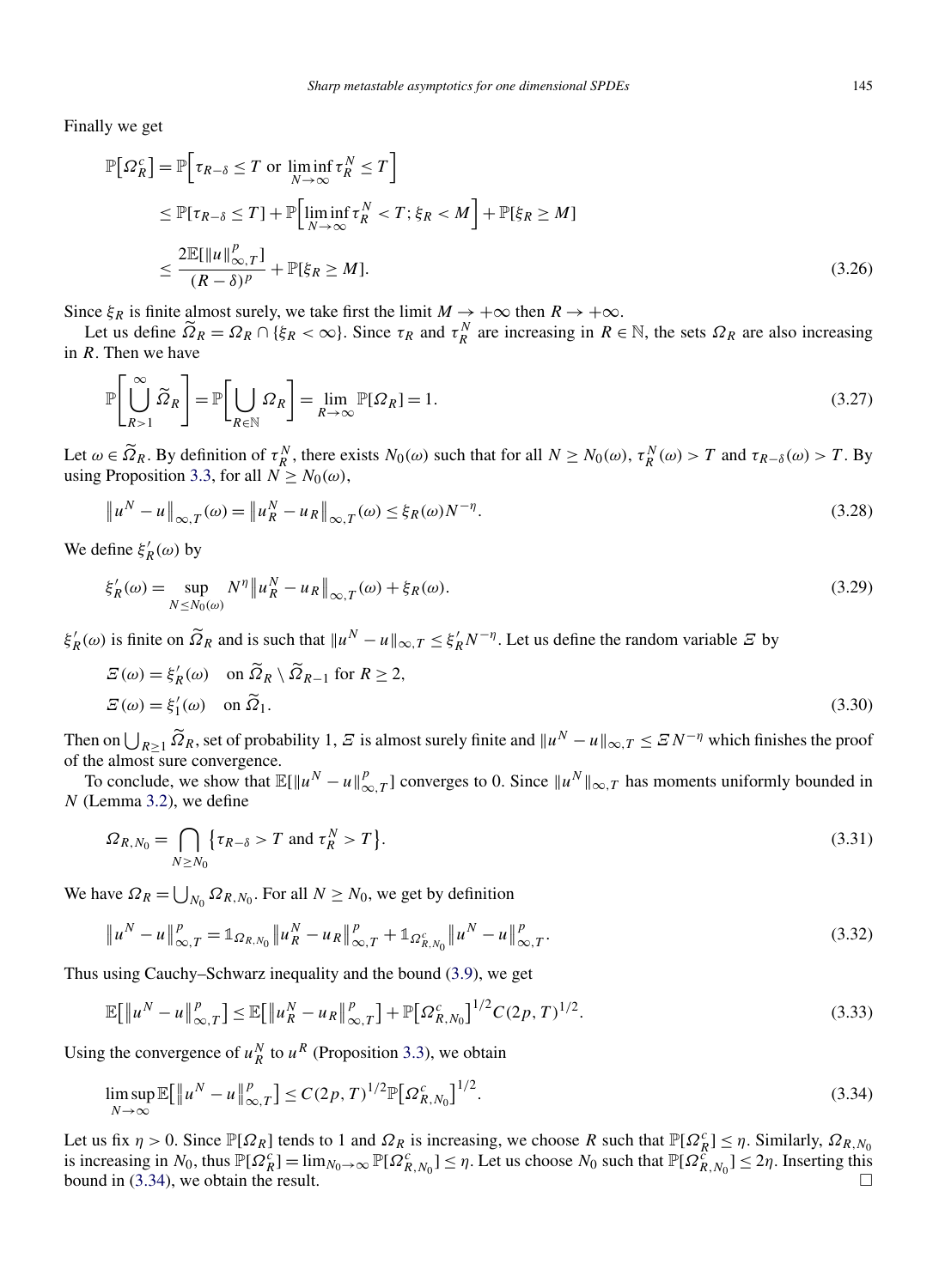# <span id="page-17-0"></span>3.2. *Convergence of the transition times*

We conclude this section by proving the convergence of the transition times.

Let us denote by  $u_0$  the initial condition of the solution of Eq. [\(1.1\)](#page-1-0) and  $\phi$  a continuous function. We define the hitting times: for  $\rho > 0$ 

$$
\tau_{\varepsilon}(\rho) = \inf \{ t > 0, \left\| u(t) - \phi \right\|_{\infty} < \rho \},\tag{3.35}
$$

$$
\tau_{\varepsilon}^{N}(\rho) = \inf \{ t > 0, \| u^{N}(t) - \phi^{N} \|_{\infty} < \rho \},
$$
\n(3.36)

where  $\phi^N$  is the linear approximation of  $\phi$ .

**Proposition 3.4.** *Suppose that*  $\|\phi^N - \phi\|_{\infty}$  *converges to* 0 *and that there exists*  $\rho_0$  *such that for every*  $\rho_0 > \rho > 0$ ,

$$
\mathbb{E}_{u_0}[\tau_{\varepsilon}(\rho)] < \infty. \tag{3.37}
$$

*Then for almost every*  $\rho > 0$ ,

$$
\tau_{\varepsilon}^{N}(\rho) \xrightarrow[N \to \infty]{} \tau_{\varepsilon}(\rho) \quad a.s. \quad \text{and} \quad \mathbb{E}_{u_{0}^{N}}\big[\tau_{\varepsilon}^{N}(\rho)\big] \xrightarrow[N \to \infty]{} \mathbb{E}_{u_{0}}\big[\tau_{\varepsilon}(\rho)\big]. \tag{3.38}
$$

**Proof.** For the sake of simplicity we omit  $\varepsilon$  in the proof. First we prove that for all  $\delta > 0$ ,  $T > 0$ , we have

$$
\tau(\rho+\delta) \wedge T \le \liminf_{N \to \infty} \tau^N(\rho) \wedge T \le \limsup_{N \to \infty} \tau^N(\rho) \wedge T \le \tau(\rho-\delta) \wedge T \quad \text{a.s.}
$$
\n(3.39)

From Theorem [3.1,](#page-13-0)  $||u^N - u||_{\infty}$  *T* converges to 0 almost surely. Therefore with probability 1, there exists  $N_0(\omega)$ such that for all  $N \geq N_0(\omega)$ 

$$
\sup_{t\in[0,T]}\left\|u^N(t)-u(t)\right\|_{\infty}(\omega)<\frac{\delta}{2}\quad\text{and}\quad\left\|\phi^N-\phi\right\|_{\infty}<\frac{\delta}{2}.\tag{3.40}
$$

Then for  $t \le \tau(\rho + \delta) \wedge T$  and  $N \ge N_0(\omega)$ , using the triangle inequality we get

$$
\rho + \delta \le ||u(t) - \phi||_{\infty} \le ||u(t) - u^N(t)||_{\infty} + ||u^N(t) - \phi^N||_{\infty} + ||\phi^N - \phi||_{\infty}
$$
  
 
$$
\le \delta + ||u^N(t) - \phi^N||_{\infty}
$$
 (3.41)

which means that  $t \le \tau^N(\rho) \wedge T$ . Thus, we obtain  $\tau(\rho + \delta) \wedge T \le \liminf_{N \to \infty} [\tau^N(\rho) \wedge T]$  almost surely. By the same arguments for  $\overline{t} \leq \tau^N(\rho) \wedge T$  and  $N \geq N_0(\omega)$ , we get

$$
\rho \leq \left\| u^N(t) - \phi^N \right\|_{\infty} \leq \delta + \left\| u(t) - \phi \right\|_{\infty}.
$$
\n(3.42)

Therefore  $\limsup_{N\to\infty} [\tau^N(\rho) \wedge T] \leq \tau(\rho - \delta) \wedge T$  which proves the inequality (3.39).

From the definitions of  $\tau(\rho)$  and  $\tau^N(\rho)$ , the functions  $\rho \mapsto \tau(\rho)$  and  $\rho \mapsto \tau^N(\rho)$  are left continuous and have right limits. Then using the fact that  $\tau(\rho)$  is finite almost surely, we get

$$
\tau(\rho^+) \le \liminf_{N \to \infty} \tau^N(\rho) \le \limsup_{N \to \infty} \tau^N(\rho) \le \tau(\rho) < +\infty \quad \text{a.s.},\tag{3.43}
$$

where  $\tau(\rho^+) = \lim_{\delta \to 0^+} \tau(\rho + \delta)$ .

At a point of continuity of  $\rho \mapsto \tau(\rho)$ , we obtain  $\tau(\rho) = \lim_{N \to \infty} \tau^N(\rho)$ . Let us fix  $\rho_1 > 0$ . There exists  $\mathcal{N} \subset \Omega$ a null set such that for  $\omega \notin \mathcal{N}, \rho \mapsto \tau(\rho)(\omega)$  is bounded, decreasing, left continuous on  $[\rho_1, +\infty[$ . We define the set of discontinuities,  $\mathscr{P}$ :

$$
\mathcal{P} = \{(\omega, \rho) \in \mathcal{N}^c \times [\rho_1, +\infty[, \tau(\rho^+)(\omega) \neq \tau(\rho)(\omega)\} \subset \Omega \times \mathbb{R}.
$$
\n(3.44)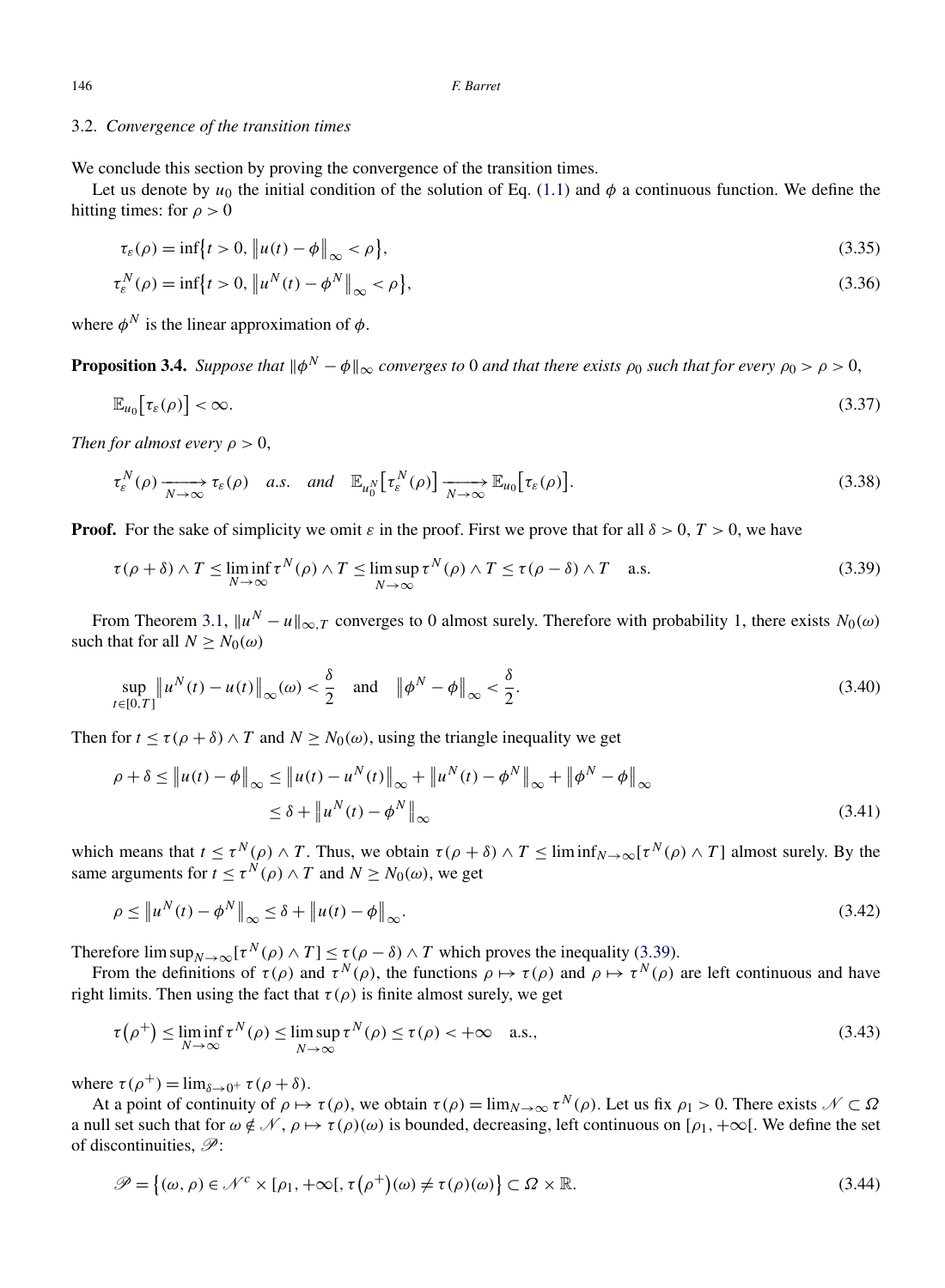<span id="page-18-0"></span>Then we consider the projection  $\Pi_{\omega}^{\mathbb{R}}$  from  $\Omega \times \mathbb{R}$  on  $\mathbb{R}$  along  $\{\omega\} \times \mathbb{R}$ . For  $\omega \in \mathcal{N}^c$  we define

$$
\mathcal{D}(\omega) = \Pi_{\omega}^{\mathbb{R}}(\mathscr{P}) = \left\{ \rho \in [\rho_1, +\infty[, \tau(\rho^+)(\omega) \neq \tau(\rho)(\omega) \right\} \subset \mathbb{R}.
$$
\n(3.45)

 $\mathcal{D}(\omega)$  is at most countable since  $\rho \mapsto \tau(\rho)(\omega)$  is a bounded decreasing function.

*N* (*ρ*) =  $\Pi_{\rho}^{\Omega}$  ( $\mathcal{P}$ ) with  $\Pi_{\rho}^{\Omega}$  the projection from  $\Omega \times \mathbb{R}$  on  $\Omega$  along  $\Omega \times {\rho}$ . N(*ρ*) is the set of  $\Omega$  for which  $\tau(\rho)$  is not continuous at  $\rho$ . Therefore, we have

$$
\mathscr{P} = \bigcup_{\omega \in \Omega} {\{\omega\} \times \mathcal{D}(\omega) = \bigcup_{\rho > \rho_1} \mathcal{N}(\rho) \times {\{\rho\}}}. \tag{3.46}
$$

Then, using Fubini–Tonelli Theorem

$$
\int_{\rho_1}^{+\infty} \mathbb{P}[\mathcal{N}(\rho)] d\rho = \int_{\Omega} \int_{\rho_1}^{+\infty} \mathbb{1}_{\mathscr{P}}(\omega, \rho) d\rho d\mathbb{P}(\omega) = \int_{\Omega} \int_{\rho_1}^{+\infty} \mathbb{1}_{\mathcal{D}(\omega)}(\rho) d\rho d\mathbb{P}(\omega) = 0.
$$
 (3.47)

We get a null set  $\mathcal{E}(\rho_1)$  on  $[\rho_1, +\infty]$  such that  $\mathbb{P}[\mathcal{N}(\rho)] = 0$  for all  $\rho \in \mathcal{E}(\rho_1)$ , i.e., the convergence is almost sure. To conclude, we consider a sequence  $(\rho_n)_{n \geq 0}$  converging to 0, then  $\mathcal{E} = \bigcup_{n \geq 0} \mathcal{E}(\rho_n)$  is a null set of  $\mathbb R$  on which the convergence is almost sure.

By using dominated convergence, we obtain the convergence of the expectations.

# **4. Initial condition**

# 4.1. *Large deviation control*

For  $0 < \alpha < 1$ , we set  $C^{\alpha}([0, 1])$  the set of  $\alpha$ -Hölder continuous functions on [0, 1] equipped with the norm  $\|\cdot\|_{C^{\alpha}}$ 

$$
||f||_{C^{\alpha}} = ||f||_{\infty} + \sup_{x,y} \frac{|f(x) - f(y)|}{|x - y|^{\alpha}}.
$$
\n(4.1)

We also define  $D^{\alpha}([0, 1])$  the separable subset of this Hölder space which is the closure of  $C^{\infty}$  in  $C^{\alpha}$ .

Let  $0 < \alpha < \frac{1}{2}$  and  $\rho > 0$ , we consider the neighborhood  $B_{\rho}^{\alpha}(\phi)$  of  $\phi \in D_{bc}^{\alpha}([0, 1])$ 

$$
B_{\rho}^{\alpha}(\phi) = \{ \psi \in D_{bc}^{\alpha}([0,1]), \|\phi - \psi\|_{C^{\alpha}} < \rho \}. \tag{4.2}
$$

We also have  $B_{\rho}^{\alpha}(\mathcal{M}_l) = \bigcup_{\phi \in \mathcal{M}_l} B_{\rho}^{\alpha}(\phi)$ .

With this large deviation principle, Chenal and Millet [\[18\]](#page-36-0) derived exponential asymptotic estimates for the exit time of domains with a unique stable stationary point. Using their evaluations and the procedure developed by Freidlin and Wentzell [\[25\]](#page-36-0) in the finite dimensional case, we have the following result.

**Lemma 4.1.** *For*  $0 < \alpha < \frac{1}{2}$ , *there exists*  $\rho_0$  *such that for all*  $\rho < \rho_0$ , *we have for all*  $\phi \in B_\rho^\alpha(\phi_{l_0})$  *and*  $\eta > 0$ 

$$
\lim_{\varepsilon \to 0} \mathbb{P}_{\phi} \big[ \exp\big(\varepsilon^{-1} \big(\widehat{S} - S(\phi_{l_0}) + \eta\big)\big) > \tau_{\varepsilon} \big(B^{\alpha}_{\rho}(\mathcal{M}_l)\big) > \exp\big(\varepsilon^{-1} \big(\widehat{S} - S(\phi_{l_0}) - \eta\big)\big)\big] = 1,
$$
\n(4.3)

*where*  $\widehat{S} = \widehat{S}(\phi_{l_0}, \mathcal{M}_l)$ . *Let*  $\tau_{\varepsilon} = \tau_{\varepsilon}(B^{\alpha}_{\rho}(\mathcal{M}_l))$ . *Then* 

$$
\frac{\tau_{\varepsilon}}{\mathbb{E}_{\phi}[\tau_{\varepsilon}]} \xrightarrow[\varepsilon \to 0]{} \mathcal{E},\tag{4.4}
$$

*where*  $\mathcal{E}$  *is an exponential variable of parameter* 1. *Moreover for all*  $\phi \in B_\rho^\alpha(\phi_{l_0})$ 

$$
\lim_{\varepsilon \to 0} \varepsilon \log \mathbb{E}_{\phi}[\tau_{\varepsilon}] = \widehat{S} - S(\phi_{l_0}) \quad \text{and} \quad \lim_{\varepsilon \to 0} \varepsilon \log \mathbb{E}_{\phi}[\tau_{\varepsilon}^2] = 2(\widehat{S} - S(\phi_{l_0})). \tag{4.5}
$$

 $\Box$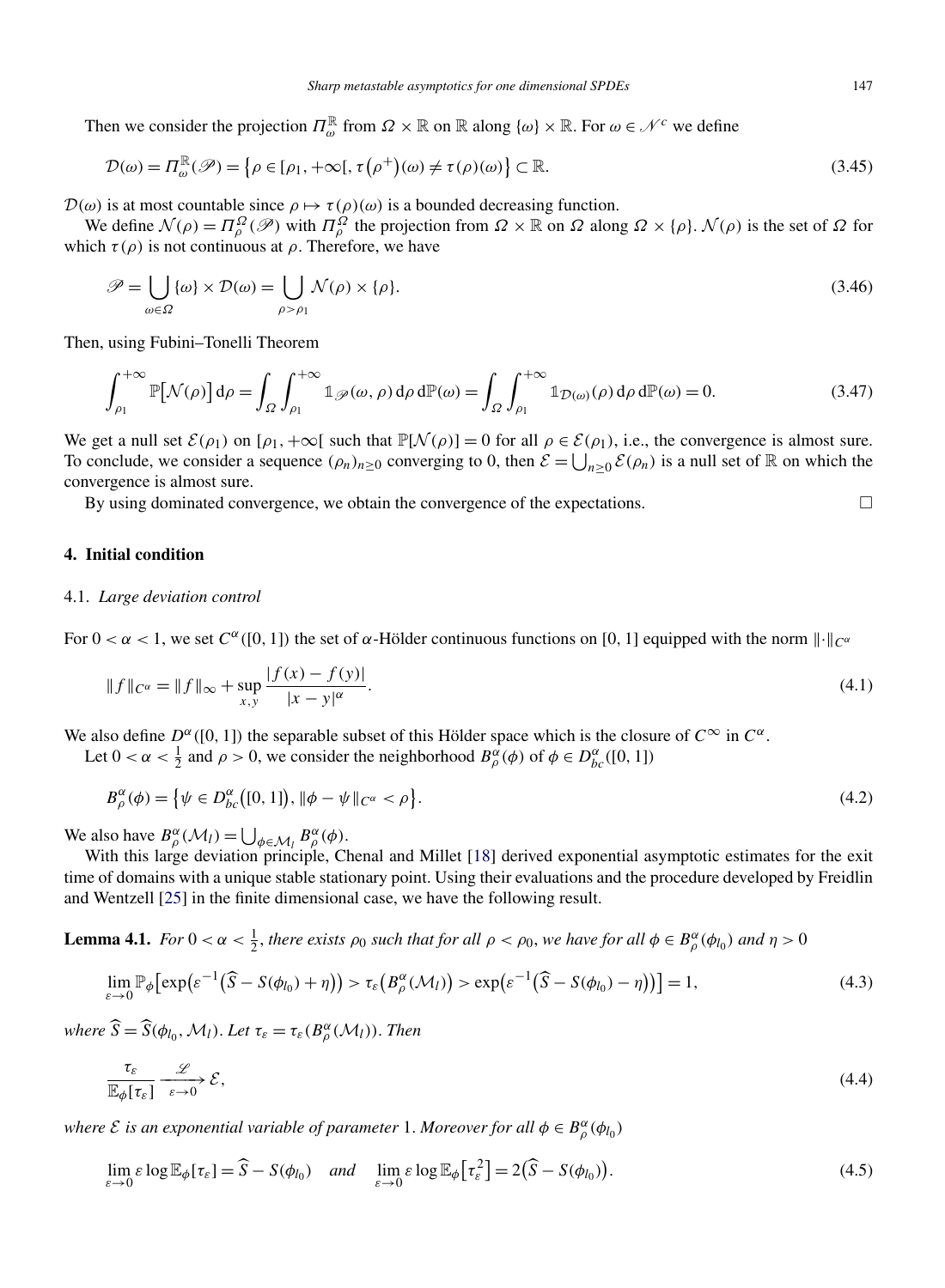<span id="page-19-0"></span>These estimates are the infinite dimensional version of the Freidlin–Wentzell theory. In our case, the proof is exactly a generalization of their approach but using estimates in the proof of Theorem 4.1 in [\[18\]](#page-36-0) which is exactly the analogous in infinite dimension of Theorem 2.1, Theorem 4.1 and 4.2, Chapter 4 in [\[25\]](#page-36-0). We are able to estimate the transition probabilities (probability to reach the neighborhood of a minima starting from a point) uniformly in the initial conditions (around a small ball centered on a minima) using the rate function given by Theorem 3.2 in [\[18\]](#page-36-0). Then by taking an approximation via a Markov chain, one can proceed as in the finite dimensional case. Note that in our case, since the deterministic system is gradient, the variation of rate function along the paths can be expressed simply as a difference of the potential *S*.

# 4.2. *Exponential contractivity*

For a given  $\psi^N = (\psi_1, \dots, \psi_N) \in \mathbb{R}^N$ , we consider equivalently the point in  $\mathbb{R}^N$  and the function in  $C([0, 1])$  obtained by the linear interpolation between the points  $(x_i, \psi_i)$ . Reciprocally, for  $\psi \in C_{bc}([0, 1])$ , we let  $\widehat{\psi}^N$  be the linear interpolation of  $\psi$  along the discretization.  $\widehat{\psi}^N$  is the linear interpolation between

We set

$$
B_{\rho}^{\infty}(\phi) = \{ \psi \in C_{bc}([0, 1]), \|\psi - \phi\|_{\infty} < \rho \}.
$$
\n(4.6)

We adapt trajectorial results of contractivity for the localized process from Martinelli and Scoppola [\[35\]](#page-37-0). As usual, since the proof need a globally Lipschitz drift term, we localize the processes. We denote  $u(\phi)$ ,  $u_R(\phi)$  the solutions of Eq. [\(1.1\)](#page-1-0) with respectively *V'* and  $b_R$ , starting from  $\phi$ . Accordingly, we denote  $u^N(\phi^N)$ ,  $u^N_R(\phi^N)$  the solutions of Eq. [\(3.8\)](#page-14-0) with *V'* and  $b_R$ , starting from  $\phi^N \in \mathbb{R}^N$ .

**Lemma 4.2.** Let  $\phi$  be a minimum of S and  $R \ge R_0$ . There exists m,  $C_R > 0$  and  $\varepsilon_0$ ,  $\rho_0 > 0$ , such that for all  $\rho < \rho_0$ *and every*  $\psi \in B^{\infty}_{\rho}(\phi)$  *we have, for all*  $\varepsilon_0 > \varepsilon > 0$ 

$$
\mathbb{P}\Big[\sup_{N\geq N_0} \left\|u_R^N(\widehat{\psi}^N)(t) - u_R^N(\widehat{\phi}^N)(t)\right\|_{\infty} \leq e^{-mt} \|\psi - \phi\|_{\infty}, \forall t > 0\Big] \geq 1 - e^{-C_R/\varepsilon}.\tag{4.7}
$$

 $R_0$  is just an arbitrary constant large enough such that outside  $[-R_0, R_0]$ , *V'* is increasing. Equation (4.7) means that, uniformly in *N*, two discretized processes, with the same noise, but starting from two different initial conditions sufficiently close will be contracting exponentially. In references [\[36\]](#page-37-0) and [\[35\]](#page-37-0), since they start from two arbitrary points, they need to take  $t > T_0$  for some  $T_0$  large enough. In this statement this is unnecessary since we start from two close initial conditions.

This result can be proved via an adaptation of the arguments of [\[36\]](#page-37-0) and [\[35\]](#page-37-0). Lemma 4.2 asserts that the solutions of Eq. [\(1.1\)](#page-1-0) and [\(3.8\)](#page-14-0) depend slightly on the initial condition. Martinelli and Scoppola called that the loss of memory of the initial condition because the specific initial condition is not relevant for the evolution of the process.

## 4.3. *Uniformity in the initial condition*

Let us recall that  $\phi_{l_0}$  is a minimum and  $\mathcal{M}_l$  is a set of lower minima. We denote

$$
\tau_{\varepsilon}^{N}(\phi_{l_0}) = \tau_{\varepsilon}^{N}\left(B_{\rho}^{\alpha}(\phi_{l_0})\right) = \inf\{t, u^{N}(t) \in B_{\rho}^{\alpha}(\phi_{l_0})\},
$$
\n
$$
\tau_{\varepsilon}^{N}(\mathcal{M}_{l}) = \tau_{\varepsilon}^{N}\left(B_{\rho}^{\alpha}(\mathcal{M}_{l})\right) = \inf\{t, u^{N}(t) \in B_{\rho}^{\alpha}(\mathcal{M}_{l})\}.
$$
\n(4.8)

Similarly, we denote by  $\tau_k^{N,R}$  the hitting time associated with the localized process  $u_R^N$ .

**Proposition 4.3.** *For all*  $\rho_0 > \rho > 0$ , *there exists*  $\eta > 0$  *such that for a sequence*  $\phi_{l_0}^N$  *of minima of*  $S^N$ , *converging to*  $\phi_{l_0}$  *in*  $L^2$ ,

$$
\sup_{N\geq N_0} \sup_{\|\phi^N-\phi_{l_0}^N\|_{\infty}<\rho} \left|\mathbb{E}_{\phi^N}\left[\tau_\varepsilon^N(\mathcal{M}_l)\right]-\mathbb{E}_{\phi_{l_0}^N}\left[\tau_\varepsilon^N(\mathcal{M}_l)\right]\right| \leq e^{(\widehat{S}-\eta)/\varepsilon}.\tag{4.9}
$$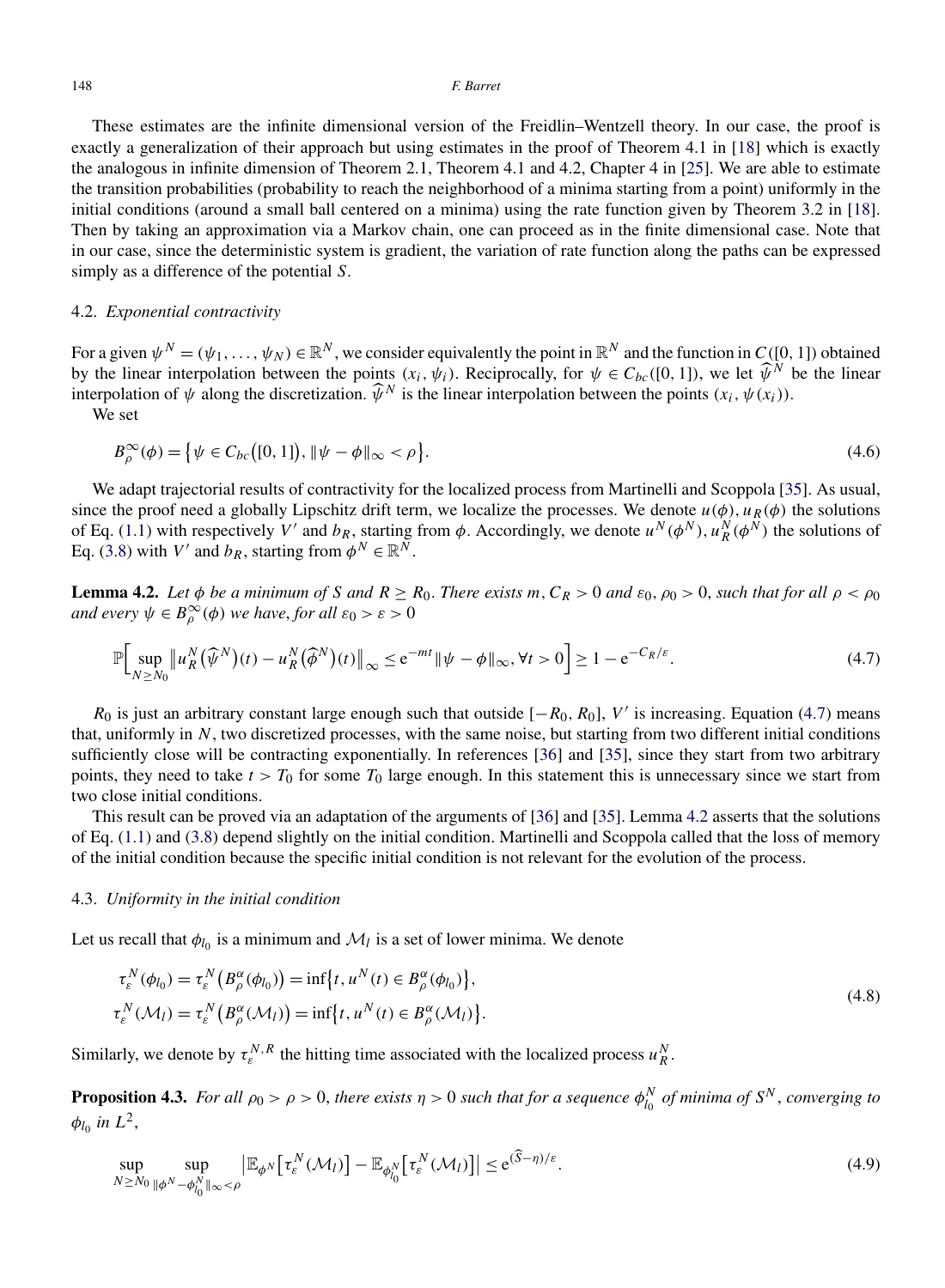<span id="page-20-0"></span>*For any sequence*  $\phi_i^N \in H^1$  *of minima of*  $S^N$  *converging to*  $\phi_i \in H^1$  *in*  $L^2$ *, we also have* 

$$
\sup_{N\geq N_0} \sup_{\|\phi_i^N-\phi^N\|_{\infty}<\rho} \left|\mathbb{P}_{\phi_i^N}\left[\tau_\varepsilon^N(\phi_{l_0}) < \tau_\varepsilon^N(\mathcal{M}_l)\right]-\mathbb{P}_{\phi^N}\left[\tau_\varepsilon^N(\phi_{l_0}) < \tau_\varepsilon^N(\mathcal{M}_l)\right]\right| \leq e^{-\eta/\varepsilon}.\tag{4.10}
$$

The proof comes from a comparison between the deterministic process (i.e.,  $\varepsilon = 0$ ) and the stochastic process starting from the moment of the hitting time.

**Proof of Proposition [4.3.](#page-19-0)** Since the minima are not degenerate, we can assume  $\rho$  small enough to get

$$
\left\langle \frac{\delta S}{\delta \phi} \phi, \phi - \phi_i \right\rangle_{L^2} \le -b \|\phi - \phi_i\|_{L^2}^2,\tag{4.11}
$$

for some  $b > 0$ , all  $1 < i < l$ , and all  $\phi \in \mathcal{B}_{2\rho}(\phi_i)$ .

First, let us prove similar estimates on the expectations of transition times for the localized process  $u_R^N$ . We denote by  $\sigma^N(\phi^N)$  the hitting time  $\tau^N_\varepsilon(\mathcal{M}_l)$  for the process  $u^N_R$  starting from  $\phi^N$ . We set

$$
\Omega_R = \left\{ \sup_{N \ge N_0} \sup_{\|u_0 - \phi\|_{\infty} < \rho} \left\| u_N^R(u_0)(t) - u_N^R(\phi)(t) \right\|_{\infty} \le \rho \mathrm{e}^{-mt}, \forall t > 0 \right\}. \tag{4.12}
$$

From Lemma [4.2,](#page-19-0) we get  $\mathbb{P}(\Omega_R) > 1 - e^{-C_R/\varepsilon}$ .

Let us fix  $\delta_1 > 0$ . We define  $T(\varepsilon) = e^{(\hat{S} - \delta_1)/\varepsilon}$  and we take  $\varepsilon < \varepsilon_0$  such that  $e^{-mT(\varepsilon)} < \rho$ . On the set  ${\sigma}^{N}(\phi_{l_0}) > T(\varepsilon)$ , setting  $\psi = u_N^R(\phi)(\sigma^N(\phi_{l_0}))$ , we get

$$
\left\|\psi - u_N^R(\phi_{l_0})\left(\sigma^N(\phi_{l_0})\right)\right\|_{\infty} < e^{-mT(\varepsilon)} < \rho
$$
\n(4.13)

with probability at least  $1 - e^{-C_R/\varepsilon}$ . Let us suppose that  $\sigma^N(\phi) - \sigma^N(\phi_{l_0}) \ge 0$  and that  $u_N^R(\phi_{l_0})(\sigma^N(\phi_{l_0})) \in \mathcal{B}_{\rho}(\phi_i)$ .

The deterministic process  $u_R^{N,0}$  is the solution of [\(3.8\)](#page-14-0) for the drift  $b_R$  and  $\varepsilon = 0$ .  $\phi_i^N$  is a minimum of  $S^N$ , so  $\phi_i^N$ is an equilibrium point of  $u_R^{N,0}$ . Then using Eq. (4.11), we get for  $t \ge 0$ 

$$
\|u_R^{N,0}(\psi)(t) - \phi_i\|_{L^2}^2 \le e^{-bt} \|\psi - \phi_i\|_{L^2}^2 \le e^{-bt} \left(e^{-mt}\rho + \rho\right)^2 \le 4\rho^2 e^{-bt}
$$
\n(4.14)

by the triangle inequality. For  $t > t_0 = \frac{1}{b} \ln(16)$ , we obtain  $||u_R^{N,0}(\psi)(t) - \phi_i||_{L^2} \le \frac{\rho}{2}$ .

From the large deviation principle, we can compare the deterministic solution with the perturbed one. We obtain  $C > 0$  such that

$$
\mathbb{P}\bigg[\bigg\{\|u_R^{N,0}(\psi^N) - u_R^N(\psi^N)\|_{\infty,2t_0} < \frac{\rho}{3}\bigg\}\bigg] \ge 1 - e^{-C/\varepsilon}.\tag{4.15}
$$

Therefore, with probability at least  $1 - e^{-C/\varepsilon} - e^{-C_R/\varepsilon}$ , we get  $||u_R^N(\psi)(2t_0) - \phi_i||_{L^2} < \frac{5\rho}{6}$  which implies

$$
\left(\sigma^N(\phi) - \sigma^N(\phi_{l_0})\right)_+ \le 2t_0. \tag{4.16}
$$

We proceed similarly if  $\sigma^{N}(\phi) - \sigma^{N}(\phi_{l_0}) \leq 0$ . In this case, we stop the process at  $\sigma^{N}(\phi)$ . Finally we get  $|\sigma^N(\phi) - \sigma^N(\phi_{l_0})| \le 2t_0$  with probability at least  $1 - e^{-C'/\varepsilon}$ , for some  $C' > 0$ .

We obtain

$$
\mathbb{E}[\left|\sigma^{N}(\phi) - \sigma^{N}(\phi_{l_{0}})\right|] \leq \mathbb{E}[\left|\sigma^{N}(\phi) - \sigma^{N}(\phi_{l_{0}})\right| \mathbb{1}_{\Omega_{R}} \mathbb{1}_{\{\sigma^{N}(\phi_{l_{0}}) > T(\varepsilon)\}}] + \mathbb{E}[\left|\sigma^{N}(\phi) - \sigma^{N}(\phi_{l_{0}})\right| (\mathbb{1}_{\Omega_{R}^{c}} + \mathbb{1}_{\{\sigma^{N}(\phi_{l_{0}}) > T(\varepsilon)\}} c)]
$$
  

$$
\leq 2t_{0} \left(1 - e^{-C'/\varepsilon}\right) \mathbb{P}[\Omega_{R} \cap \left\{\sigma^{N}(\phi_{l_{0}}) > T(\varepsilon)\right\}] + \mathbb{E}[\left|\sigma^{N}(\phi) - \sigma^{N}(\phi_{l_{0}})\right|^{2}]^{1/2} \left(\mathbb{P}[\Omega_{R}^{c}]^{1/2} + \mathbb{P}[\{\sigma^{N}(\phi_{l_{0}}) \leq T(\varepsilon)\}\right]^{1/2}\right). \tag{4.17}
$$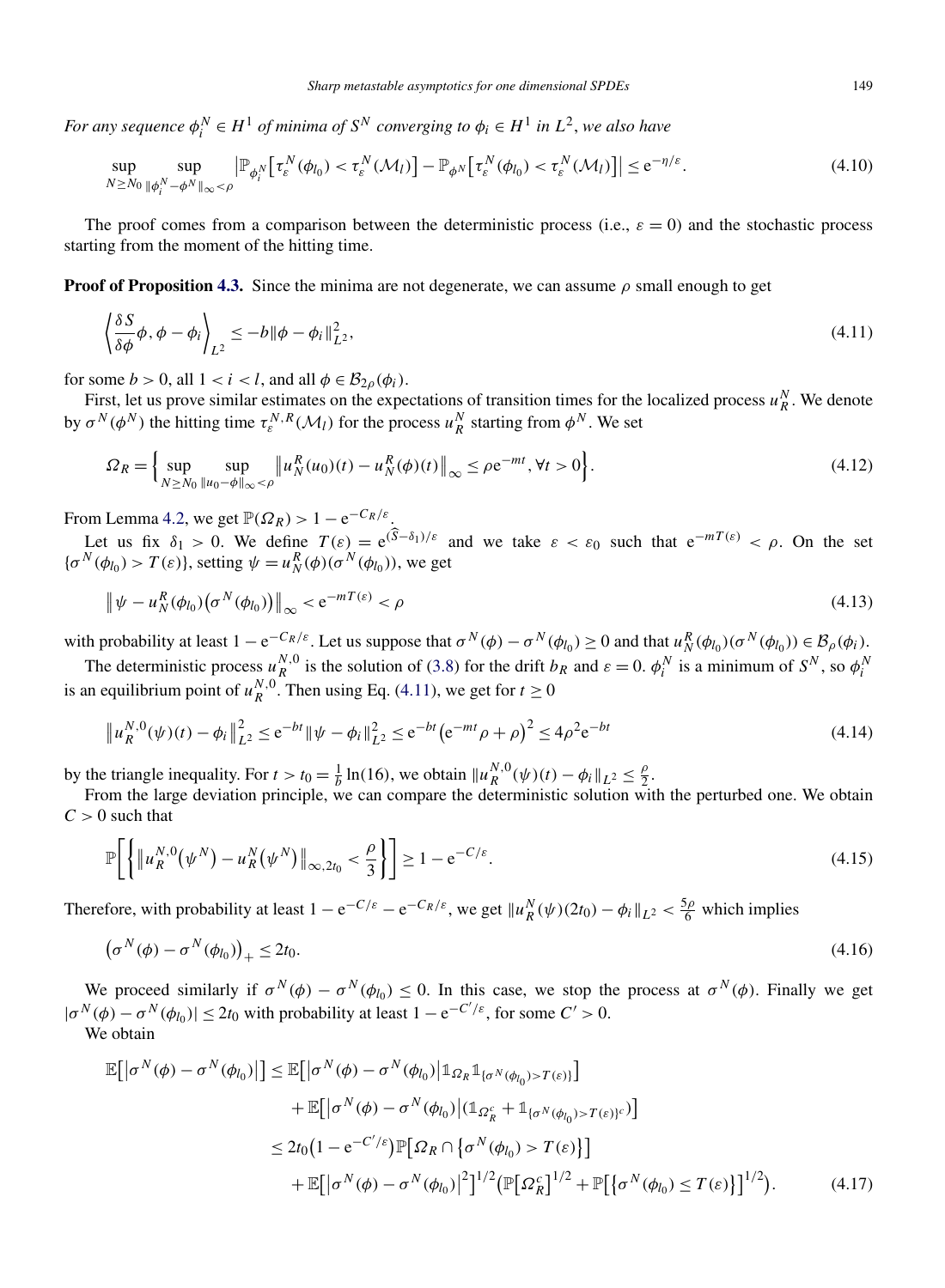<span id="page-21-0"></span>By using Proposition [4.2,](#page-19-0) we have  $\mathbb{P}[\Omega_R^c] < e^{-C_R/\varepsilon}$ . From Proposition [4.1,](#page-18-0) we deduce that for  $\varepsilon \leq \varepsilon_0$ 

$$
\mathbb{P}[\sigma^N(\phi_{l_0}) \le T(\varepsilon)] < 1 - e^{-e^{-\delta_1/\varepsilon}} < e^{-\delta_1/\varepsilon}.\tag{4.18}
$$

Moreover, we have for all  $\delta_2 > 0$ 

$$
\mathbb{E}\big[\big|\sigma^N(\phi)-\sigma^N(\phi_{l_0})\big|^2\big] < e^{2(\widehat{S}+\delta_2)/\varepsilon}.\tag{4.19}
$$

So we finally get

$$
\mathbb{E}\big[\big|\sigma^{N}(\phi)-\sigma^{N}(\phi_{l_0})\big|\big] \leq 2t_0\big(1-\mathrm{e}^{-C_R/\varepsilon}-\mathrm{e}^{-\delta_1/\varepsilon}\big)+\mathrm{e}^{(\widehat{S}+\delta_2)/\varepsilon}\big(\mathrm{e}^{-C/2\varepsilon}+\mathrm{e}^{-\delta_1/2\varepsilon}\big) \leq \mathrm{e}^{(\widehat{S}-\eta)/\varepsilon}.\tag{4.20}
$$

By choosing  $\delta_1, \delta_2$  and  $\eta$  small enough, we prove the proposition for the localized process.

Let us now choose *R* such that  $\widehat{S}(B_R^{\infty}(0), B_{\rho}^{\infty}(\phi_{l_0})) > \widehat{S} + 1$ , then from Proposition [4.1,](#page-18-0) we have

$$
\sup_{\phi \in B_{\rho}^{\infty}(\phi_{l_0})} \mathbb{P}_{\phi} \big[ \tau_{\varepsilon} \big( B_R^{\infty}(0) \big) \le \exp \big( (\widehat{S} + 1 - \delta_3) / \varepsilon \big) = T_2(\varepsilon) \big] \le e^{-C/\varepsilon}
$$
\n(4.21)

$$
\sup_{\phi \in B_{\rho}^{\infty}(\phi_{l_0})} \mathbb{P}_{\phi} \big[ \tau_{\varepsilon}^N(\mathcal{M}_l) \ge T_2(\varepsilon) \big] \le e^{-C/\varepsilon}.
$$
\n(4.22)

We consider the process *u* starting from  $\phi$  and  $\phi_{l_0}$ . Before  $T_2(\varepsilon)$ , with high probability, the processes are in  $B_R^{\infty}(0)$ and coincide with  $u_R$  up to this time. Moreover  $T_2(\varepsilon)$  is much larger than the transition time, so the transition already occurs when the processes reach  $B_R^{\infty}(0)^c$ . Therefore, with very high probability, the transition time for the localized process is exactly the correct transition time.

For Eq. [\(4.10\)](#page-20-0), we follow a similar method, by using Proposition [4.2](#page-19-0) for the localized process and then comparing the deterministic and stochastic processes in the neighborhood of a minimum.  $\Box$ 

### **5. Approximation of the potential**

In this section, we prove (or refer to) results about the convergence of the potential and its related quantities. Let us consider the norms for  $y \in \mathbb{R}^N$  and  $p > 1$ 

$$
||y||_{p,N}^p = \sum_{i=1}^N |y_i|^p, \qquad ||y||_{\infty,N} = \max_{i=1,\dots,N} |y_i|. \tag{5.1}
$$

# 5.1. *Convergence of the potential*

Let us recall from Section [4.2](#page-19-0) that for a point  $u^N \in \mathbb{R}^N$ , we denote also by  $u^N$  the linear interpolation between the points  $(x_i, u_i^N)$ . For a function  $u \in C_{bc}([0, 1])$ , we denote by  $\widehat{u}^N$  the linear interpolation between the points  $(x_i, u(x_i))$ . We say that the sequence  $u^N \in \mathbb{R}^N$  converges to  $u \in H^1$  if the sequence of linear interpolations associated to  $u^N$  (also denoted  $u^N$ ) converges to *u* in the  $H^1$  norm.

Let us recall that  $\overline{HS}^N(u^N)$  is the Hessian matrix of  $S^N$  at  $u^N$  and can be interpreted as a bilinear form. We prove the following proposition.

**Proposition 5.1.** *For any sequence*  $u^N \in \mathbb{R}^N$  *converging to*  $u \in H^1$ *, we have* 

- *<sup>S</sup><sup>N</sup> (uN )*−−−−→ *<sup>N</sup>*→∞ *S(u) <* <sup>∞</sup>,
- *for any sequence*  $h^N$  *converging to*  $h: \nabla S^N(u^N) \cdot h^N \xrightarrow[N \to \infty]{N \to \infty} D_u S(h)$ ,
- *for any sequences*  $h^N, k^N$  *converging to*  $h, k$ :

$$
HS^{N}(u^{N})(h^{N}, k^{N}) \xrightarrow[N \to \infty]{} D_{u}^{2}S(h, k).
$$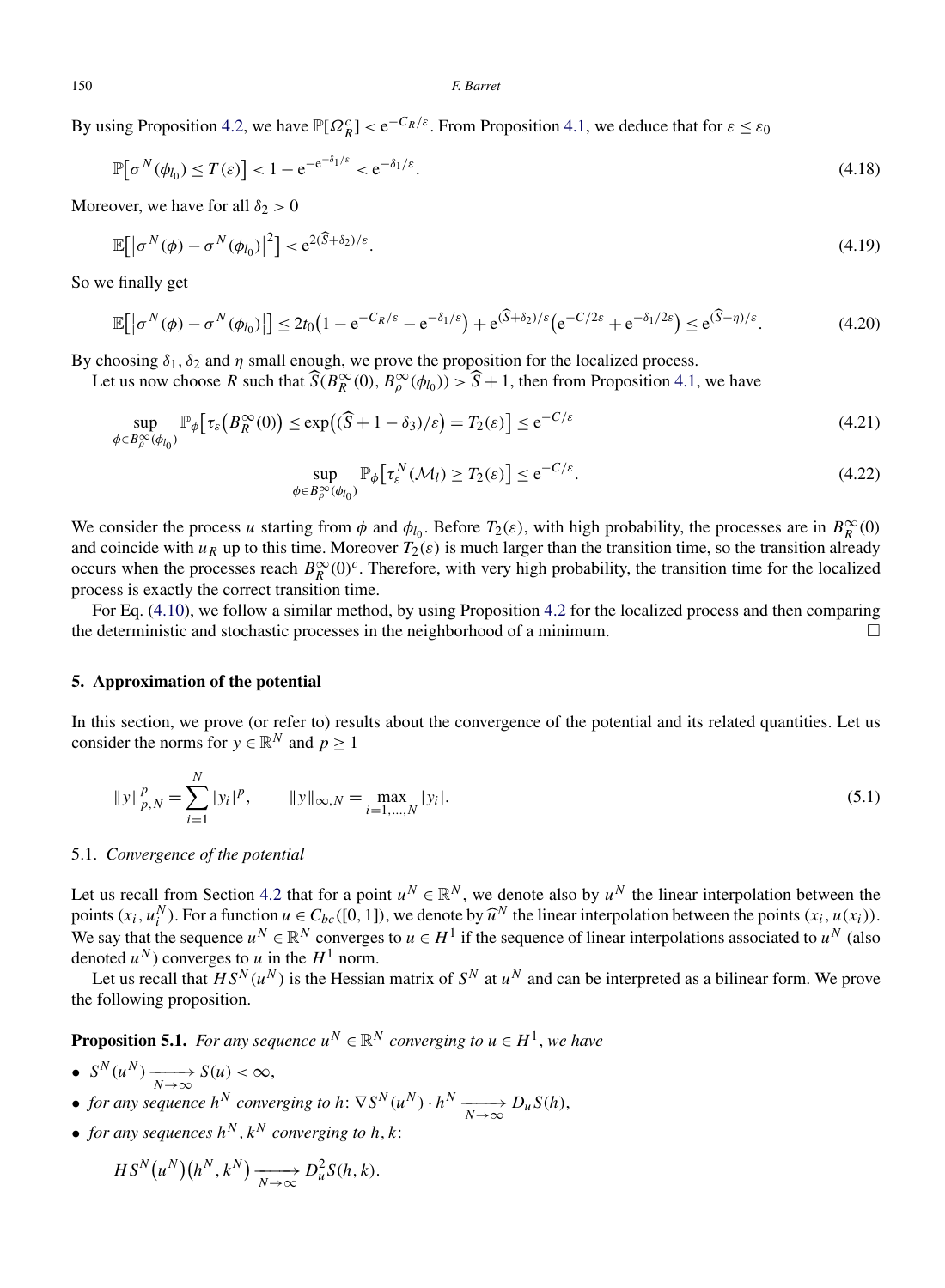<span id="page-22-0"></span>*If u* is twice differentiable  $D_u S(h) = \int_0^1 \frac{\delta S}{\delta \phi}(u)h$  and if *k* is twice differentiable  $D_u^2 S(h, k) = \int_0^1 h \mathcal{H}_u Sk$ .

**Proof.** Let  $u^N \in \mathbb{R}^N$  be a sequence converging to  $u \in H^1$ , then  $u^N$  converges uniformly on [0, 1] to *u*, so by dominated convergence,

$$
\frac{1}{N} \sum_{i=1}^{N} V(u_i^N) \xrightarrow[N \to \infty]{} \int_0^1 V(u(x)) \, \mathrm{d}x. \tag{5.2}
$$

The convergence in  $H<sup>1</sup>$  directly ensures us that

$$
\frac{1}{N} \sum_{i=1}^{N} N^2 (u_{i+1}^N - u_i^N)^2 = \int_0^1 |(u^N)'(x)|^2 dx \xrightarrow[N \to \infty]{} \int_0^1 |u'(x)|^2 dx.
$$
\n(5.3)

Let  $h^N \in \mathbb{R}^N$  be some sequence converging to  $h \in H^1$  then we have

$$
\nabla S^{N}(u^{N}) \cdot h^{N} = \sum_{i=1}^{N} \frac{\partial S^{N}}{\partial x_{i}} (u_{i}^{N}) h_{i}^{N} = \frac{1}{N} \sum_{i=1}^{N} \gamma N^{2} (u_{i+1}^{N} - u_{i}^{N}) (h_{i+1}^{N} - h_{i}^{N}) + V'(u_{i}^{N}) h_{i}^{N}
$$

$$
\xrightarrow[N \to \infty]{} \int_{0}^{1} \gamma u' h' + V'(u) h
$$
(5.4)

by  $L^2$  convergence of the derivatives and dominated convergence. Lastly, the convergence of the Hessian is completely similar.  $\Box$ 

# 5.2. *Convergence of the eigenvalues*

Let us consider a sequence of points  $u^N \in \mathbb{R}^N$  converging to *u* in  $H^1$ . We need to estimate the convergence of the eigenvalues  $(N\lambda_{k,N})_{1\leq k\leq N}$  of  $N\cdot HS^N(u^N)$  to the eigenvalues  $(\lambda_k)_{1\leq k}$  of  $\mathcal{H}_uS$ .

The convergence of a single eigenvalue  $N\lambda_{k,N}$  for k fixed, is obvious from Proposition [5.1.](#page-21-0) The control of the convergence for all the eigenvalues is complex because of the higher eigenvalues (e.g.,  $\lambda_{N,N}$ ). This problem is closely related to the discrepancy between the eigenvalues of  $\frac{\gamma}{N}\Delta^N$  and  $\gamma\Delta$ , the discrete Laplacian (defined by [\(3.3\)](#page-13-0)) and the Laplacian. We denote  $\lambda_{N,k}^0$ ,  $\lambda_k^0$  their respective eigenvalues in the increasing order. For Dirichlet boundary conditions, we have

$$
e_{k,N} = N\lambda_{N,k}^0 - \lambda_k^0 = \gamma \left[ 4N^2 \sin^2 \left( \frac{k\pi}{2N} \right) - \pi^2 k^2 \right].
$$
\n
$$
(5.5)
$$

Then  $e_{N,N} = \gamma N^2 (4 - \pi^2)$  does not converge to 0. The following proposition adapted from [\[31\]](#page-37-0) gives us a control of the approximation of the eigenvalues and eigenvectors.

**Proposition 5.2.** Let us consider a sequence  $u_N \in \mathbb{R}^N$  converging to  $u \in C^2$  and such that  $||u_N - u||_{\infty} = O(\frac{1}{N^2})$ . We *have*:

(i) *there exist*  $\alpha \in [0, 1]$  *and a constant*  $C_1$  *such that for all*  $N$  *and*  $k < \alpha N$ 

$$
|N\lambda_{N,k} - \lambda_k - e_{k,N}| \le \frac{C_1}{N^2},\tag{5.6}
$$

- (ii) *there exists a constant*  $C_2$  *such that*  $|e_{N,k}| \leq C_2 k^4 N^{-2}$ ,
- (iii) for a fixed  $k \leq N$ , the normalized (in  $H^1$ ) eigenvector  $\phi_{k,N}$  of  $HS^N(u^N)$  associated to  $\lambda_{k,N}$  converges in  $H^1$  to *the eigenvector*  $\phi_k$  *of*  $\mathcal{H}_u$ *S associated to*  $\lambda_k$  *and we have, for all k*

$$
\frac{\|\phi_{k,N}\|_{\infty}}{\|\phi_{k,N}\|_{2,N}} \le \frac{C}{\sqrt{N}},\tag{5.7}
$$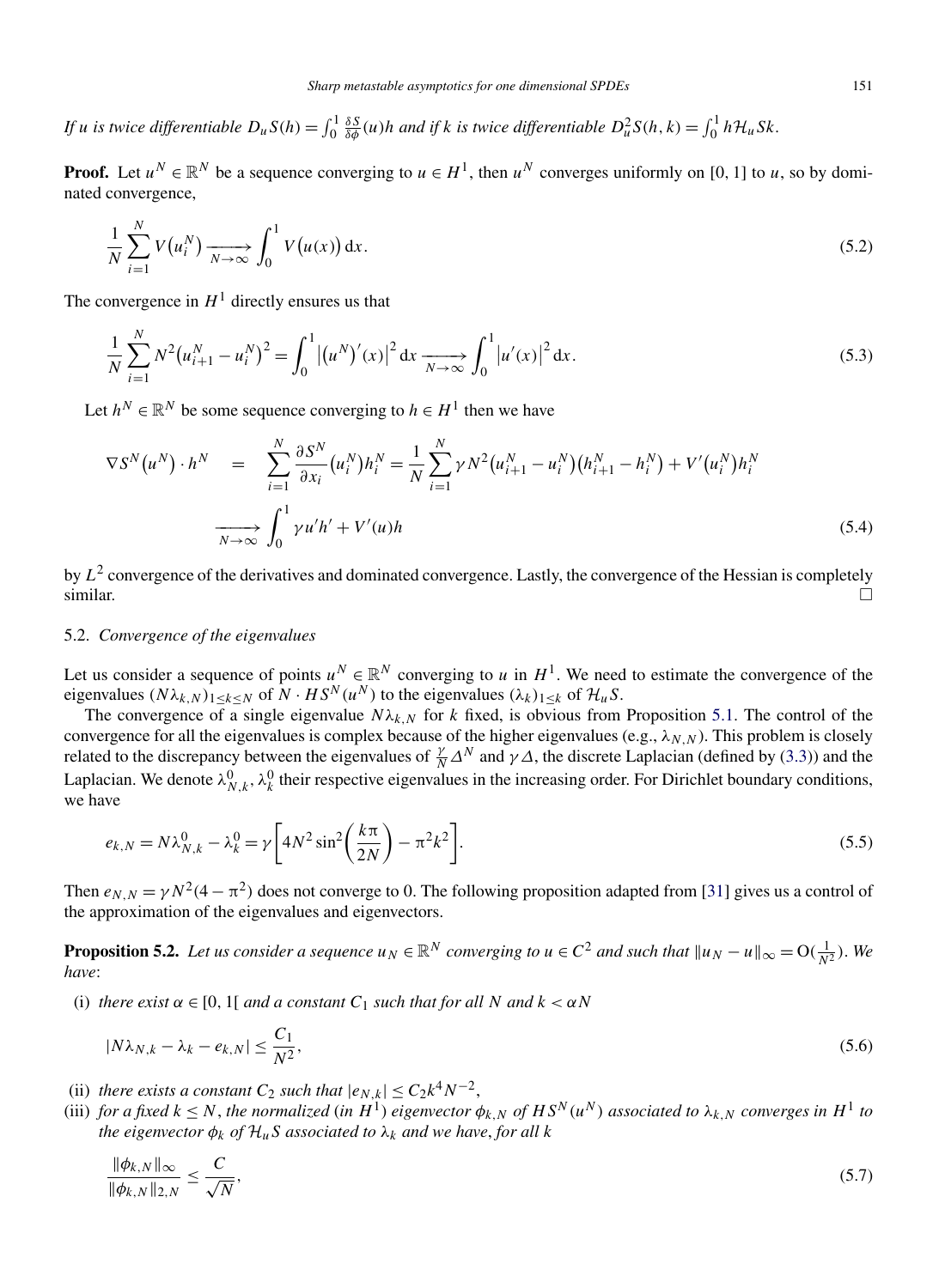<span id="page-23-0"></span>*where the norm*  $\|\cdot\|_{2,N}$  *is defined by* [\(5.1\)](#page-21-0).

**Proof.** The proposition is an adaptation of the results of [\[31\]](#page-37-0) in our case since  $NHS<sup>N</sup>(u<sup>N</sup>)$  is the finite difference approximation of the Sturm–Liouville operator  $\mathcal{H}_{\mu}S$ . The original statement in [\[31\]](#page-37-0) concerns an approximating sequence  $u^N$  which is precisely the sequence  $\hat{u}^N$  of linear interpolations of *u*. If we take a sequence  $u^N$ , then for all  $v \in \mathbb{R}^N$ 

$$
N\big|HS^{N}(u^{N})(y) - HS^{N}(\widehat{u}^{N})(y)\big| = \sum_{i=1}^{N} \big|V''(u_{i}^{N}) - V''(u(x_{i}))\big|y_{i}^{2} \le C\big\|u^{N} - u\big\|_{\infty}\|y\|_{2}^{2}.
$$
\n(5.8)

Since  $||u_N - u||_{\infty} = O(\frac{1}{N^2})$ , we deduce that the difference between the eigenvalues of  $NHS^N(u^N)$  and  $NHS^N(\hat{u}^N)$ is bounded by  $O(\frac{1}{N^2})$  which gives us the result. A similar control holds for the convergence of the eigenvectors. The last result [\(5.7\)](#page-22-0) comes from the fact that for the eigenvectors of  $\mathcal{H}_{u}S$  ([\[19\]](#page-36-0), pp. 334–335), we have a constant *C* such that  $\|\phi_k\|_{\infty} \le C \|\phi_k\|_{L^2}$ . Then, since  $\phi_{k,N}$  converges in  $H^1$ , it converges in  $L^{\infty}$  and  $L^2$ , then the result comes from the fact that  $\|\phi_{k,N}\|_{2,N} \ge C\sqrt{N} \|\phi_{k,N}\|_{L^2}$ . the fact that  $\|\phi_{k,N}\|_{2,N} > C\sqrt{N}\|\phi_{k,N}\|_{L^2}$ .

*Remark 6. The normalized eigenvector*  $e_N = \frac{\phi_N}{\|\phi_N\|_{2,N}}$  satisfies

$$
\|e_N\|_{\infty,N}^2 = \frac{\|\phi_N\|_{\infty,N}^2}{\|\phi_N\|_{2,N}^2} \le \frac{\|\phi_N\|_{L^\infty}^2}{N\|\phi_N\|_{L^2}^2} \le \frac{C}{N} \frac{\|\phi_N\|_{H^1}^2}{\|\phi_N\|_{L^2}^2} \le \frac{C}{N}.
$$
\n(5.9)

*Thus, this proves that the coordinates of the normalized eigenvectors in*  $\mathbb{R}^N$  *for the Euclidean norm are uniformly bounded by*  $O(\frac{1}{\sqrt{N}})$ .

The following proposition from [\[31\]](#page-37-0) states uniform estimates in the function  $\phi$  of the eigenvalues of the Hessian operators  $\mathcal{H}_{\phi}S$  and  $\hat{H}S^{N}(\phi^{N})$ .

**Proposition 5.3.** *Let*  $\phi_1^N$ ,  $\phi_2^N$  *be sequences converging in*  $H^1$  *to*  $\phi_1$ ,  $\phi_2$ , *then for all N*, *k* 

$$
\left|\lambda_{k,N}^{1} - \lambda_{k,N}^{2}\right| \le C, \qquad \left|\lambda_{k}^{1} - \lambda_{k}^{2}\right| \le C
$$
\n
$$
\text{and } \lambda_{k}^{i} = \pi^{2}k^{2} + \int_{0}^{1} V''(\phi_{i}(x)) \, \mathrm{d}x + \mathcal{O}\left(\frac{1}{k^{2}}\right) \text{ for } i = 1, 2.
$$
\n(5.10)

*Remark 7. This proposition shows the convergence of the infinite product of the ratio of eigenvalues denoted by*  $D(\phi, \psi)$ 

$$
\prod_{k=1}^{N} \frac{\lambda_k(\phi)}{\lambda_k(\psi)} = \prod_{k=1}^{N} \left[ 1 + \frac{\lambda_k(\phi) - \lambda_k(\psi)}{\lambda_k(\psi)} \right] \xrightarrow[N \to \infty]{} \prod_{k=1}^{\infty} \frac{\lambda_k(\phi)}{\lambda_k(\psi)} = D(\phi, \psi)
$$
\n(5.11)

*since*

$$
\left|\frac{\lambda_k(\phi) - \lambda_k(\psi)}{\lambda_k(\psi)}\right| \le \frac{C}{k^2}.\tag{5.12}
$$

# 5.3. *Product of eigenvalues*

We show the convergence of the product ratio of the eigenvalues of  $HS^N(\phi^N)$  and  $HS^N(\psi^N)$  to  $D(\phi, \psi)$ .

**Proposition 5.4.** *For any*  $\phi^N$ ,  $\psi^N$  *converging in*  $H^1$  *to*  $\phi$ ,  $\psi$  *such that*  $H^1(S(\psi))$  *and*  $H^1(S(\phi))$  *do not have a zero eigenvalue*, *and that*

$$
\left\|\phi^N - \phi\right\|_{\infty} \vee \left\|\psi^N - \psi\right\|_{\infty} \le \frac{C}{N^2},\tag{5.13}
$$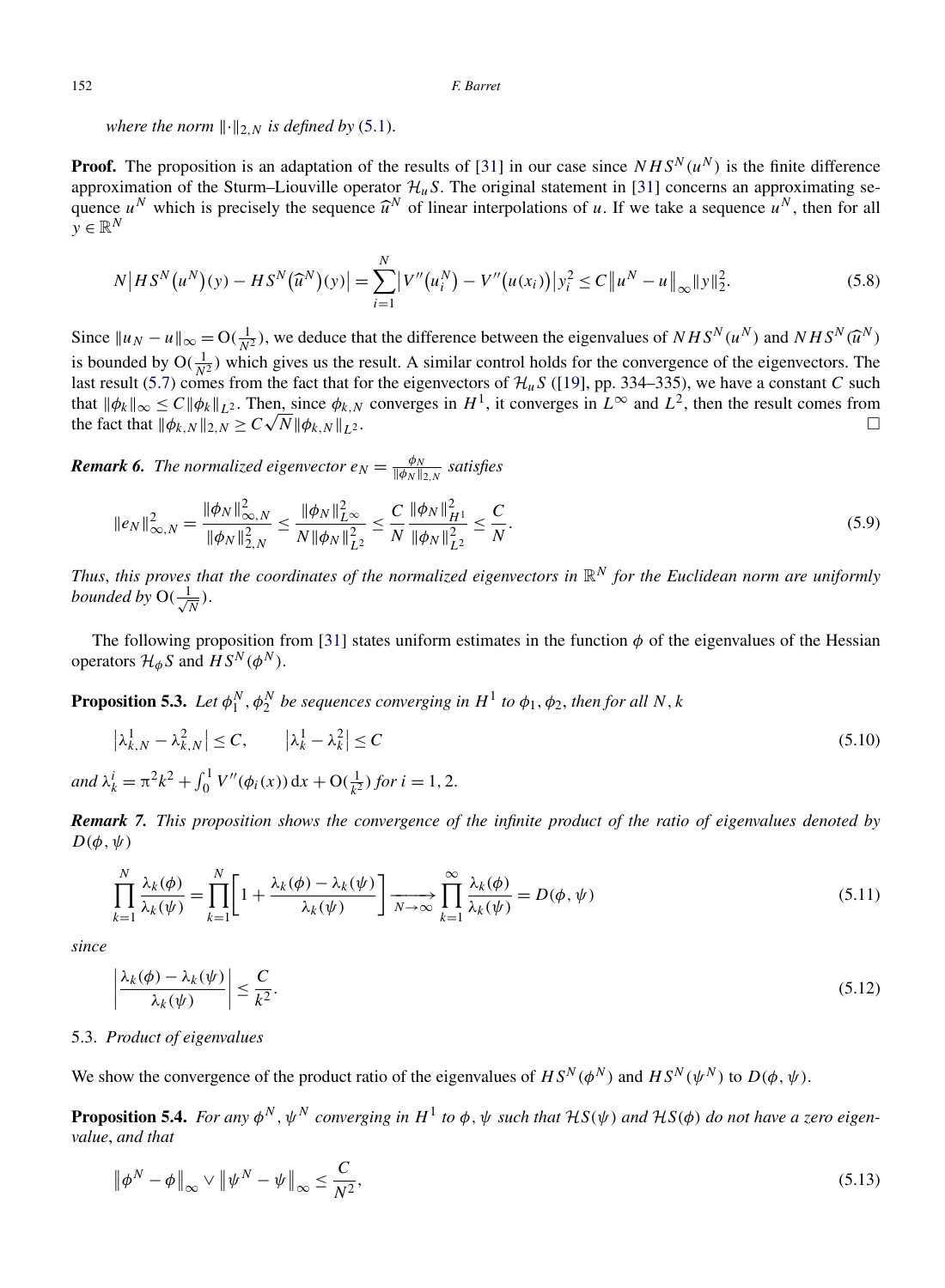<span id="page-24-0"></span>*we have the convergence*

$$
\frac{\det(HS^N(\phi^N))}{\det(HS^N(\psi^N))} \xrightarrow[N \to \infty]{} D(\phi, \psi) = \prod_{k=1}^{+\infty} \frac{\lambda_k(\phi)}{\lambda_k(\psi)}.
$$
\n(5.14)

**Proof.** The proof of the convergence comes from the fact that for small  $k$  the approximated eigenvalues are close to the continuous ones  $(\lambda_k, N \approx \lambda_k)$  whereas this is not the case for *k* close to *N* (Proposition [5.2\)](#page-22-0). The eigenvalues *λ<sub>k,N</sub>*( $\phi$ ), *λ<sub>k,N</sub>*( $\psi$ ) are close at the first order in *k* uniformly on  $\phi$ ,  $\psi$  (Proposition [5.3\)](#page-23-0). Therefore we decompose the product in two parts for small *k* (i.e., *k < αN* from Proposition [5.2\)](#page-22-0) and large *k*.

Let us denote  $\mu_{k,N}(\phi) = N\lambda_{N,k}(\phi^N) - \lambda_k(\phi) - e_{k,N}$ . From Proposition [5.2,](#page-22-0) there exists  $0 < \alpha < 1$  such that, for  $k \le \alpha N$ ,  $|\mu_{k,N}(\phi)| \le \frac{c}{N^2}$ . The same holds for the sequence  $\psi^N$ . Then, we get,

$$
\frac{N\lambda_{k,N}(\phi)}{\lambda_k(\phi)} \frac{\lambda_k(\psi)}{N\lambda_{k,N}(\psi)} = \frac{1 + \theta_{k,N}(\phi)}{1 + \theta_{k,N}(\psi)} = 1 + \frac{\theta_{k,N}(\phi) - \theta_{k,N}(\psi)}{1 + \theta_{k,N}(\psi)},
$$
\n(5.15)

where  $\theta_{k,N}(\phi) = \lambda_k(\phi)^{-1}(e_{k,N} + \mu_{k,N}(\phi))$ . Let us remark that for  $k \leq \alpha N$ 

$$
|\theta_{k,N}(\psi)| \le \frac{C}{k^2} \left(\frac{k^4}{N^2} + \frac{1}{N^2}\right) \le C\left(\alpha^2 + \frac{1}{N^2}\right)
$$
\n(5.16)

thus if we take  $\alpha$  small enough and *N* large enough, we have  $|\theta_{k,N}(\psi)| < \frac{1}{2}$ . Hence we obtain

$$
\left| \ln \prod_{k=1}^{\alpha N} \frac{N \lambda_{k,N}(\phi)}{\lambda_k(\phi)} \frac{\lambda_k(\psi)}{N \lambda_{k,N}(\psi)} \right| \leq 2 \sum_{k=1}^{\alpha N} \left| \theta_{k,N}(\phi) - \theta_{k,N}(\psi) \right| \leq \frac{2C\alpha}{N} \tag{5.17}
$$

since from Proposition [5.3,](#page-23-0)  $|\theta_{k,N}(\phi) - \theta_{k,N}(\psi)| \leq \frac{C}{N^2}$ . For  $k > \alpha N$  we proceed similarly. Let us write

$$
\frac{N\lambda_{k,N}(\phi)}{\lambda_k(\phi)} \frac{\lambda_k(\psi)}{N\lambda_{k,N}(\psi)} = \frac{1 + \theta'_{k,N}}{1 + \theta'_{k}} = 1 + \frac{\theta'_{k,N} - \theta'_{k}}{1 + \theta'_{k}},
$$
\n(5.18)

where  $\theta'_{k,N} = \lambda_{k,N}(\psi)^{-1}(\lambda_{k,N}(\phi) - \lambda_{k,N}(\psi))$  and alike for  $\theta'_{k}$ . From Proposition [5.3,](#page-23-0) we get for all *k* and  $N > N_0$ , that  $|\theta'_{k,N}| \vee |\theta'_{k}| \leq \frac{C}{k^2}$ . Thus we obtain

$$
\left| \ln \prod_{k=\alpha N}^{N} \frac{N \lambda_{k,N}(\phi)}{\lambda_k(\phi)} \frac{\lambda_k(\psi)}{N \lambda_{k,N}(\psi)} \right| \leq \sum_{k=\alpha N}^{N} \frac{C}{k^2} \left( 1 + \frac{C}{k^2} \right) \leq \frac{C}{N}
$$
\n(5.19)

which finishes the proof.

In fact, we need a slightly different convergence.

**Corollary 5.5.** Let be  $\phi^N$ ,  $\psi^N$  converging to  $\phi$ ,  $\psi$  such that

$$
\|\phi^N - \phi\|_{L^2} \vee \|\psi^N - \psi\|_{L^2} \le \frac{C}{N}.\tag{5.20}
$$

*Then we have*

$$
\frac{\det(HS^N(\phi^N))}{\det(HS^N(\psi^N))} \xrightarrow[N \to +\infty]{} D(\phi, \psi).
$$
\n(5.21)

 $\Box$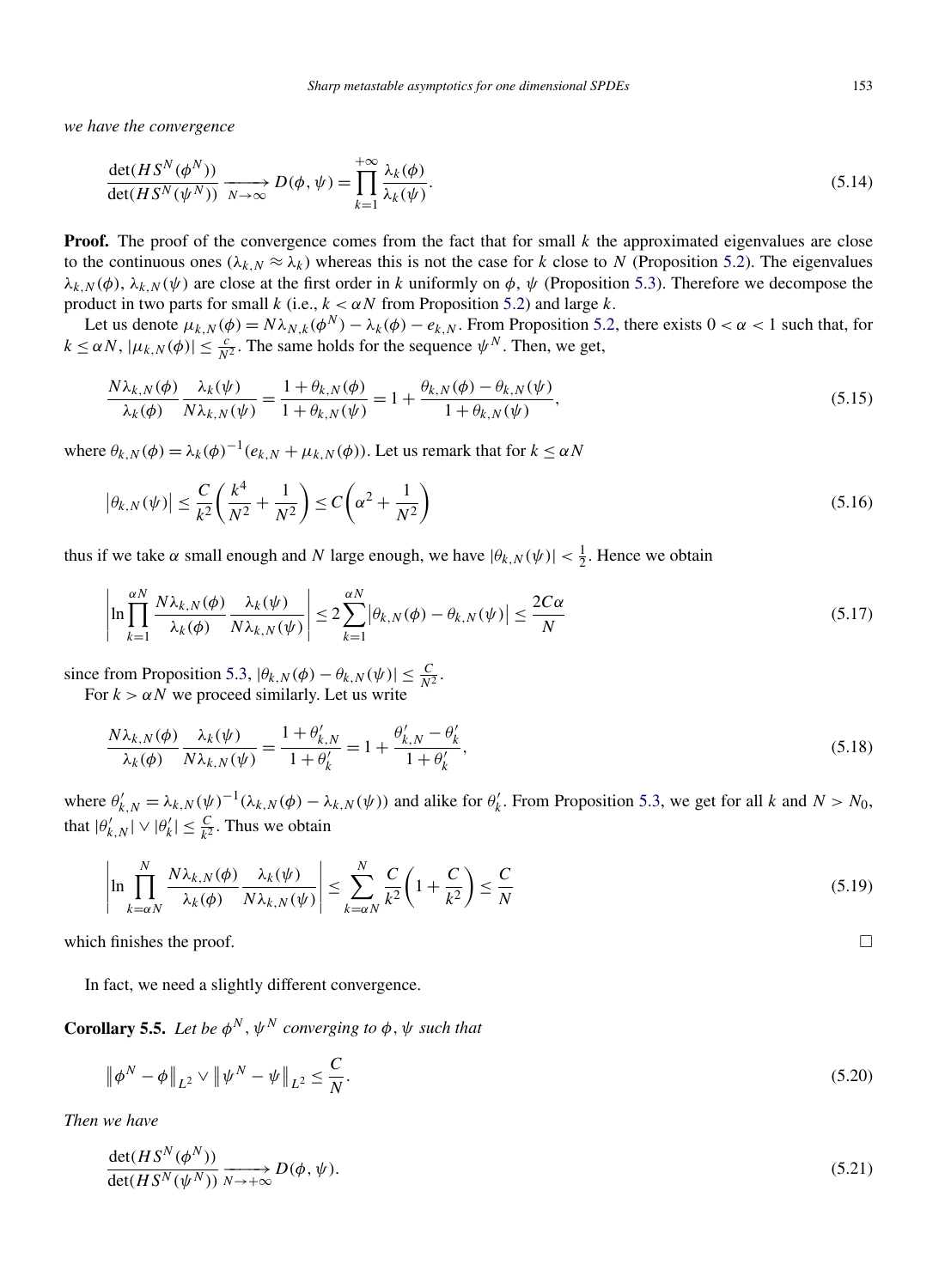<span id="page-25-0"></span>**Proof.** From the previous proposition, we get that

$$
\frac{\det(HS^N(\widehat{\phi}^N))}{\det(HS^N(\widehat{\psi}^N))} \xrightarrow[N \to +\infty]{} D(\phi, \psi),\tag{5.22}
$$

where  $\widehat{\phi}^N$  (resp.  $\widehat{\psi}^N$ ) is the linear interpolation of  $\phi$  (resp.  $\psi$ ). So we prove

$$
D_N = \frac{\det(HS^N(\widehat{\phi}^N))}{\det(HS^N(\widehat{\psi}^N))} \left[ \frac{\det(HS^N(\phi^N))}{\det(HS^N(\psi^N))} \right]^{-1} = \prod_{k=1}^N \frac{1 + \theta_k(\phi)}{1 + \theta_k(\psi)} \xrightarrow[N \to \infty]{} 1,
$$
\n(5.23)

where  $\theta_k(\phi) = \lambda_{k,N}(\phi^N)^{-1}(\lambda_{k,N}(\widehat{\phi}^N) - \lambda_{k,N}(\phi^N))$ . From the fact that  $\|\phi^N - \phi\|_{L^2} \le \frac{C}{N}$  we obtain  $\|\phi^N - \widehat{\phi}^N\|_{L^2} \le$ *<u>C*</sub><sup></sup>. Then for all *y* ∈  $\mathbb{R}^N$ , we have</u>

$$
\begin{aligned} \left| HS^{N}(\phi^{N})(y) - HS^{N}(\widehat{\phi}^{N})(y) \right| &= \frac{1}{N} \sum_{i=1}^{N} \left| V''(\phi_{i}^{N}) - V''(\phi(x_{i})) \right| |y_{i}|^{2} \\ &\leq \frac{C}{N} \sum_{i=1}^{N} \left| \phi_{i}^{N} - \phi(x_{i}) \right| |y_{i}|^{2} \leq \frac{C}{\sqrt{N}} \left\| \phi^{N} - \widehat{\phi}^{N} \right\|_{L^{2}} \|y\|_{4,N}^{2} \leq \frac{C}{N^{3/2}} \|y\|_{2,N}^{2} .\end{aligned}
$$

Therefore we get that  $|\lambda_{k,N}(\phi^N) - \lambda_{k,N}(\widehat{\phi}^N)| \leq \frac{C}{N^{3/2}}$ . The same holds for  $\psi$ . Then, we obtain

$$
\left|\theta_k(\psi)\right| \le \frac{CN}{k^2} \times \frac{1}{N^{3/2}} \le \frac{C}{k^2\sqrt{N}} \le \frac{1}{2}
$$
\n
$$
(5.24)
$$

for *N* sufficiently large.

Thus we get

$$
\left|\ln[D_N]\right| \le \sum_{k=1}^N \frac{|\theta_k(\phi) - \theta_k(\psi)|}{1 + \theta_k(\psi)} \le 2 \sum_{k=1}^N |\theta_k(\phi)| + |\theta_k(\psi)| \le 4C \sum_{k=1}^N \frac{1}{k^2 \sqrt{N}}.
$$
\n(5.25)

Then let us fix  $\eta > 0$ , we have

$$
\left|\ln[D_N]\right| \le C \sum_{k=1}^{\eta \sqrt[3]{N}} \frac{1}{k^2 \sqrt{N}} + C \sum_{k=\eta \sqrt[3]{N}}^N \frac{1}{k^2 \sqrt{N}} \le C \eta N^{-1/6} + \frac{C}{\eta^2} N^{-1/6}.
$$
\n(5.26)

Therefore we get  $\limsup_{N\to\infty}$   $\ln[D_N]$  = 0 which proves the proposition.

# 5.4. *Approximated stationary points*

The last property we need to check is that for each stationary point of *S*, there exists a unique sequence of stationary points of  $S^{\tilde{N}}$  converging to this stationary point. Moreover, to ensure the limit of the ratio of eigenvalues, this convergence has to be fast enough (see Corollary [5.5\)](#page-24-0). To this aim, we have the following proposition.

**Proposition 5.6.** *There exist C,N*0, *such that for all N>N*0, *there is for each minimum* (*resp*. *saddle point*) *φ of S a unique minimum* (*resp*. *saddle point*) *φ<sup>N</sup> of S<sup>N</sup> such that*

$$
\left\|\phi - \phi^N\right\|_{L^2} \le \frac{C}{N}.\tag{5.27}
$$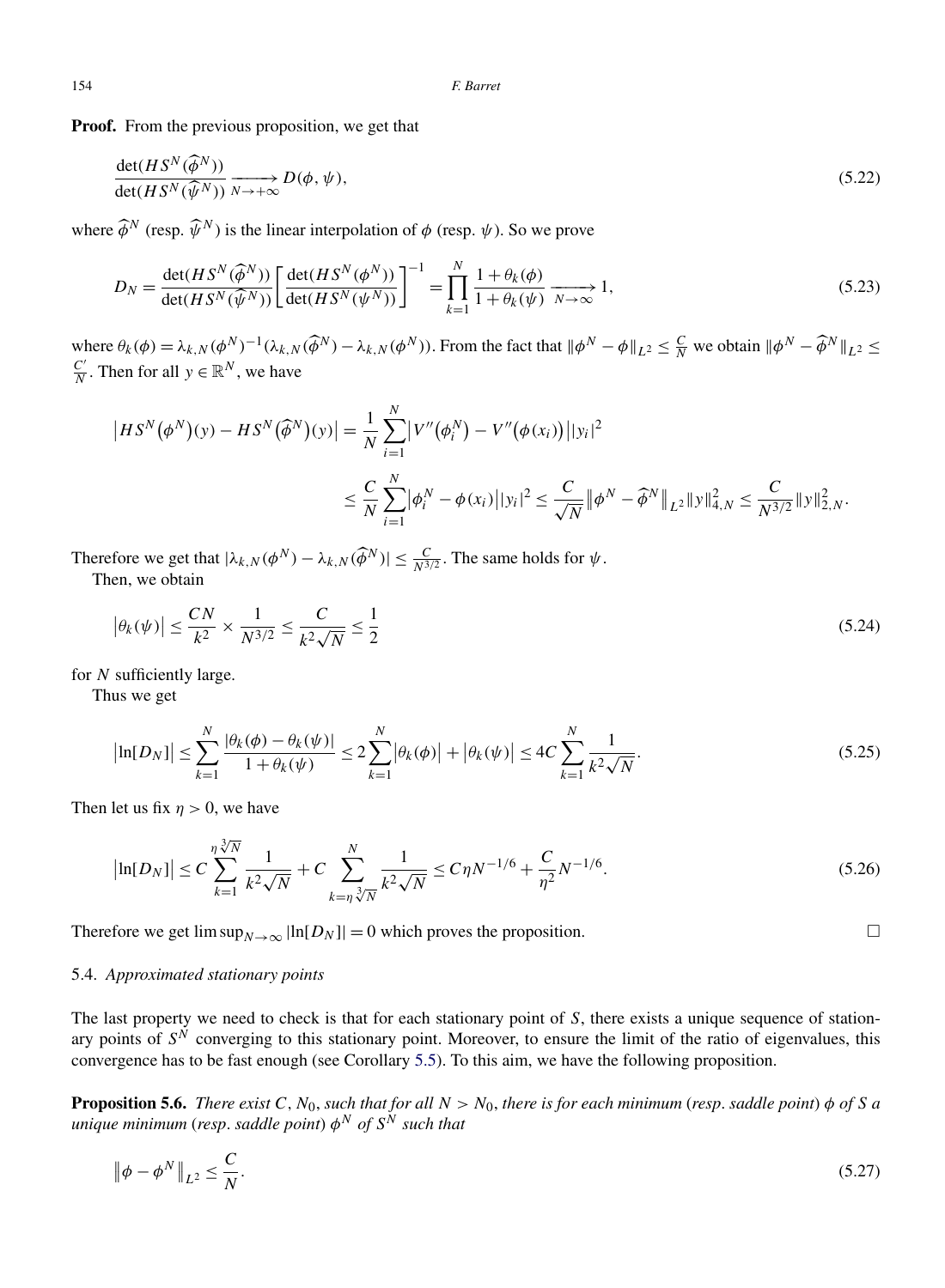Proof. Since by Assumption [2.4,](#page-5-0) there is a finite number of saddles and stable points then we only need to prove the proposition for a given saddle or minimum. Let *φ* be a minimum, we prove that there is sequence *φ<sup>N</sup>* of minima of  $S^N$  such that

$$
\left\|\phi^N - \widehat{\phi}^N\right\|_{L^2} \le \frac{C}{N}.\tag{5.28}
$$

The result [\(5.27\)](#page-25-0) follows from (5.28) since we already have that

$$
\|\phi - \widehat{\phi}^N\|_{L^2} \le \|\phi - \widehat{\phi}^N\|_{\infty} \le \frac{C}{N^2}.\tag{5.29}
$$

In order to prove (5.28), we use a fixed point theorem. Let us consider the ball  $B_{C/\sqrt{N}}$  of radius  $\frac{C}{\sqrt{N}}$  $\frac{C}{N}$  in the  $\|\cdot\|_{2,N}$ norm where *C* is a constant we will fix later. We want to find  $z^0 \in B_{C/\sqrt{N}}$  such that  $\nabla S^N(\widehat{\phi}^N + z^0) = 0$ . In that case we will have  $\phi^N = \widehat{\phi}^N + z$  and

$$
\|\phi^N - \widehat{\phi}^N\|_{L^2}^2 \le \frac{1}{N} \sum_{i=1}^N |z_i|^2 \le \frac{C}{N^2}.
$$
\n(5.30)

By a Taylor expansion of the gradient we have

$$
\nabla S^{N}(\widehat{\phi}^{N}+z)_{i} = \nabla S^{N}(\widehat{\phi}^{N})_{i} + (HS^{N}(\widehat{\phi}^{N})z)_{i} + g_{i}(z),
$$
\n(5.31)

where  $g_i$  is the remainder which can take the form

$$
g_i(z) = \int_0^1 (1-t) \frac{\partial^3 S^N}{\partial z_i^3} (\widehat{\phi}^N + tz) z_i^2 dt = \frac{1}{N} \int_0^1 (1-t) V'''(\phi_i + tz_i) z_i^2 dt.
$$
 (5.32)

Then we have for all  $z, y \in B_{C/\sqrt{N}}$ 

$$
\left|g_i(z)\right| \le \frac{C_0}{N} z_i^2 \quad \text{and} \quad \left|g_i(x) - g_i(y)\right| \le \frac{C_0}{N} \left|z_i^2 - y_i^2\right| \le \frac{2C_0}{N^{3/2}} |z_i - y_i|.
$$
\n(5.33)

Let us also remark that since  $\phi$  is a stationary point for the potential *S*, thus we have  $-\gamma \phi''(x_i) + V'(\phi(x_i)) = 0$ . Therefore we get

$$
\left| \nabla S^{N}(\widehat{\phi}^{N})_{i} \right| = \left| \nabla S^{N}(\widehat{\phi}^{N})_{i} - \frac{1}{N} \left( -\gamma \phi''(x_{i}) + V''(\phi(x_{i})) \right) \right|
$$
  
= 
$$
\frac{1}{N} \left| \gamma N^{2} (\phi(x_{i+1}) - 2\phi(x_{i}) + \phi(x_{i-1})) - \gamma \phi''(x_{i}) \right| \leq \frac{C_{1}}{N^{2}}.
$$
 (5.34)

For *N* sufficiently large  $HS^N(\widehat{\phi}^N)$  is not degenerate then  $z^0$  is solution of the fixed point equation

$$
z^{0} = HS^{N}(\widehat{\phi}^{N})^{-1}(-\nabla S^{N}(\widehat{\phi}^{N}) - g_{i}(z^{0})) = F(z^{0}).
$$
\n(5.35)

The  $(2, N)$ -norm (defined by  $(5.1)$ ) of  $HS^N(\widehat{\phi}^N)^{-1}$  is bounded by the inverse of the smallest eigenvalue (in absolute value). Then  $||HS^N(\widehat{\phi}^N)^{-1}||_{2,N} \le C_2N$ . For  $z \in B_{C/\sqrt{N}}$ , we get

$$
\|F(z)\|_{2,N}^2 \le \|HS^N(\widehat{\phi}^N)^{-1}\|_2^2 \left( \|\nabla S^N(\widehat{\phi}^N)\|_2^2 + \sum_{i=1}^N |g_i(z)|^2 \right) \le C_2^2 N^2 \left(\frac{C_1^2}{N^3} + \frac{C_0^2}{N^2} \|z\|_{4,N}^4\right)
$$
  

$$
\le C_1' \left(\frac{1}{N} + \|z\|_{2,N}^4\right) \le C_1' \left(\frac{1}{N} + \frac{C^4}{N^2}\right) \le \frac{C^2}{N}
$$
 (5.36)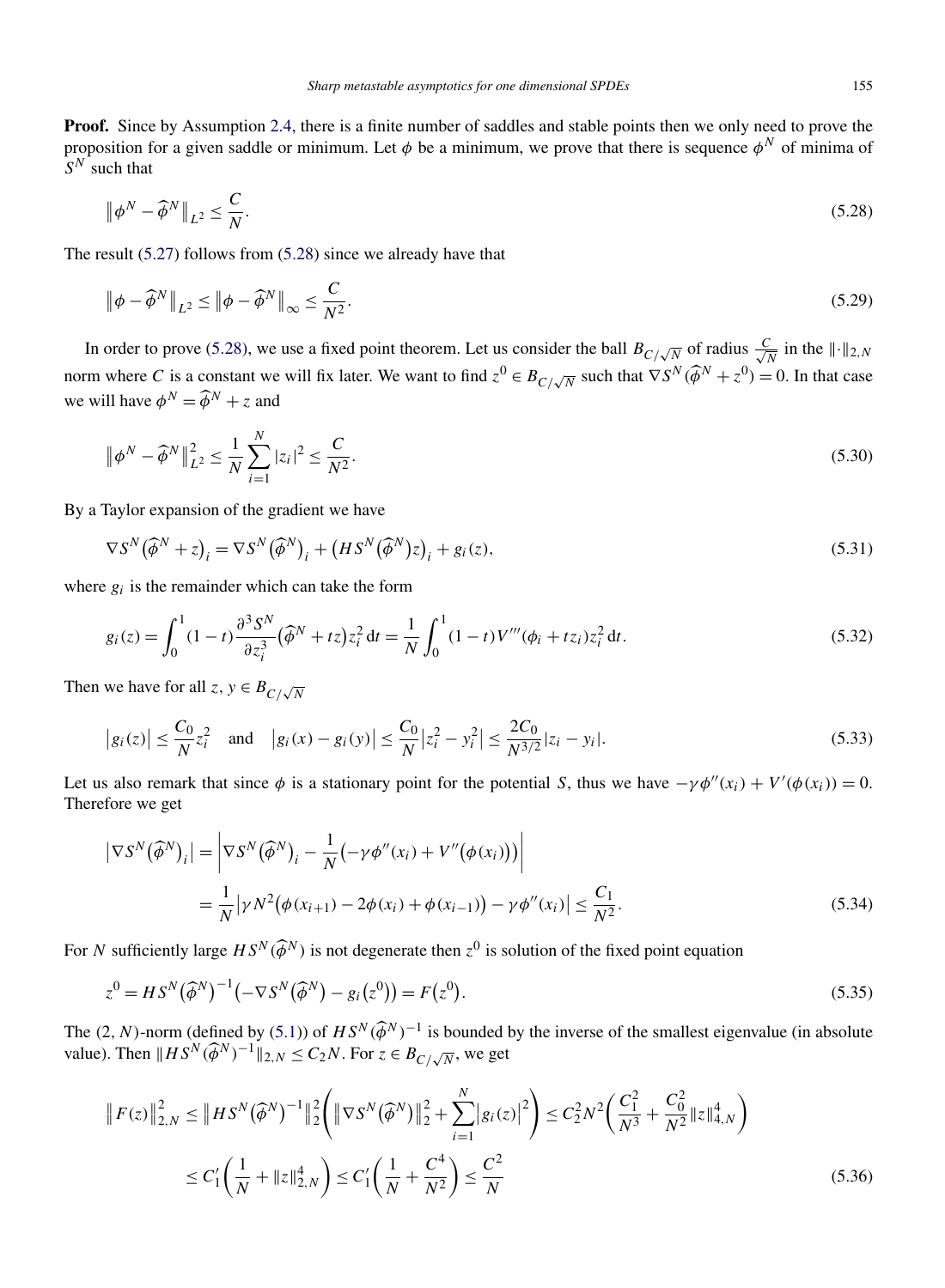<span id="page-27-0"></span>for *C* sufficiently small. Therefore  $F(B_{C/\sqrt{N}}) \subset B_{C/\sqrt{N}}$ . We also have for  $z, y \in B_{C/\sqrt{N}}$ ,  $F(y) - F(z) =$ *H*  $S^N(\widehat{\phi}^N)^{-1}(-g_i(y) + g_i(z)).$ 

Then

$$
\|F(y) - F(z)\|_{2,N}^2 \le C_2 N^2 \sum_{i=1}^N \left| -g_i(y) + g_i(z) \right|^2 \le \frac{C_2'}{N} \|y - z\|_{2,N}^2.
$$

Thus *F* is a contraction for *N* sufficiently large. By the fixed point theorem, there exists a unique  $z^0 \in B_{C/\sqrt{N}}$  solution of  $z^0 = F(z^0)$  which proves Proposition [5.6.](#page-25-0)

# **6. Estimates**

# 6.1. *Description*

In this section, we compute uniformly in the dimension the expectation of the transition times. We proceed as in [\[3\]](#page-36-0) and use the potential theory developed in [\[10\]](#page-36-0). Let us consider the *N*-dimensional diffusion

$$
dY_t = -\nabla S_N(Y_t) dt + \sqrt{2\varepsilon} dB_t
$$
\n(6.1)

which comes from [\(2.42\)](#page-11-0) with the time change  $Y_{h_Nt} = X_t$ . We denote by  $\mu^N$  the invariant measure for the process *Y* 

$$
\mu^N(\mathrm{d}x) = \mathrm{e}^{-S^N(x)/\varepsilon} \,\mathrm{d}x. \tag{6.2}
$$

Let us recall for clarity the norms defined for  $y \in \mathbb{R}^N$  and  $p > 1$ 

$$
||y||_{p,N}^p = \sum_{i=1}^N |y_i|^p, \qquad ||y||_{\infty,N} = \max_{i=1,\dots,N} |y_i|. \tag{6.3}
$$

*Remark 8.* As in the previous section, we associate to a point  $y \in \mathbb{R}^N$  its linear interpolation on [0, 1] between the *points*  $(x_i, y_i)$   $(x_i$  *is given by* [\(2.45\)](#page-12-0),[\(2.46\)](#page-12-0)) *that we denote by y*. Let us consider the  $L^p$  norm of *y* on [0, 1], *we have for all*  $p \in [1, +\infty]$ 

$$
\frac{1}{(4N)^{1/p}} \|y\|_{p,N} \le \|y\|_{L^p} = \left[\int_0^1 |y(x)|^p dx\right]^{1/p} \le \frac{1}{N^{1/p}} \|y\|_{p,N}.
$$
\n(6.4)

*This can be done using the Riesz–Thorin Theorem*, *recalling that*

$$
\frac{1}{4N} ||y||_{1,N} \le ||y||_{L^{1}} \le \frac{1}{N} ||y||_{1,N} \quad and \quad ||y||_{\infty,N} = ||y||_{L^{\infty}}.
$$
\n(6.5)

In order to introduce the other norms, we need the following a priori estimates on the eigenvalues of the Hessian of  $S^N$ . Let us recall the Hessian of  $S^N$  at a point  $\phi^N \in \mathbb{R}^N$  is

$$
HS^{N}(\phi^{N})(h)_{j} = -\frac{1}{N} (\Delta^{N} h)_{j} + \frac{1}{N} V''(\phi^{N}(x_{j})) h_{j} \quad \text{for } h \in \mathbb{R}^{N}
$$
 (6.6)

with the suitable boundary conditions.

**Lemma 6.1** [\[31\]](#page-37-0). For all  $\phi^N \in \mathbb{R}^N$  such that  $\|\phi^N\|_\infty < A$ , the eigenvalues  $(\lambda_{k,N}(\phi^N))_{k=1}^N$  of  $HS^N(\phi^N)$  arranged in *increasing order satisfy the bound*

$$
m(A)k^{2} - 1 \le N\lambda_{k,N}(\phi^{N}) \le M(A)k^{2} + 1,
$$
\n(6.7)

*where*  $m(A)$  *and*  $M(A)$  *do not depend on N or*  $\phi^N$  (*only on A*).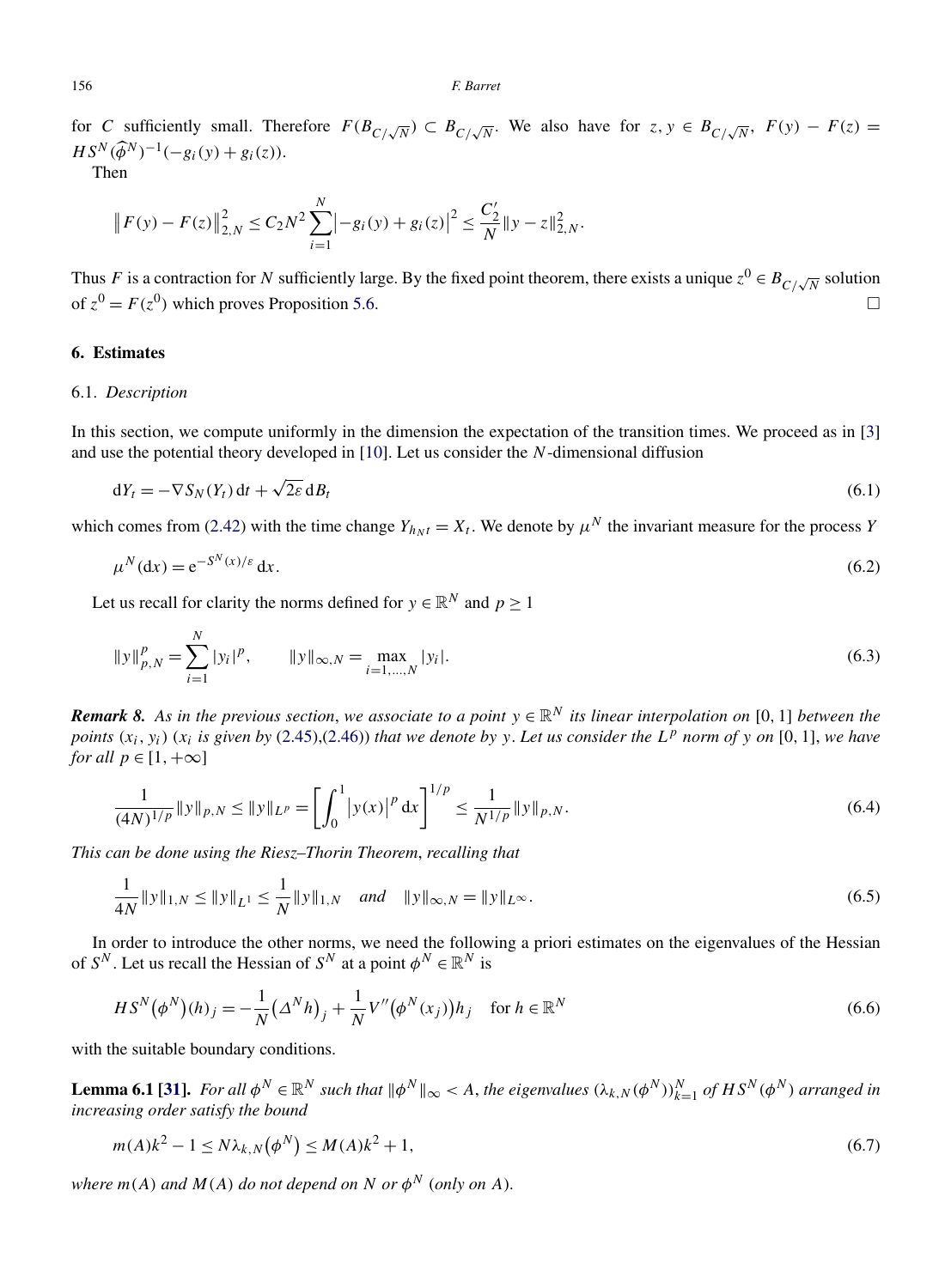<span id="page-28-0"></span>Let us fix  $\phi^N \in \mathbb{R}^N$ . We consider the orthonormal eigenvectors  $(v_l)_l$  of  $HS^N(\phi^N)$ . The decomposition of  $h \in \mathbb{R}^N$ in this orthonormal basis is given by  $h = \sum_{l=1}^{N} \widetilde{h}_l v_l$ . For  $p \in [1, \infty]$ , we define the norms  $||h||_{p,\mathcal{F}}$ 

$$
||h||_{p,\mathcal{F}}^p = \sum_{i=1}^N |\widetilde{h}_i|^p, \qquad ||h||_{\infty,\mathcal{F}} = \max_{i=1,\dots,N} |\widetilde{h}_i|. \tag{6.8}
$$

As in [\[3\]](#page-36-0), these are the norms we use to control the approximations of the potential around our stationary points. Let us note that the norms depend on the point  $\phi^N$ .

*Remark 9.* As in Section 4.1.1 in [\[3\]](#page-36-0), the Hausdorff–Young Theorem can be adapted to the norms  $\|\cdot\|_{p,\mathcal{F}}$  and  $\|\cdot\|_{p,N}$ . *For all*  $2 \le p \le +\infty$  *and q such that*  $q^{-1} + p^{-1} = 1$ *, we obtain* 

$$
\frac{1}{N} ||x||_{p,N}^p \le C \left(\frac{1}{\sqrt{N}} ||x||_{q,\mathcal{F}}\right)^p.
$$
\n
$$
(6.9)
$$

In fact, let  $T: \mathbb{R}^N \to \mathbb{R}^N$  be the linear mapping  $T(y) = \sum_{k=0}^{N-1} y_k v_{N,l}(z_i^*)$ . By definition,  $||Ty||_{p,\mathcal{F}} = ||y||_{p,N}$ . The proof of (6.9) is an application of the Riesz–Thorin Theorem, between  $p = 2$  and  $p = \infty$ .  $||Ty||_{2,N}^2 = ||y||_{2,N}^2$  *since the eigenvectors form a orthonormal basis. On the other hand, we have*  $||Ty||_{\infty,N} \le$  $\frac{C}{\sqrt{N}}$  || y||<sub>1,N</sub> since the coordinates of the eigenvectors of the basis are bounded by  $\frac{C}{\sqrt{N}}$  (see Lemma [5.2,](#page-22-0) Eq. [\(5.7\)](#page-22-0)).

Let us recall the infinite dimensional situation. The process  $u$  starts from a minimum  $\phi_{l_0}$  of  $S$  and reaches the set of minima  $\mathcal{M}_l$ . We denote by  $\hat{S}_0 = \hat{S}(\phi_{l_0}, \mathcal{M}_l)$  the height of the saddle points defined by [\(2.14\)](#page-5-0). The idea is to construct the same graph as in the infinite dimensional case with the approximated stationary points (minima and saddles) given by Proposition [5.6.](#page-25-0) The difficulty here is that, even if we know that the approximated saddle points converge towards the infinite dimensional saddle points, their potential are not strictly equal. So we construct this graph from the infinite dimensional graph defined in Section [2.3.](#page-6-0)

By Assumption [2.4,](#page-5-0) for all *N* sufficiently large, we have a finite set  $\mathcal{M}^N = \{x_i^*(N)\}\$  of minima of  $S^N$ . From Propo-sition [5.2](#page-22-0) and Proposition [5.6,](#page-25-0) we deduce that a unique sequence of minima  $(x_{l_0}^*(N))_N$  converges to  $\phi_{l_0}$ . Similarly, there is a subset  $\mathcal{M}_l^N$  of  $\mathcal{M}^N$  such that each minimum of  $(\mathcal{M}_l^N)$  converges to a minimum in  $\mathcal{M}_l$ . For each edge  $\hat{\sigma}_k$  of the infinite dimensional graph, by Proposition 5.6, there is a unique saddl the infinite dimensional graph, by Proposition [5.6,](#page-25-0) there is a unique saddle point  $z_k^*$  of  $S^N$  satisfying [\(5.27\)](#page-25-0).

We construct a graph for the finite dimensional case. We replace formally in the infinite dimensional graph (defined in Section [2.3\)](#page-6-0) the minima and saddle points by their (unique) finite dimensional approximation. The vertices are subsets  $(K_i)$  of the minima  $\mathcal{M}^N$ . The edges are saddle points of the finite dimensional potential  $S^N$ .

To each saddle point  $z_k^*$ , we associate a weight

$$
w_k^* = \frac{|\lambda_N^-(z_k^*)|e^{-S^N(z_k^*)/\varepsilon}}{\sqrt{|\det HS^N(z_k^*)|}}.
$$
\n(6.10)

To each vertex  $K_j$ , we associate a variable  $a_j = a(K_j) \in \mathbb{R}$ . We denote by  $a_{i+1}$  and  $a_{i-1}$  the two variables associated to the vertices connected by the saddle point  $z_i^*$ .

We associate to this graph a quadratic form  $Q^N(a)$ , for *a* a real vector indexed by the vertices  $(K_i)$ 

$$
Q^N(a) = \sum_{z_l^*} w_l^*(a_{l+} - a_{l-})^2.
$$
\n(6.11)

We distinguish  $K_0$  the subset of  $\mathcal{M}^N$  containing  $x_{l_0}^*(N)$ . The equivalent conductance,  $C^*(N, \varepsilon)$ , between the sets  $x_{l_0}^*$  and  $\mathcal{M}_l^N$  is defined by

$$
C^*(N,\varepsilon) = \inf \{ Q^N(a), a(K_0) = 1, a(J) = 0, \text{ for all } J \text{ such that } J \cap \mathcal{M}_l^N \neq \varnothing \}. \tag{6.12}
$$

*Remark 10. The graph for the finite dimensional case is constructed from the infinite dimensional case*, *since by Proposition* [5.6](#page-25-0) *finite stationary points converge to the infinite dimensional stationary points*. *All the other quantities*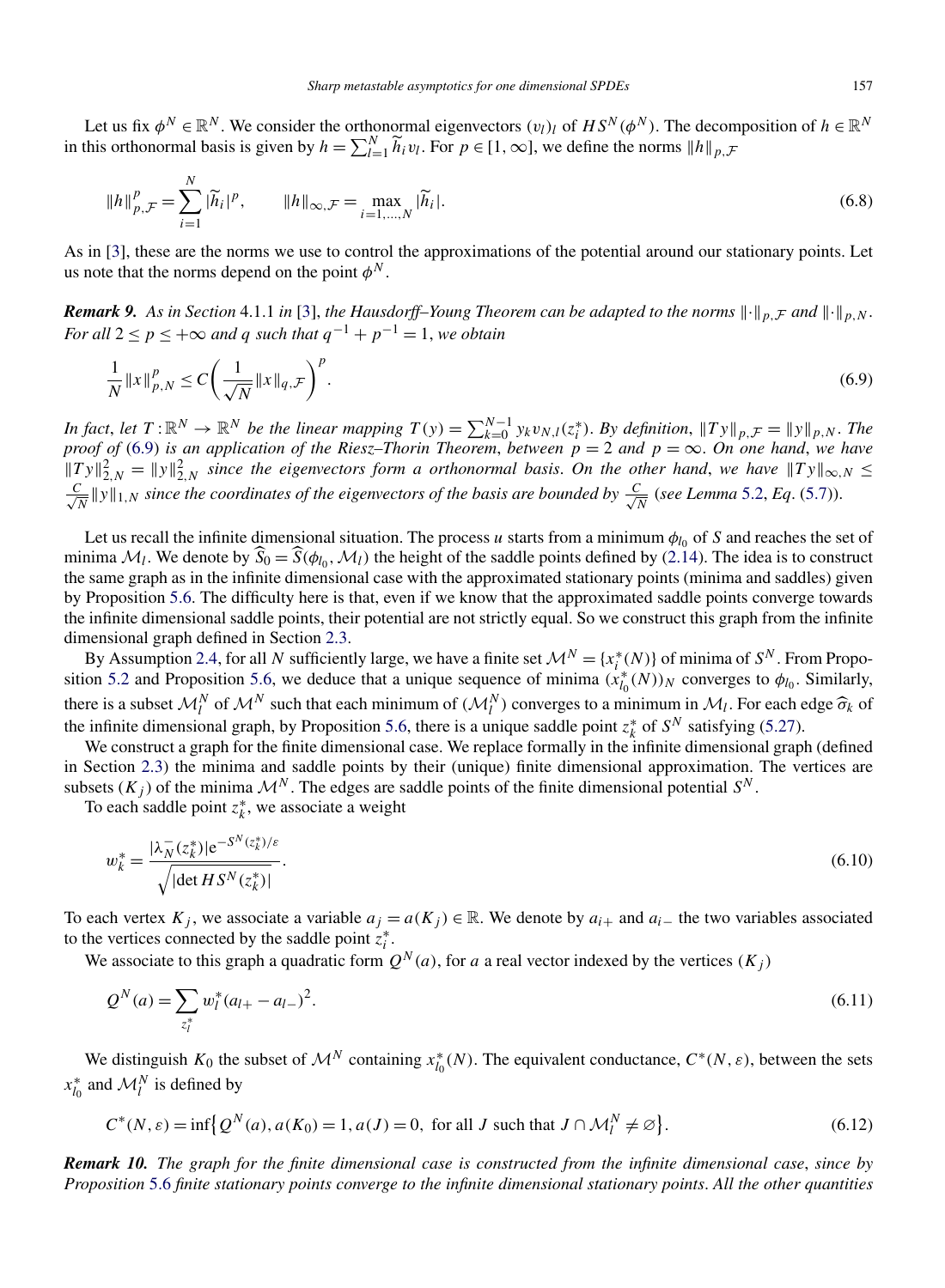<span id="page-29-0"></span>*are defined analogously*, *except for the weight of the saddle points* (*Eq*. [\(6.10\)](#page-28-0)) *for which we must take care of the fact that the values of the potential at these saddle points are not rigorously the same*. *Therefore this leads to incorporate the exponential factor into the weight*, *whereas in the infinite dimensional case* (*Eq*. [\(2.23\)](#page-7-0)) *we can omit it by factorizing it directly in the transition time*. *It is this exponential term which gives us the exponential order of the transition time already known via large deviation estimates*.

We recall the fundamental formula (6.15) proved in [\[10\]](#page-36-0). The expression of the expectation of the hitting time  $\tau_{\varepsilon}^N(\mathcal{B}_{\rho}^N(x_{l_0}^*))$  is based on two quantities: the equilibrium potential and the capacity with respect to the sets  $\mathcal{B}_{\rho}^N(x_{l_0}^*)$ and  $\mathcal{B}_{\rho}^N(\mathcal{M}_l^N)$ . The equilibrium potential,  $h^*$ , is defined by  $h^*(x) = \mathbb{P}_x[\tau_\varepsilon^N(\mathcal{B}_{\rho}^N(x_{l_0}^*)) < \tau_\varepsilon^N(\mathcal{B}_{\rho}^N(\mathcal{M}_l^N))]$ . The Dirichlet form,  $\mathcal{E}^N$ , associated with the diffusion process *Y* on  $\mathbb{R}^N$  is

$$
\mathscr{E}^N(h) = \varepsilon \int_{\mathbb{R}^N} \left\| \nabla h(x) \right\|_{2,N}^2 \mu^N(\mathrm{d}x). \tag{6.13}
$$

The capacity is the evaluation of the Dirichlet form on *h*∗. The capacity also satisfies a variational principle. We have

$$
cap(\mathcal{B}_{\rho}^{N}(x_{l_{0}}^{*}), \mathcal{B}_{\rho}^{N}(\mathcal{M}_{l}^{N})) = \mathcal{E}^{N}(h^{*})
$$
  
= inf{ $\mathcal{E}^{N}(h), h \in H^{1}(\mathbb{R}^{N}), h = 1$  on  $\mathcal{B}_{\rho}^{N}(x_{l_{0}}^{*}), h = 0$  on  $\mathcal{B}_{\rho}^{N}(\mathcal{M}_{l}^{N})$ }. (6.14)

The expectation of the hitting time is expressed by

$$
\mathbb{E}_{\nu^N} \big[ \tau_{\varepsilon}^N \big( \mathcal{B}_{\rho}^N \big( \mathcal{M}_l^N \big) \big) \big] = \frac{\int_{\mathbb{R}^N} h^*(x) \, \mathrm{d} \mu^N(x)}{\operatorname{cap} \big( \mathcal{B}_{\rho}^N \big( x_{l_0}^*) , \, \mathcal{B}_{\rho}^N \big( \mathcal{M}_l^N \big) \big)},\tag{6.15}
$$

where  $v^N$  is a probability measure on  $\partial \mathcal{B}_{\rho}^N(x_{l_0}^*)$ .

# 6.2. *Capacity*

We prove that the capacity defined in (6.14) can be estimated by the equivalent conductance  $C^*(N, \varepsilon)$  defined in [\(6.12\)](#page-28-0).

**Proposition 6.2.** *For all*  $\varepsilon < \varepsilon_0$  *and*  $\rho$ *, we have* 

$$
cap(\mathcal{B}_{\rho}^{N}(x_{l_0}^*),\mathcal{B}_{\rho}^{N}(\mathcal{M}_l^{N})) = \varepsilon \sqrt{2\pi \varepsilon}^{N-2} C^*(N,\varepsilon) \big(1 + \psi_1(\varepsilon,N)\big),\tag{6.16}
$$

*where*  $\limsup_{N\to+\infty} |\psi_1(\varepsilon, N)| < \sqrt{\varepsilon}|\ln(\varepsilon)|^{3/2}$  for all  $N > N_0$ .

The proof of this result is an adaptation to the case of a finite number of saddle points of Proposition 4.3 in [\[3\]](#page-36-0). The estimate of the capacity is made in two steps: an upper bound and a lower bound.

6.2.1. *Upper bound* We have the following proposition.

**Proposition 6.3.** *For all*  $\varepsilon < \varepsilon_0$  *and*  $\rho$ *, we have* 

$$
\operatorname{cap}(\mathcal{B}_{\rho}^{N}(x_{l_{0}}^{*}), \mathcal{B}_{\rho}^{N}(\mathcal{M}_{l}^{N})) \leq \varepsilon \sqrt{2\pi \varepsilon}^{N-2} C^{*}(N, \varepsilon) \big(1 + \psi_{u}(\varepsilon, N)\big),\tag{6.17}
$$

*where*  $\limsup_{N\to\infty} |\psi_u(\varepsilon, N)| < \sqrt{\varepsilon} |\ln(\varepsilon)|^{3/2}$ .

**Proof.** The proof of this upper bound follows the proof of Lemma 4.4 in [\[3\]](#page-36-0). To obtain an upper bound for the capacity, we just estimate the Dirichlet form on a test function  $h^+$ .  $h^+$  is defined on some neighborhood  $C_{\delta}^N(z_i^*)$  of each saddle point  $z_i^*$  for some  $\delta > 0$  small enough.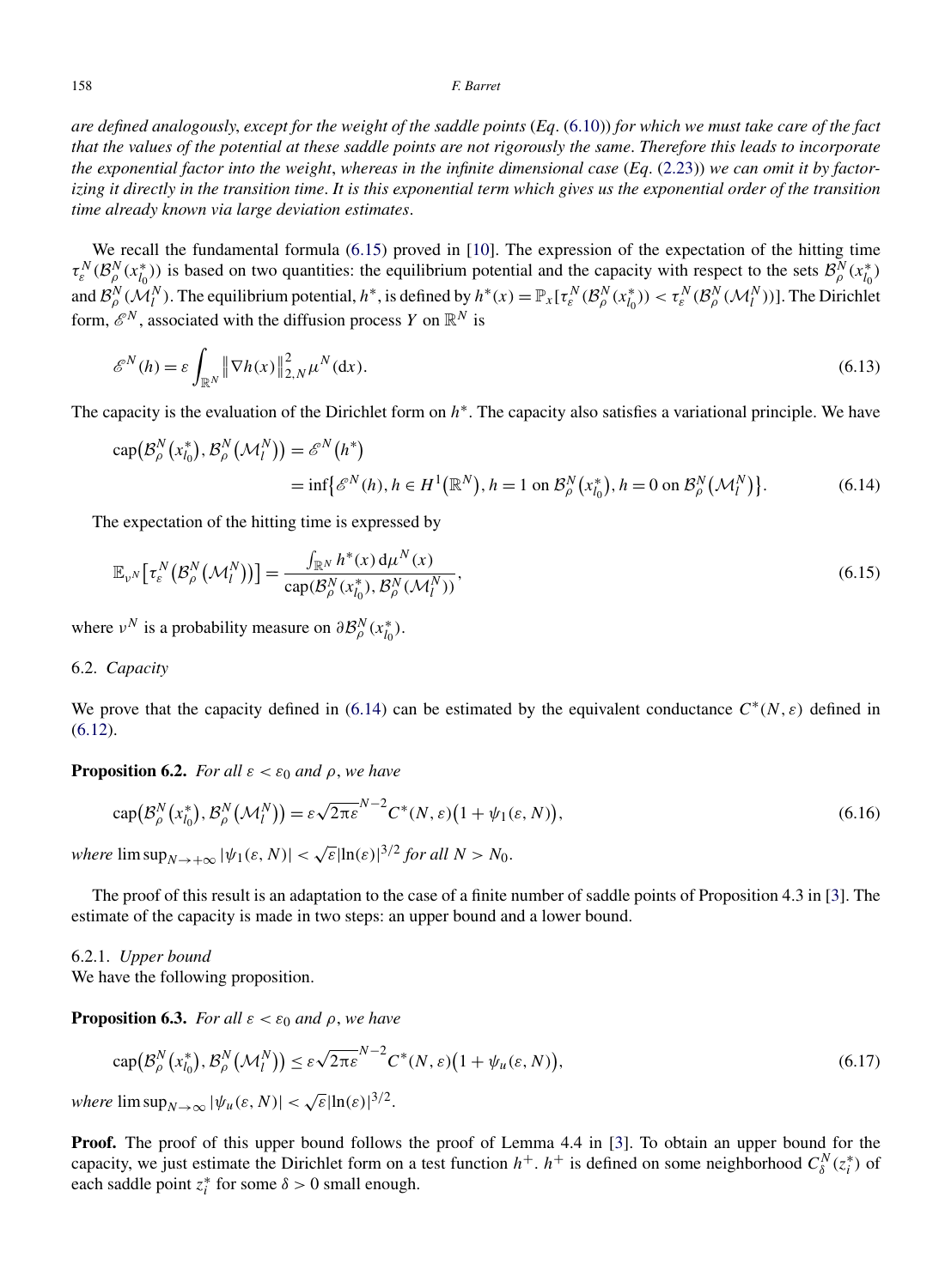<span id="page-30-0"></span>In the local orthonormal basis (given by coordinates  $y^{(i)} \in \mathbb{R}^N$ ) of the saddle point  $z_i^*$ , the neighborhood  $C_{\delta}^N(z_i^*)$ is defined by

$$
C_{\delta}^{N}(z_{i}^{*}) = \left\{ y^{(i)} \in \mathbb{R}^{N} \colon |y_{l}^{(i)}| \le \delta \frac{r_{l}}{\sqrt{|\lambda_{N,l}|}}, 0 \le l \le N - 1 \right\} + z_{i}^{*},
$$
\n(6.18)

where  $(r_l)$  is a sequence satisfying  $\sum_l$  $r_l^{3/2} < \infty$  and  $(\lambda_{N,l})_l$  are the eigenvalues in the increasing order of  $HS^N(z_i^*)$ . Let us denote  $C_{\delta}^N = \bigcup_i C_{\delta}^N(z_i^*)$ .

Let us consider

$$
S_{N,\delta} = \{x, S^N(x) \ge S^N(z_i^*) + c\delta^2, \forall i\}.
$$
\n(6.19)

The set  $(S_{N,\delta} \cup C_{\delta}^N)^c$  contains a finite number of connected components denoted  $D_j$  since each of them contains at least a minimum  $x_j^*$  (which are in finite number by Assumption [2.4\)](#page-5-0). For each connected component  $D_j$ , we define *h*<sup>+</sup> to be the constant *a<sub>j</sub>* ∈ [0, 1]. For a saddle  $z_i^*$ , we denote  $D_{i+}$  and  $D_{i-}$  the connected components attained from  $z_i^*$  when  $y^{(i)} = (\delta \sigma_0, 0)$  and  $y^{(i)} = (-\delta \sigma_0, 0)$  respectively.

On  $S_{N,\delta} \setminus C_{\delta}^N$ , we take  $h^+$  of class  $C^1$  and such that  $\|\nabla h^+\|_{2,N} \leq \frac{c_1}{\delta}$ . Then we define  $h^+$  on each  $C_{\delta}^N(z_i^*)$  in the local coordinates, by  $h^+(y^{(i)}) = f_i(y_0^{(i)})$  where

$$
f_i(y_0) = (a^{i-} - a^{i+}) \frac{\int_{y_0}^{\delta \sigma_0} e^{-|\lambda_{N,0}|t^2/2\varepsilon} dt}{\int_{-\delta \sigma_0}^{\delta \sigma_0} e^{-|\lambda_{N,0}|t^2/2\varepsilon} dt} + a^{i+}.
$$
\n(6.20)

Therefore, we have to estimate  $\mathcal{E}^{N}(h^{+}) = \sum_{i} I_{1}(i) + I_{2}$  with

$$
I_1(i) = \varepsilon \int_{C_\delta^N(z_i^*)} \|\nabla h^+(x)\|_{2,N}^2 e^{-S^N(x)/\varepsilon} dx, \qquad I_2 = \varepsilon \int_{S_{N,\delta}\setminus B_\delta^N} \|\nabla h^+(x)\|_{2,N}^2 e^{-\frac{S^N(x)}{\varepsilon}} dx.
$$
 (6.21)

Taking  $\delta = K \sqrt{\varepsilon |\ln \varepsilon|}$ , the integrals  $I_1(i)$  give us the right asymptotics and are estimated by an adaptation of Lemma 4.4 from [\[3\]](#page-36-0). The quadratic approximation of the potential on the sets  $C_{\delta}^{N}(z_i^*)$  is a consequence of Remark [9](#page-28-0) and of the choice of the sets  $C_{\delta}^{N}(z_i^*)$ . The integral  $I_2$  is computed by following the same method as in Lemma 4.6 in [\[3\]](#page-36-0).

Therefore, we obtain that for all  $(a_i)_i$ , for  $N \geq N_0(\varepsilon)$ 

$$
\operatorname{cap}(\mathcal{B}_{\rho}^{N}(x^*),\mathcal{B}_{\rho}^{N}(\mathcal{M}_{l}^{N}))\leq \sum_{i}\varepsilon\sqrt{2\pi\varepsilon}^{N-2}\frac{(a^{i}-a^{i}+)^{2}|\lambda_{N,0}|e^{-S^{N}(z_{i}^{*})/\varepsilon}}{\sqrt{|\det(HS^{N}(z_{i}^{*}))|}}\big(1+\Lambda_{1}\sqrt{\varepsilon}\big|\ln(\varepsilon)\big|^{3/2}\big).
$$

Taking the minimum of the right-hand side over  $a$ , we get the result [\(6.17\)](#page-29-0).

# 6.2.2. *Lower bound*

We now prove the corresponding lower bound.

**Proposition 6.4.** *For all*  $\varepsilon < \varepsilon_0$  *and*  $\rho$ *, we have* 

$$
\operatorname{cap}(\mathcal{B}_{\rho}^{N}(x^{*}), \mathcal{B}_{\rho}^{N}(\mathcal{M}_{l}^{N})) \geq \varepsilon \sqrt{2\pi \varepsilon}^{N-2} C^{*}(N, \varepsilon) \big(1 + \psi_{l}(\varepsilon, N)\big),\tag{6.22}
$$

*where*  $\limsup_{N\to\infty} |\psi_l(\varepsilon, N)| < \sqrt{\varepsilon} |\ln(\varepsilon)|^{3/2}$ .

**Proof.** The proof is adapted from [\[3\]](#page-36-0). For a saddle point  $z_i^*$ , we take a narrow corridor from one (local) minimum to another one and minimize the Dirichlet form on the union of these corridors. In [\[3\]](#page-36-0), this corridor was a rectangle because of the particular case considered. In this article, we have to be more precise about their construction. We use the same notations as in the proof of the upper bound.

$$
\Box
$$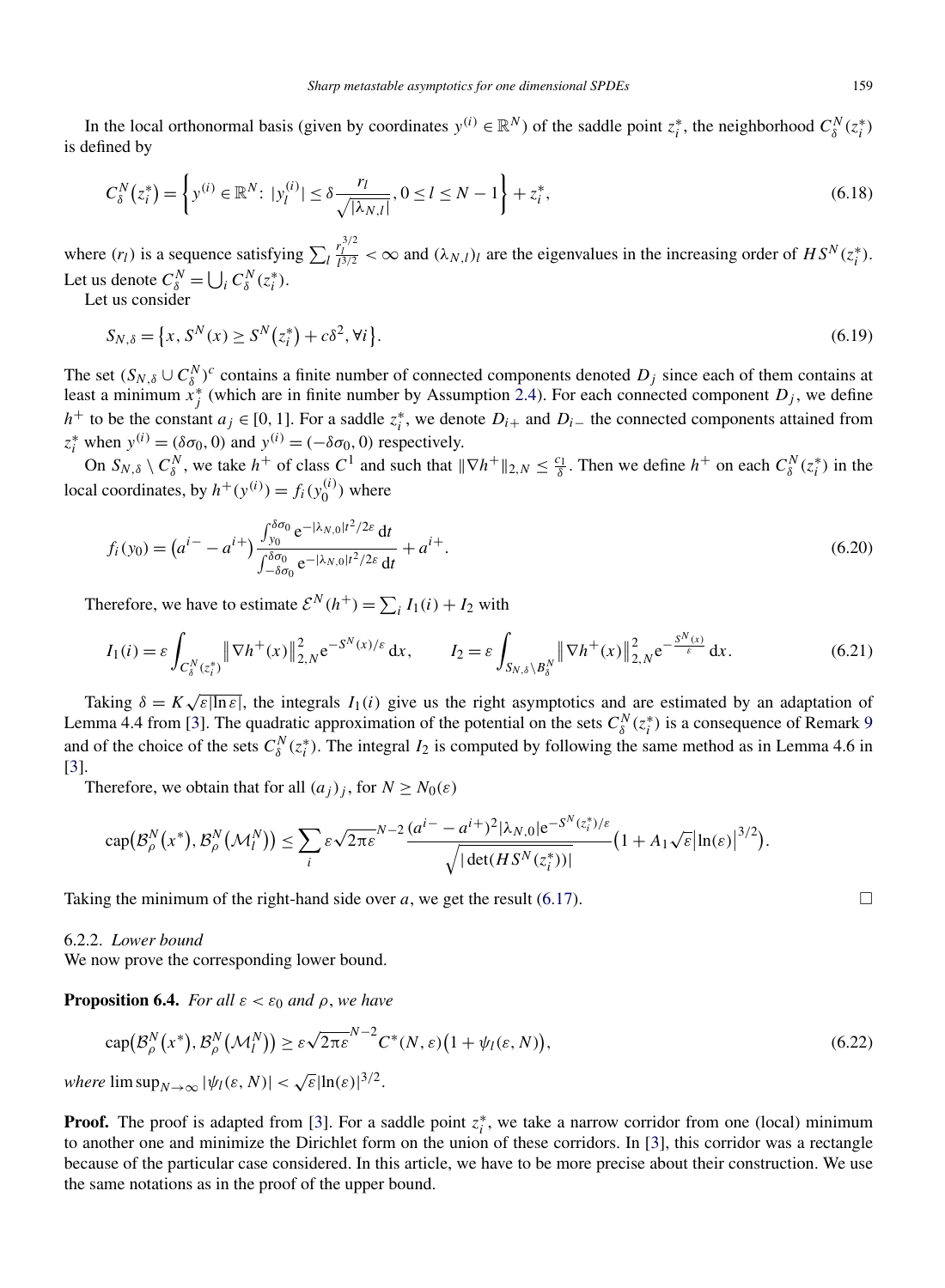Let us fix  $\delta_0$ . We consider the subset of  $\mathbb{R}^{N-1}$ 

$$
C_{\delta}^{N,\perp}(z_i^*) = \left\{ y^{(i)} \in \mathbb{R}^N \colon \left| y_l^{(i)} \right| \le \delta \frac{r_l}{\sqrt{|\lambda_{N,l}|}}, 1 \le l \le N-1 \right\}
$$
\n(6.23)

and we define  $C_{\delta}^{N}(z_i^*) = [-\delta_0, \delta_0] \times C_{\delta}^{N, \perp}(z_i^*) + z_i^*$ . We denote by  $x_{i-}^*$  and  $x_{i+}^*$  the two minima of the basins surrounding  $z_i^*$ .

Let  $(\gamma_0(s))_{s \in [-s_-, s_+]}$  be a regular  $C^2$  path from  $x_i$ <sub>−</sub> to  $x_i$ <sub>+</sub> with  $\gamma_0(s) = z_i^* + (s, 0)$  for  $s \in [-\delta_0, \delta_0]$ . We also suppose that there is  $\eta > 0$  for which  $S^N(\gamma_0(s)) < S_0^N - 3\eta$  for  $|s| \ge \delta_0$  and that  $\|\gamma'_0(s)\|_{2,N} = 1$ . Let, for all *s*,  $A(s)$ be an isomorphism from  $\mathbb{R}^{N-1}$  to  $\gamma_0'(s)^\perp \subset \mathbb{R}^N$  of class  $C^1$  in *s* and such that for  $|s| < \delta_0$ ,  $A(s)y = (0, y_1, \ldots, y_{N-1})$ . Then we construct a family of paths  $\gamma(s, y_1)$  by

$$
\gamma(s, y_{\perp}) = \gamma_0(s) + A(s)y_{\perp}.
$$
\n(6.24)

Such a construction of a path *γ*<sup>0</sup> is always possible in the infinite dimensional setting (because of Assumption [2.4\)](#page-5-0). Then taking the finite dimensional projection, it gives us a path for the finite dimensional case.

We define the corridor from  $x_i$ <sub>−</sub> to  $x_{i+}$ , for  $\delta > 0$  small enough

$$
C_{\delta}(z_i^*) = \{x = \gamma(s, y_{\perp}), y_{\perp} \in C_{\delta}^{N, \perp}(z_i^*), \forall s\}.
$$
\n(6.25)

Let *h* be the equilibrium potential which realizes the minimum of the Dirichlet form and define  $a^{i\pm}(y_{\perp}) = h(x_{i\pm} + y_{i\pm})$  $A(\pm s_+)$  *y*<sub>⊥</sub> ), the values near the minimum.

To estimate a lower bound, we are going to restrict the Dirichlet form on the union of the corridors  $C_{\delta}(z_i^*)$ :

$$
\mathcal{E}^N(h) = \varepsilon \int_{\mathbb{R}^N} \|\nabla h\|_{2,N}^2 \mu^N(\mathrm{d}x) \ge \sum_i \varepsilon \int_{C_\delta(z_i^*)} \|\nabla h\|_{2,N}^2 \mu^N(\mathrm{d}x) = \varepsilon \sum I_5(i). \tag{6.26}
$$

We define the function  $f_i$  on  $C_\delta(z_i^*)$ , by  $f_i(s, y_\perp) = h(\gamma(s, y_\perp))$ . The change of variable on  $C_\delta(z_i^*)$  gives us the Jacobian  $g_i(s, y_\perp) = \det(J\gamma)(s, y_\perp)$  and we obtain

$$
I_5(i) \ge \int_{B_\delta^{N,\perp}(z_i^*)} \int_{-s_-}^{s_+} \left| \frac{\partial f_i}{\partial s} \right|^2 e^{-S^N(\gamma(s,y_\perp))/\varepsilon} g_i(s, y_\perp) \, \mathrm{d} s \, \mathrm{d} y_\perp. \tag{6.27}
$$

We take *y*<sup>⊥</sup> as a parameter then the second term is bounded below by the minimum over functions *fi* of the integral

$$
\int_{-s_-}^{s_+} \left| \frac{\partial f_i}{\partial s} \right|^2 e^{-S^N(\gamma(s, y_\perp))/\varepsilon} g_i(s, y_\perp) \, \mathrm{d}s \tag{6.28}
$$

with the conditions  $f_i(-s_-, y_\perp) = h(x_i + A(-s_-)y_\perp) = a^{i-}(y_\perp)$  and  $f_i(s_+, y_\perp) = h(x_{i+} + A(s_+)y_\perp) = a^{i+}(y_\perp)$ . This gives us a lower bound for the capacity.

A simple computation shows that the function  $f_i$  realizing this lower bound is

$$
f_i(s, y_\perp) = \left(a^{i+}(y_\perp) - a^{i-}(y_\perp)\right) \frac{\int_{-s_-}^s e^{S^N(s, y_\perp)/\varepsilon} g_i(s, y_\perp)^{-1} ds}{\int_{-s_-}^{s_+} e^{S^N(s, y_\perp)/\varepsilon} g_i(s, y_\perp)^{-1} ds} + a^{i-}(y_\perp).
$$
\n(6.29)

Inserting this function in the integral (6.27), we obtain

$$
I_5(i) \ge \int_{C_\delta^{N,\perp}(z_i^*)} \left( a^{i+}(y_\perp) - a^{i-}(y_\perp) \right)^2 \left[ \int_{-s_-}^{s_+} e^{S^N(s,y_\perp)/\varepsilon} g_i(s,y_\perp)^{-1} ds \right]^{-1} dy_\perp.
$$
 (6.30)

The end of the proof comes from an upper bound of the integral uniformly for  $y_\perp \in C^{N,\perp}_\delta(z_i^*)$ . We write

$$
\int_{-s_-}^{s_+} e^{S^N(s,y_\perp)/\varepsilon} g_i(s,y_\perp)^{-1} ds = I_6(i) + I_7(i),\tag{6.31}
$$

<span id="page-31-0"></span>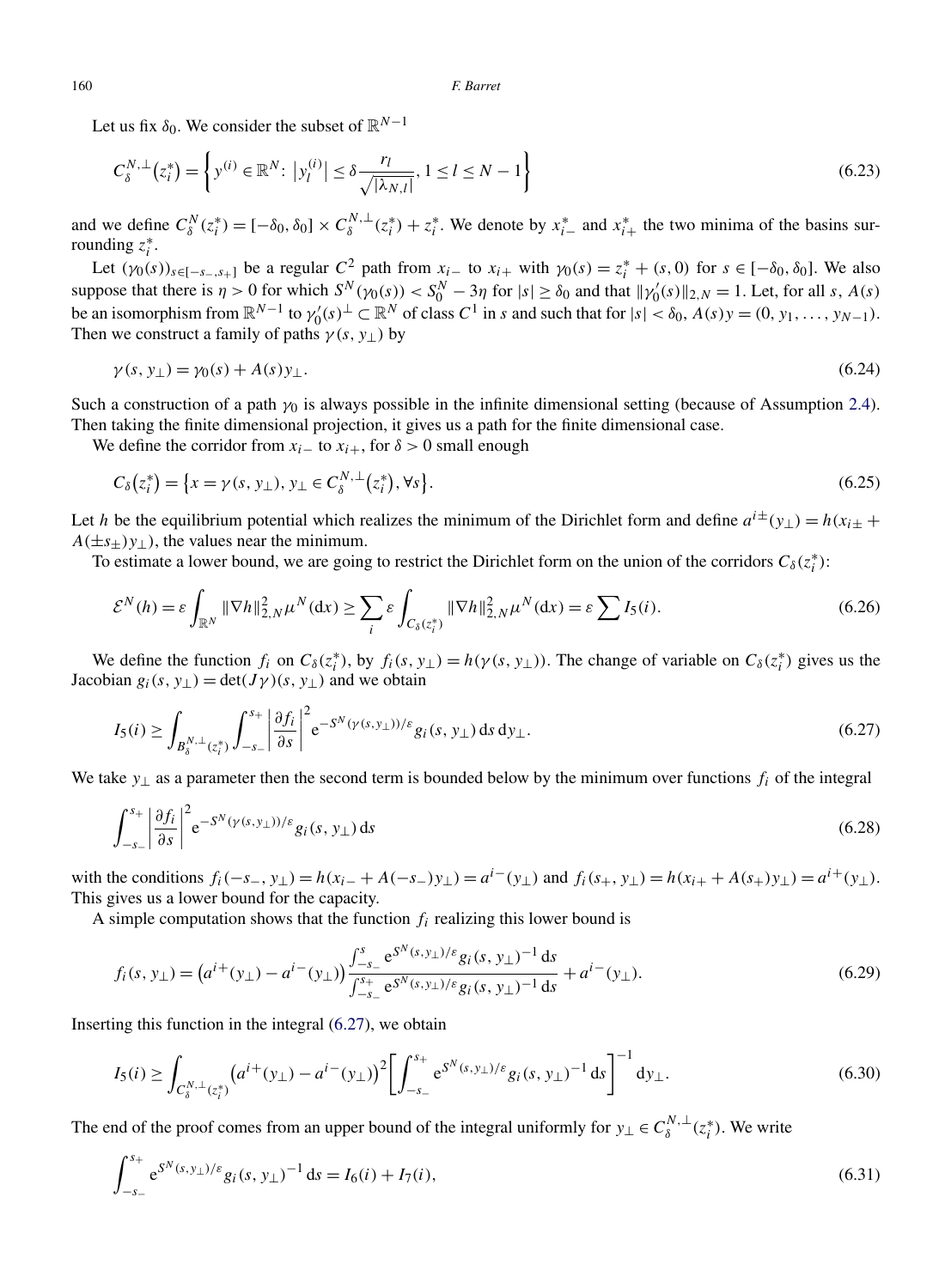<span id="page-32-0"></span>where

$$
I_6(i) = \int_{-\delta_0}^{\delta_0} e^{S^N(s, y_\perp)/\varepsilon} g_i(s, y_\perp)^{-1} ds \quad \text{and} \quad I_7(i) = \int_{|s| > \delta_0} e^{S^N(s, y_\perp)/\varepsilon} g_i(s, y_\perp)^{-1} ds. \tag{6.32}
$$

As in Lemma 4.8 in [\[3\]](#page-36-0), we control the quadratic approximation near the saddle  $z_i^*$  with the following lemma for which we omit the proof.

**Lemma 6.5.** For all 
$$
y = (s, y_\perp) \in C^N_\delta(z_i^*)
$$
, if the sequence  $(r_l)_l$  satisfies  $\sum_l \frac{r_l^{3/2}}{l^{3/2}} < \infty$ , we have for  $\delta_0 \ge \delta$ 

$$
\left| S^{N}(\gamma(s, y_{\perp}) + z_{i}^{*}) - S^{N}(\gamma(0, y_{\perp}) + z_{i}^{*}) + \frac{1}{2} |\lambda_{0, N}| s^{2} \right| \le A_{6} \delta_{0}^{3}, \tag{6.33}
$$

$$
\left| S^{N}(z_{i}^{*} + \gamma(0, y_{\perp})) - S^{N}(z_{i}^{*}) - \frac{1}{2} \sum_{k=1}^{N-1} \lambda_{N,k} y_{k}^{2} \right| < A_{8} \delta^{3}.\tag{6.34}
$$

Following the proof of Lemma 4.7 in [\[3\]](#page-36-0), we can also prove the existence of a constant  $A_6$  such that for all  $N$ and *y*⊥

$$
I_6(i) \le e^{S^N(z_i^* + (0, y_\perp))/\varepsilon} \sqrt{\frac{2\pi\varepsilon}{|\lambda_{N,0}|}} \left(1 + A_6 \frac{\delta_0^3}{\varepsilon}\right).
$$
\n(6.35)

In addition, we need to prove an upper bound for the integral  $I_7(i)$ .

**Lemma 6.6.** *There exists a constant*  $A_7$  *such that for all*  $N$  *and*  $y_{\perp}$ 

$$
I_7(i) \le A_7 \sqrt{N} e^{(\widehat{S} - 2\eta)/\varepsilon},\tag{6.36}
$$

*where*  $\eta > 0$  *is given by the definition of the path*  $\gamma_0$ *.* 

**Proof.** We have to be careful with the change of variable. Let us write the Jacobian matrix  $J\gamma(s, y_\perp)$  in the local base  $(\gamma_0'(s), \gamma_0'(s)^{\perp})$ , if we denote  $P_0$  the projection on Span $(\gamma_0'(s))$ , we get the Jacobian matrix (written by blocks)

$$
J\gamma(s, y_\perp) = \begin{pmatrix} 1 + P_0(A'(s)y_\perp) & 0\\ * & A(s) \end{pmatrix}
$$
\n(6.37)

since Im $A(s) = \gamma_0'(s)^\perp$ . Then, as  $A(s)$  is an isometry, we obtain that

$$
g_i(s, y_\perp) = |\det(J\gamma(s, y_\perp))| = |1 + P_0(A'(s)y_\perp)| = 1 + O(\delta).
$$
\n(6.38)

Thus, for *δ* sufficiently small,

$$
I_7(i) = \int_{|s| > \delta_0} e^{S^N(s, y_\perp)/\varepsilon} g_i(s, y_\perp)^{-1} ds \le (1 + C\delta) e^{(\widehat{S} - 2\eta)/\varepsilon} (s_+ + s_-) \le 2(s_+ + s_-) e^{(\widehat{S} - 2\eta)/\varepsilon}
$$

since  $S^N(s, y_\perp) < \widehat{S} - 2\eta$  for all  $|s| > \delta_0$ , and  $y_\perp \in C^{N, \perp}_{\delta}$ . Then by construction of the path we have that

$$
s_{+} + s_{-} \le C \|x_{i-} - x_{i+}\|_{2,N} \le C\sqrt{N} \|x_{i-} - x_{i+}\|_{L^{2}}.
$$
\n
$$
\Box
$$
\n(6.39)

We insert (6.35) and (6.36) in Eq. [\(6.30\)](#page-31-0). Then we proceed as in the proof of Lemma 4.7 from [\[3\]](#page-36-0) and we obtain

$$
I_5(i) \ge \varepsilon \sqrt{\frac{|\lambda_{N,0}|}{2\pi\varepsilon}} \int_{B_\delta^{N,\perp}(z_i^*)} \left( a^{i+}(y_\perp) - a^{i-}(y_\perp) \right)^2 e^{-S^N(z_i^* + (0,y_\perp))/\varepsilon} \, dy_\perp \left[ 1 + A_6 \frac{\delta_0^3}{\varepsilon} + A_7' e^{-\frac{\eta}{\varepsilon}} \right]^{-1} . \tag{6.40}
$$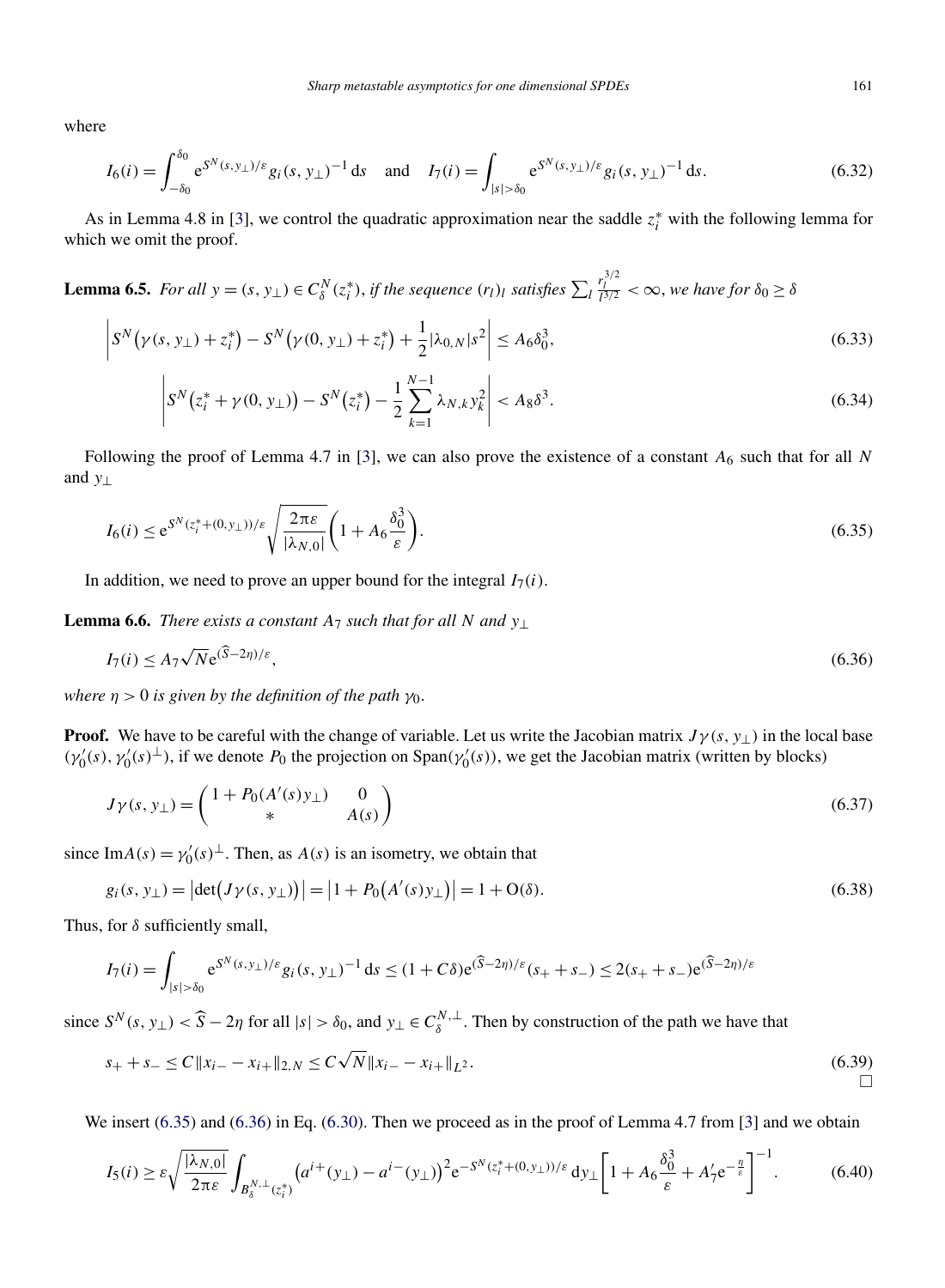<span id="page-33-0"></span>Using Eq. [\(4.10\)](#page-20-0) from Proposition [4.3,](#page-19-0) we obtain for all  $y_{\perp}$ ,  $|a^j(y_{\perp}) - a^j(0)| < e^{-C/\varepsilon}$ . Then using the approximation [\(6.34\)](#page-32-0) and following the proof of Lemma 4.7 in [\[3\]](#page-36-0), we obtain for  $\delta = \sqrt{K \varepsilon |\ln \varepsilon|}$  and  $\delta_0 = K' \varepsilon |\ln \varepsilon|$  with  $K' > K$ ,

$$
I_5(i) \ge \varepsilon (a^{i-} - a^{i+})^2 e^{-S^N(z_i^*)/\varepsilon} \frac{\sqrt{2\pi \varepsilon}^{N-2} |\lambda_{N,0}|}{\sqrt{|\det(HS^N(z_i^*))|}} \left(1 - A_5 \sqrt{\varepsilon} |\ln(\varepsilon)|^{3/2}\right).
$$
 (6.41)

Equation [\(6.22\)](#page-30-0) follows by minimizing along the  $(a<sup>j</sup>)<sub>j</sub>$ .

# 6.3. *Uniform estimate of the mass of the equilibrium potential*

We prove estimates of the numerator of [\(6.15\)](#page-29-0). Let us denote  $x_{l_0}^* \in \mathbb{R}^N$  to be the closest minimum to  $\phi_{l_0}$  in  $L^2([0, 1])$ . We will prove an adaptation of Proposition 4.9 of [\[3\]](#page-36-0).

**Proposition 6.7.** *For all*  $\varepsilon < \varepsilon_0$  *and*  $\rho$ *, we have* 

$$
\int_{\mathbb{R}^N} h^*(x) d\mu^N(x) = \frac{(2\pi\varepsilon)^N}{\sqrt{\det H S^N(x_{l_0}^*)}} e^{-S^N(x_{l_0}^*)/\varepsilon} \left(1 + \psi_2(\varepsilon, N)\right),\tag{6.42}
$$

*where*  $|\psi_2(\varepsilon, N)| < \sqrt{\varepsilon}|\ln(\varepsilon)|^{3/2}$  *for all*  $N > N_0$ .

**Proof.** As the previous section, we define around the minimum  $x_{l_0}^* \in \mathbb{R}^N$  a neighborhood  $C_{\delta}^N(x_{l_0}^*)$ . In the local orthonormal basis of the minimum  $x_{l_0}^*$ , the neighborhood  $C_\delta^N(x_{l_0}^*)$  is defined by

$$
C_{\delta}^{N}(x_{l_0}^{*}) = \left\{ y \in \mathbb{R}^{N} \colon |y_{l}| \leq \delta \frac{r_{l}}{\sqrt{|\lambda_{N,l}|}}, 0 \leq l \leq N-1 \right\} + x_{l_0}^{*},\tag{6.43}
$$

where  $(r_l)$  is a sequence satisfying  $\sum_l$  $r_1^{3/2}$  < ∞ and  $(\lambda_{N,l})_l$  are the eigenvalues in the increasing order of  $HS^N(x_{l_0}^*)$ . We need to estimate

$$
\int_{\mathbb{R}^N} h^*(x) \, \mathrm{d}\mu^N(x). \tag{6.44}
$$

Let us remark that for  $x \in \partial C_\delta^N(x^*)$ , one of the coordinates is precisely  $\delta r_k / \sqrt{\lambda_{k,N}}$  thus

$$
S^{N}(x) > S^{N}(x^{*}) + \delta^{2} r_{k}^{2} - C \delta^{3} > S^{N}(x^{*}) + c \delta^{2}.
$$
\n(6.45)

We consider *S'* such that the set  $\{\phi, S(\phi) \in ]S(\phi_{l_0}), S']\}$  contains no stationary point. Then using Proposition [5.1,](#page-21-0) for all *η* small enough, there exists  $N_0$  such that for  $N > N_0$ ,  $\{x, S^N(x) \in [S^N(x^*) + \frac{1}{2}c\delta^2, S' - \eta\}$  contains no stationary point. We define the set  $A = \{S^N(x) \le S^N(x^*) + c\delta^2\} \setminus \mathcal{B}_{\rho}^N(x^*)$ . Note also that for  $\delta$  small enough,  $C_{\delta}^{N}(x^*) \subset \mathcal{B}_{\rho}^{N}(x^*)$ . Hence we decompose (6.44) in three parts:

$$
\int_{\mathbb{R}^N} h^*(x) d\mu^N(x) = I_8 + \int_{S^N(x) \ge S^N(x_{i_0}^*) + c\delta^2} h^*(x) d\mu^N(x) + \int_A h^*(x) d\mu^N(x).
$$
\n(6.46)

To estimate the third integral we need a control on the equilibrium potential on the set *A*.

**Lemma 6.8.** *For all*  $\rho < \rho_0$  *and*  $\eta > 0$  *there exists*  $\varepsilon_0(\rho)$  *such that for*  $\varepsilon < \varepsilon_0$  *and*  $\delta > 0$ , *let*  $x \in A$ , *we have* 

$$
h_N^*(x) = \mathbb{P}_x \big[ \tau_s^N \big( B_{\rho}^N \big( x^* \big) \big) < \tau_s^N \big( B_{\rho}^N \big( \mathcal{M}_l^N \big) \big) \big] \le e^{-(S' - S^N(x) - 2\eta)/\varepsilon} . \tag{6.47}
$$

 $\Box$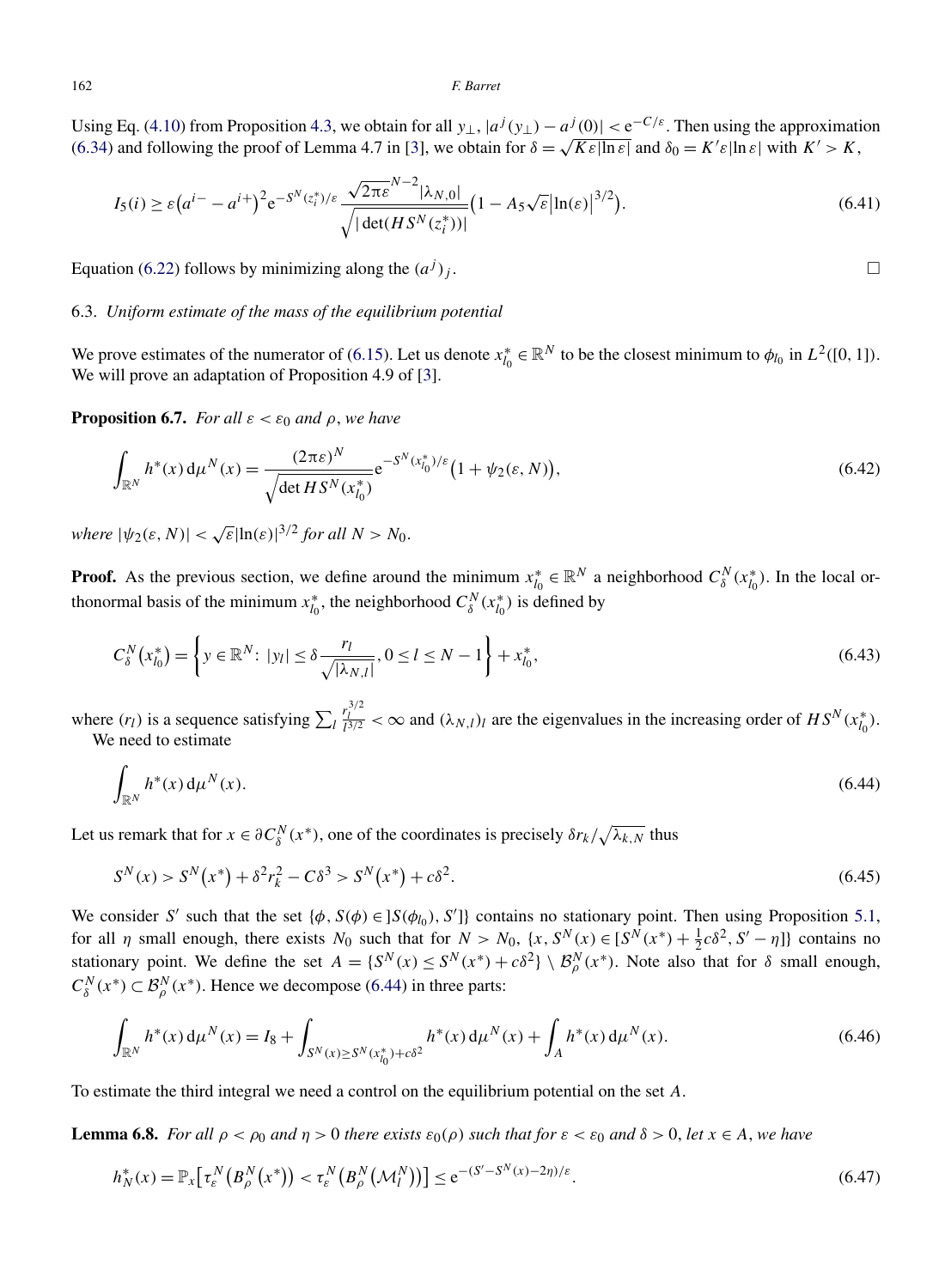<span id="page-34-0"></span>**Proof.** By definition of the set *A* all the paths from  $x \in A$  to  $x^*$  attain a height of  $S' - \eta$  at least. To prove this fact, let us take a path from *x* to  $x^*$ , it must attain its maximum  $\hat{S}$  at some time  $t_0$ . This maximum must satisfies  $\hat{S} > S^N(x^*) + c\delta^2$ , since if it is not the case then from Eq. [\(6.45\)](#page-33-0), the path must stay in  $C^N_\delta(x^*)$  which contradicts the fact that *x* is in *A*. Then the minimal path from *x* to  $x^*$  must attain its maximum at a stationary point of height greater than  $S^N(x^*) + c\delta^2$  thus of height greater than  $S' - \eta$ . This gives us an easy lower bound for the rate function on the set of transition from  $x \in A$  to  $x^*$ . Then using the method from [\[25\]](#page-36-0) and the uniform large deviation principle, we prove that

$$
h^*(x) = \mathbb{P}_x\big[\tau_\varepsilon^N\big(\mathcal{B}_\rho^N\big(x^*\big)\big) < \tau_\varepsilon^N\big(\mathcal{B}_\rho^N\big(\mathcal{M}_l^N\big)\big)\big] \le e^{-(S'-2\eta - S^N(x))/\varepsilon} \tag{6.48}
$$

uniformly in  $N$ .

We get from [\(6.46\)](#page-33-0)

$$
\int_{\mathbb{R}^N} h^*(x) \, d\mu^N(x) \le I_8 + \int_{S^N(x) \ge S^N(x_{i_0}^*) + c\delta^2} e^{-S^N(x)/\varepsilon} \, dx + \int_{S^N(x) \le S^N(x_{i_0}^*) + c\delta^2} e^{-(S'-2\eta)/\varepsilon} \, dx,\tag{6.49}
$$

where we have used the fact that *h*<sup>∗</sup> is bounded by one for the second integral and the previous lemma for the third integral. The integral *I*<sub>8</sub> gives the main contribution and is estimated as in the proof of Proposition 4.9 of [\[3\]](#page-36-0) using the quadratic approximation of the potential on  $C_{\rho}^{N}(x_{l_0}^*)$ . The second integral on the right-hand side is estimated as in the proof of Lemma 4.6 in [\[3\]](#page-36-0).

We bound the third integral by the volume of the set  ${S^N(x) \le S^N(x_{l_0}^*) + c\delta^2}$  which is bounded uniformly in *N*. In fact, from the bound on  $S^N$  and the convergence of  $S^N(x_{l_0}^*)$  to  $S(\phi_{l_0})$ , we get for  $\delta$  sufficiently small

$$
\left\{S^{N}(x) \leq S^{N}\left(x_{l_{0}}^{*}\right) + c\delta^{2}\right\} \subset \left\{\left\|\nabla^{N}x\right\|_{2,N}^{2} + \left\|x\right\|_{2,N}^{2} < N\left(S(\phi_{l_{0}}) + c\right)\right\} \tag{6.50}
$$

which is a deformed ball. The computation shows that this quantity is uniformly bounded in *N*.

We obtain the result since the order of magnitude of the two last integrals (O*(*e−*(S* <sup>−</sup>*η)/ε)*) of (6.49) is much smaller than  $I_8 = O(e^{-S^N(x_{l_0}^*)})$ *)/ε)*. -

# 6.4. *Finite dimensional formula*

The finite dimensional formula is now obtained with a uniform control in the dimension. From Proposition [5.6,](#page-25-0) we take  $x^* = \phi_{l_0}^N$  where  $\phi_{l_0}^N$  is the unique minimum of  $S^N$  such that

$$
\|\phi_{l_0} - \phi_{l_0}^N\|_{L^2} \le \frac{C}{N}, \qquad \|\widehat{\phi}_{l_0}^N - \phi_{l_0}^N\|_{\infty} \le \frac{C}{\sqrt{N}},
$$
\n(6.51)

where  $\widehat{\phi}_{l_0}^N$  is the linear interpolation of  $\phi_{l_0}$ .

**Proposition 6.9.** Let  $\tau_{\varepsilon}^N$  be the transition time from  $\mathcal{B}_{\rho}^N(\phi_{l_0}^N)$  to  $\mathcal{B}_{\rho}^N(\mathcal{M}_l^N)$ , we have uniformly in N

$$
\mathbb{E}_{\phi_{l_0}^N} \left[ \tau_{\varepsilon}^N \right] = \frac{2\pi e^{S^N(\phi_{l_0}^N)/\varepsilon}}{C^*(N,\varepsilon)\sqrt{\det HS^N(\phi_{l_0}^N)}} \left( 1 + \Psi(\varepsilon, N) \right),\tag{6.52}
$$

*where*  $C^*(N, \varepsilon)$  *is the equivalent conductance and* 

$$
\limsup_{N \to +\infty} |\Psi(\varepsilon, N)| \le C \sqrt{\varepsilon} |\ln \varepsilon|^{3/2}.
$$
\n(6.53)

 $\Box$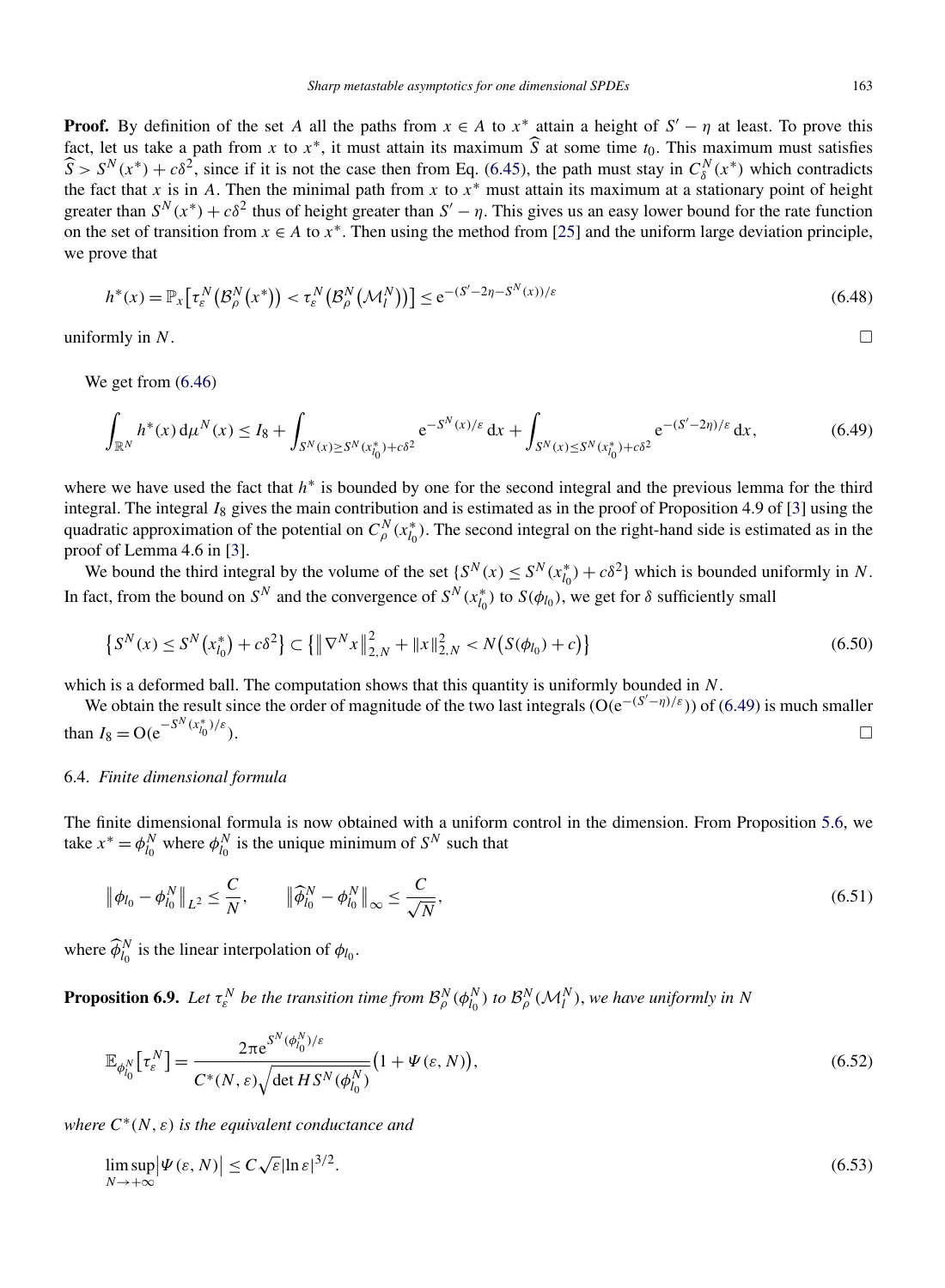**Proof.** Inserting the estimates for the capacity (Proposition [6.2\)](#page-29-0) and the numerator (Proposition [6.7\)](#page-33-0) in Eq. [\(6.15\)](#page-29-0) we conclude that

$$
\mathbb{E}_{\nu^N} \left[ \tau_{\varepsilon}^N \right] = \frac{2\pi e^{S^N(\phi_{l_0}^N)/\varepsilon}}{C^*(N,\varepsilon)\sqrt{\det HS^N(\phi_{l_0}^N)}} \big( 1 + \Psi_1(\varepsilon, N) \big),\tag{6.54}
$$

where  $\limsup_N |\Psi_1(\varepsilon, N)| < C \sqrt{\varepsilon} |\ln(\varepsilon)|^{3/2}$  and  $v^N$  is a probability measure on  $\partial \mathcal{B}_{\rho}^N(\phi_{l_0}^N)$ . Now we use Proposi-tion [4.3](#page-19-0) to replace the measure  $v^N$  by the point  $\phi_{l_0}^N$ . For  $y \in \mathcal{B}_{\rho}^N(\phi_{l_0}^N)$ , we have by definition

$$
\left\|\phi_{l_0}^N - y\right\|_{L^2}^2 < \rho^2, \qquad \left|S^N\left(\phi_{l_0}^N\right) - S^N(y)\right| < \rho. \tag{6.55}
$$

Then from Proposition [5.6,](#page-25-0) we have  $N_0$  such that for  $N \ge N_0$ 

$$
\|\phi_{l_0} - y\|_{L^2}^2 < 2\rho^2, \qquad \left| S(\phi_{l_0}) - S^N(y) \right| < 2\rho. \tag{6.56}
$$

Thus since *V* is regular, we obtain  $\|\phi'_{l_0}\|_{L^2}^2 - \|y'\|_{L^2}^2| < C\rho$ .

Let  $z = y - \phi_{l_0}$ , we have by integration by parts

$$
\left| \left\| \phi'_{l_0} + z' \right\|_{L^2}^2 - \left\| \phi'_{l_0} \right\|_{L^2}^2 \right| = \left| 2 \langle \phi'_{l_0}, z' \rangle + \left\| z' \right\|_{L^2}^2 \right| = \left| -2 \langle \phi''_{l_0}, z \rangle + \left\| z' \right\|_{L^2}^2 \right| < C\rho \tag{6.57}
$$

since  $\phi_{l_0}$  is regular as a classical solution of a differential equation. Then we obtain by the Cauchy–Schwarz inequality

$$
\|z'\|_{L^2}^2 \le C\rho + 2\|\phi_{l_0}\|_{L^2} \|z\|_{L^2} \le (C+2\|\phi_{l_0}\|_{L^2})\rho.
$$
\n(6.58)

Thus we get

$$
\|y - \phi_{l_0}^N\|_{\infty} \le \|y - \phi_{l_0}\|_{\infty} \le C' \|y - \phi_{l_0}\|_{H^1} = C' \|z\|_{H^1} \le C'' \sqrt{\rho}.
$$
\n(6.59)

Using Proposition [4.3,](#page-19-0) we get that for all  $N \geq N_0$ 

$$
\left| \mathbb{E}_{\nu^N} \left[ \tau_{\varepsilon}^N \right] - \mathbb{E}_{\phi_{l_0}^N} \left[ \tau_{\varepsilon}^N \right] \right| \le e^{(\widehat{S} - 2\eta)/\varepsilon} \tag{6.60}
$$

which gives us [\(6.52\)](#page-34-0) since the exponential asymptotics of (6.54) is greater than  $e^{(\hat{S}-\eta)/\varepsilon}$ .

# 6.5. *Proof of Theorem* [2.6](#page-8-0)

From Proposition [6.9](#page-34-0) applied to the finite diffusion approximation where the minima and saddle points are given by Proposition [5.6,](#page-25-0) we have

$$
\mathbb{E}_{\phi_{l_0}^N} \left[ \tau_{\varepsilon}^N \right] = \frac{2\pi h_N e^{S^N(\phi_{l_0}^N)/\varepsilon}}{C^*(N,\varepsilon)\sqrt{\det HS^N(\phi_{l_0}^N)}} \big( 1 + \Psi(\varepsilon, N) \big),\tag{6.61}
$$

where the factor  $h_N$  comes from the time change (Eq. [\(2.42\)](#page-11-0)). Using Proposition [5.2](#page-22-0) (convergence of the eigenvalues) and Corollary [5.5](#page-24-0) (convergence of the ratio of eigenvalues), the quadratic forms  $Q^N$  converges to  $Q$ :

$$
\frac{1}{h_N} Q^N(a) \sqrt{\det HS^N(\phi_{l_0}^N)} = \sum_{\phi^*_{l}^N} \frac{|\lambda_N^-(\phi^*_{l}^N)|}{h_N} \sqrt{\frac{\det HS^N(\phi_{l_0}^N)}{|\det HS^N(\phi^*_{l}^N)|}} e^{-S^N(\phi^*_{l}^N)/\varepsilon} (a_{l+} - a_{l-})^2},
$$
\n
$$
\frac{1}{h_N} Q^N(a) \sqrt{\det HS^N(\phi_{l_0}^N)} \xrightarrow[N \to +\infty]{N \to +\infty} \sum_{\phi^*_{l}} |\lambda^-(\phi^*_{l})| \sqrt{\frac{\det \mathcal{H}_{\phi_{l_0}} S}{|\det \mathcal{H}_{\phi_l^*} S|}} e^{-S(\phi^*_{l})/\varepsilon} (a_{l+} - a_{l-})^2}
$$
\n
$$
= Q(a) e^{-S(\phi^*_{l})/\varepsilon} \sqrt{\det \mathcal{H}_{\phi_{l_0}} S},
$$
\n(6.62)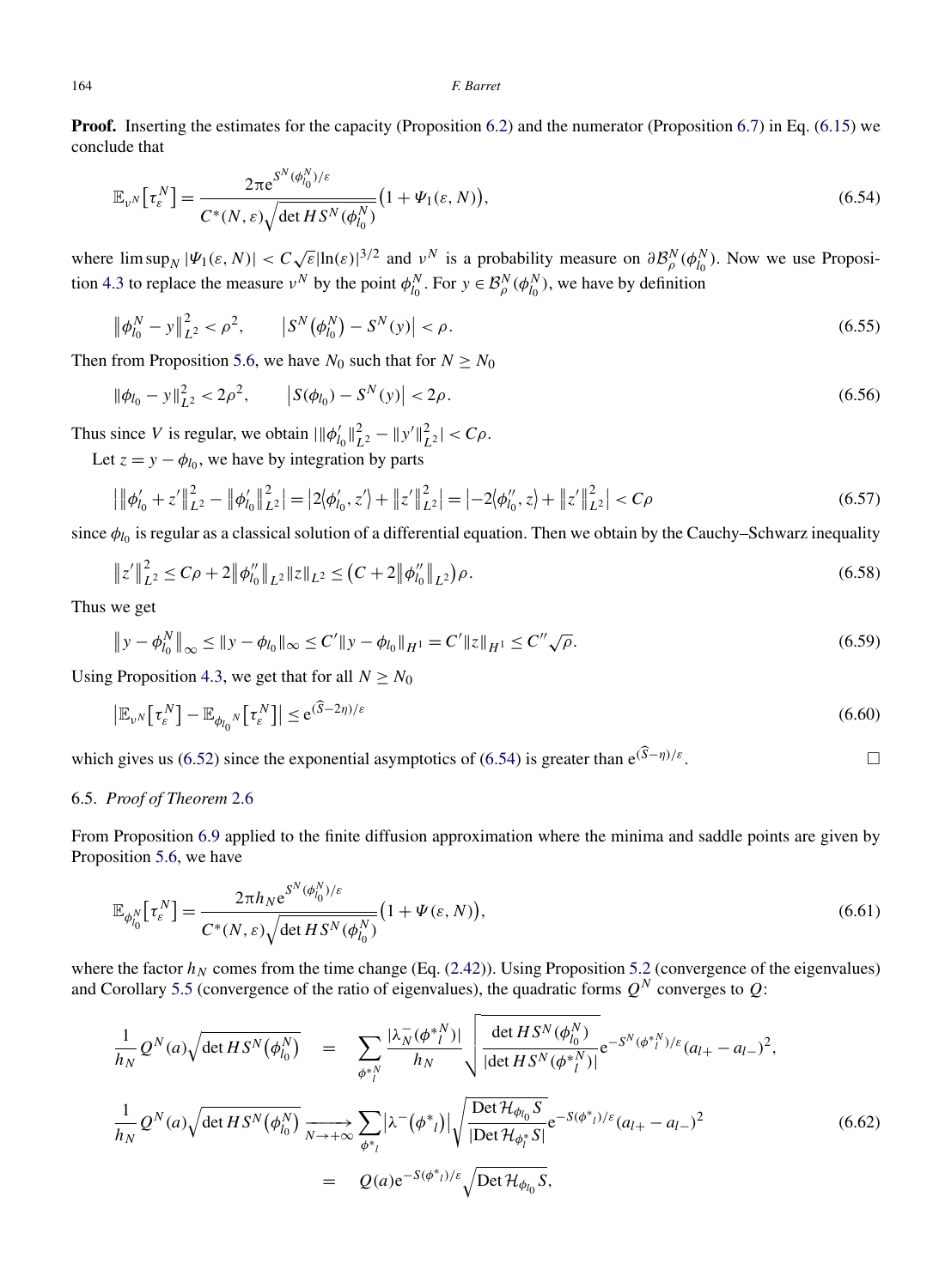<span id="page-36-0"></span>where  $\phi^*$ <sup>*N*</sup> are the relevant saddle points given by Proposition [5.6.](#page-25-0) Then the minimizer converges. For all  $\varepsilon$ , we get

$$
\frac{1}{h_N} C^*(N, \varepsilon) \sqrt{\det H S^N(\phi_{l_0}^N)} \xrightarrow[N \to \infty]{} C^*(\phi_{l_0}, \mathcal{M}_l) e^{-S(\phi_{l_0}^*)/\varepsilon} \sqrt{\det \mathcal{H}_{\phi_{l_0}} S}.
$$
\n(6.63)

Therefore, we obtain the result of Theorem [2.6](#page-8-0) from Proposition [3.4.](#page-17-0)

# **Acknowledgements**

I am very grateful to Anton Bovier and Sylvie Méléard for suggesting this topic and for constant help and advice. I thank the anonymous referee for very helpful comments and remarks. I am indebted to the Hausdorff Center for Mathematics Bonn for financial support of numerous visits to Bonn. Part of the work in this paper has been realized at the Technion in Haifa at the invitation of Dima Ioffe whom I thank for his kind hospitality.

# **References**

- [1] S. B. Angenent. The Morse–Smale property for a semilinear parabolic equation. *J. Differential Equations* **62** (3) (1986) 427–442. [MR0837763](http://www.ams.org/mathscinet-getitem?mr=0837763)
- [2] F. Barret. Temps de transition métastables pour des systèmes dynamiques stochastiques fini et infini-dimensionnels. Ph.D. thesis, École Polytechnique, July 2012.
- [3] F. Barret, A. Bovier and S. Méléard. Uniform estimates for metastable transition times in a coupled bistable system. *Electron. J. Probab.* **15** (12) (2010) 323–345. [MR2609590](http://www.ams.org/mathscinet-getitem?mr=2609590)
- [4] N. Berglund, B. Fernandez and B. Gentz. Metastability in interacting nonlinear stochastic differential equations. I. From weak coupling to synchronization. *Nonlinearity* **20** (11) (2007) 2551–2581. [MR2361246](http://www.ams.org/mathscinet-getitem?mr=2361246)
- [5] N. Berglund, B. Fernandez and B. Gentz. Metastability in interacting nonlinear stochastic differential equations. II. Large-*N* behavior. *Nonlinearity* **20** (11) (2007) 2583–2614. [MR2361247](http://www.ams.org/mathscinet-getitem?mr=2361247)
- [6] B. Bianchi, A. Bovier and D. Ioffe. Sharp asymptotics for metastability in the random field Curie–Weiss model. *Electron. J. Probab.* **14** (2009) 1541–1603. [MR2525104](http://www.ams.org/mathscinet-getitem?mr=2525104)
- [7] A. Bovier. Metastability. In *Methods of Contemporary Statistical Mechanics* 177–221. R. Kotecký (Ed.). *Lecture Notes in Math.* **1970**. Springer, Berlin, 2009. [MR2581606](http://www.ams.org/mathscinet-getitem?mr=2581606)
- [8] A. Bovier, M. Eckhoff, V. Gayrard and M. Klein. Metastability in stochastic dynamics of disordered mean-field models. *Probab. Theory Related Fields* **119** (1) (2001) 99–161. [MR1813041](http://www.ams.org/mathscinet-getitem?mr=1813041)
- [9] A. Bovier, M. Eckhoff, V. Gayrard and M. Klein. Metastability and low lying spectra in reversible Markov chains. *Comm. Math. Phys.* **228** (2) (2002) 219–255. [MR1911735](http://www.ams.org/mathscinet-getitem?mr=1911735)
- [10] A. Bovier, M. Eckhoff, V. Gayrard and M. Klein. Metastability in reversible diffusion processes I. Sharp asymptotics for capacities and exit times. *J. Eur. Math. Soc.* **6** (2) (2004) 399–424. [MR2094397](http://www.ams.org/mathscinet-getitem?mr=2094397)
- [11] A. Bovier, V. Gayrard and M. Klein. Metastability in reversible diffusion processes II. Precise asymptotics for small eigenvalues. *J. Eur. Math. Soc.* **7** (1) (2005) 69–99. [MR2120991](http://www.ams.org/mathscinet-getitem?mr=2120991)
- [12] A. Bovier, F. den Hollander and C. Spitoni. Homogeneous nucleation for Glauber and Kawasaki dynamics in large volumes at low temperatures. *Ann. Probab.* **38** (2) (2010) 661–713. [MR2642889](http://www.ams.org/mathscinet-getitem?mr=2642889)
- [13] S. Brassesco. Some results on small random perturbations of an infinite-dimensional dynamical system. *Stochastic Process. Appl.* **38** (1) (1991) 33–53. [MR1116303](http://www.ams.org/mathscinet-getitem?mr=1116303)
- [14] S. Brassesco and P. Buttà. Interface fluctuations for the *D* = 1 stochastic Ginzburg–Landau equation with nonsymmetric reaction term. *J. Statist. Phys.* **93** (5–6) (1998) 1111–1142. [MR1666216](http://www.ams.org/mathscinet-getitem?mr=1666216)
- [15] P. Brunovský and B. Fiedler. Connecting orbits in scalar reaction diffusion equations. II. The complete solution. *J. Differential Equations* **81** (1) (1989) 106–135. [MR1012202](http://www.ams.org/mathscinet-getitem?mr=1012202)
- [16] M. Cassandro, A. Galves, E. Olivieri and M. E. Vares. Metastable behavior of stochastic dynamics: A pathwise approach. *J. Statist. Phys.* **35** (5-6) (1984) 603–634. [MR0749840](http://www.ams.org/mathscinet-getitem?mr=0749840)
- [17] M. Cassandro, E. Olivieri and P. Picco. Small random perturbations of infinite-dimensional dynamical systems and nucleation theory. *Ann. Inst. H. Poincaré Phys. Théor.* **44** (4) (1986) 343–396. [MR0850897](http://www.ams.org/mathscinet-getitem?mr=0850897)
- [18] F. Chenal and A. Millet. Uniform large deviations for parabolic SPDEs and applications. *Stochastic Process. Appl.* **72** (2) (1997) 161–186. [MR1486551](http://www.ams.org/mathscinet-getitem?mr=1486551)
- [19] R. Courant and D. Hilbert. *Methods of Mathematical Physics. Vol. I*. Interscience Publishers, Inc., New York, NY, 1953. [MR0065391](http://www.ams.org/mathscinet-getitem?mr=0065391)
- [20] G. Da Prato and J. Zabczyk. *Stochastic Equations in Infinite Dimensions*. Cambridge Univ. Press, Cambridge, 1992. [MR1207136](http://www.ams.org/mathscinet-getitem?mr=1207136)
- [21] H. Eyring. The activated complex in chemical reactions. *J. Chem. Phys.* **3** (2) (1935) 107.
- [22] W. G. Faris and G. Jona-Lasinio. Large fluctuations for a nonlinear heat equation with noise. *J. Phys. A* **15** (1982) 3025–3055. [MR0684578](http://www.ams.org/mathscinet-getitem?mr=0684578)
- [23] B. Fiedler and C. Rocha. Heteroclinic orbits of semilinear parabolic equations. *J. Differential Equations* **125** (1) (1996) 239–281. [MR1376067](http://www.ams.org/mathscinet-getitem?mr=1376067)
- [24] B. Fiedler and C. Rocha. Connectivity and design of planar global attractors of Sturm type. III: Small and platonic examples. *J. Dynam. Differential Equations* **22** (2) (2010) 121–162. [MR2665431](http://www.ams.org/mathscinet-getitem?mr=2665431)
- [25] M. I. Freidlin and A. D. Wentzell. *Random Perturbations of Dynamical Systems*. Springer, New York, 1984. [MR0722136](http://www.ams.org/mathscinet-getitem?mr=0722136)